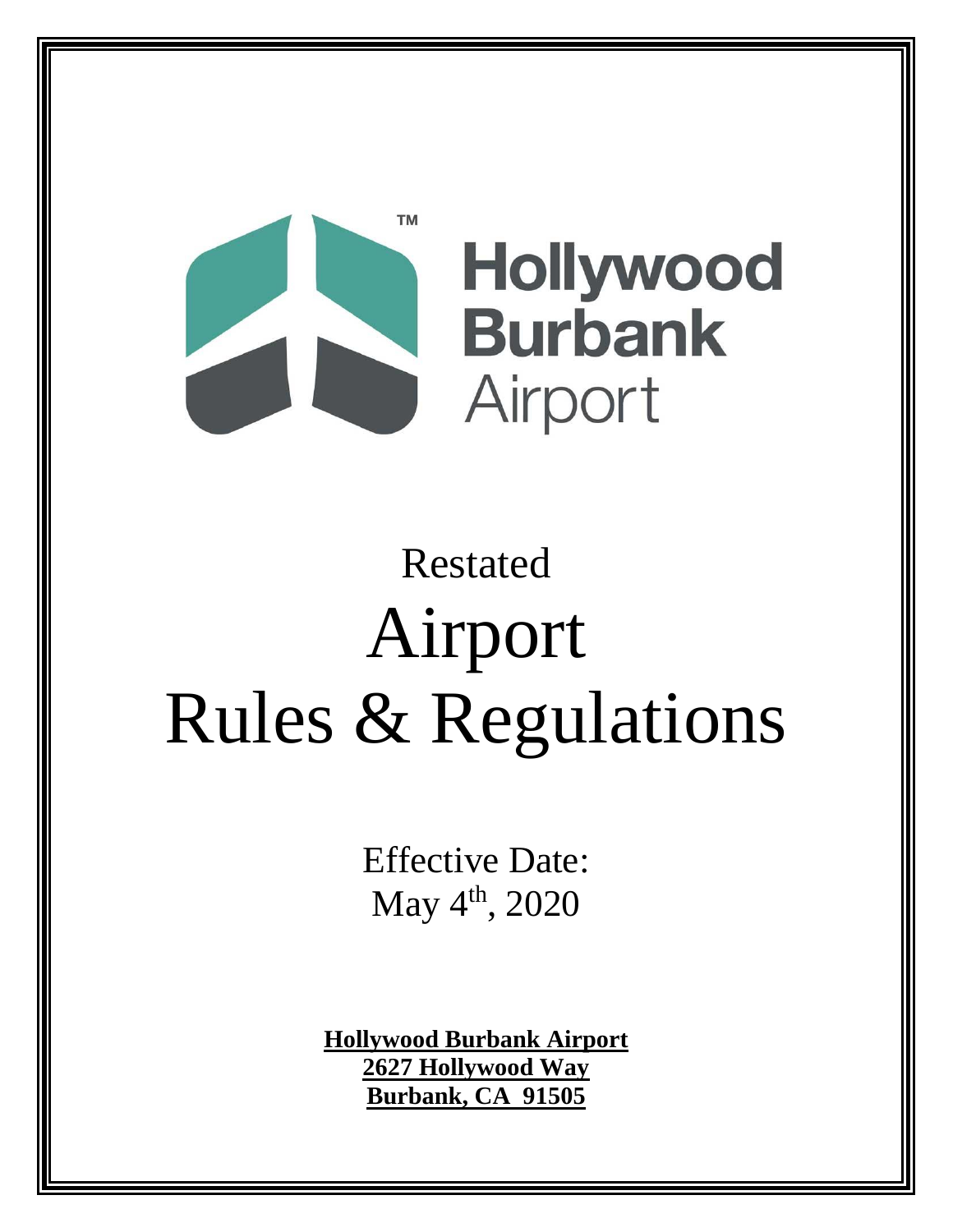

## **Table of Contents**

| 1.1  |                                                                                          |                     |
|------|------------------------------------------------------------------------------------------|---------------------|
| 1.2  |                                                                                          |                     |
| 1.3  |                                                                                          |                     |
| 1.4  |                                                                                          |                     |
| 1.5  |                                                                                          |                     |
| 1.6  |                                                                                          |                     |
|      |                                                                                          |                     |
| 2.1  |                                                                                          |                     |
| 2.2  |                                                                                          |                     |
| 2.3  |                                                                                          |                     |
| 2.4  |                                                                                          |                     |
| 2.5  |                                                                                          |                     |
| 2.6  |                                                                                          |                     |
| 2.7  | Prohibition Against Feeding/Sheltering Wildlife or Interference with Wildlife Mitigation |                     |
|      |                                                                                          |                     |
| 2.8  |                                                                                          |                     |
| 2.9  |                                                                                          |                     |
| 2.10 |                                                                                          |                     |
| 2.11 |                                                                                          |                     |
| 2.12 |                                                                                          |                     |
| 2.13 |                                                                                          |                     |
| 2.14 |                                                                                          |                     |
| 2.15 | Prohibition Against Obstruction or Interference with the Movement of Aircraft, Vehicles, |                     |
|      |                                                                                          |                     |
| 2.16 |                                                                                          |                     |
| 2.17 |                                                                                          |                     |
| 2.18 |                                                                                          |                     |
| 2.19 |                                                                                          |                     |
| 2.20 |                                                                                          |                     |
| 2.21 |                                                                                          |                     |
| 2.22 |                                                                                          |                     |
| 2.23 |                                                                                          |                     |
| 2.24 |                                                                                          |                     |
| 2.25 |                                                                                          |                     |
| 2.26 | Requirement to Remove Derelict, Non-Functional, or Unsafe Vehicles or Equipment 16       |                     |
| 2.27 |                                                                                          |                     |
|      |                                                                                          |                     |
| 3.1  |                                                                                          |                     |
| 3.2  | Compliance with Instruction Issued by Air Traffic Control and the Director  17           |                     |
| 3.3  |                                                                                          |                     |
| 3.4  |                                                                                          |                     |
| 3.5  |                                                                                          |                     |
| 3.6  | Unmanned Aircraft System (UAS), Ultralight Vehicles, and Motorless Aircraft  18          |                     |
| 3.7  |                                                                                          |                     |
| 3.8  |                                                                                          |                     |
| 3.9  |                                                                                          |                     |
|      | Date Amended:<br>Page 2 of 45                                                            | Rules & Regulations |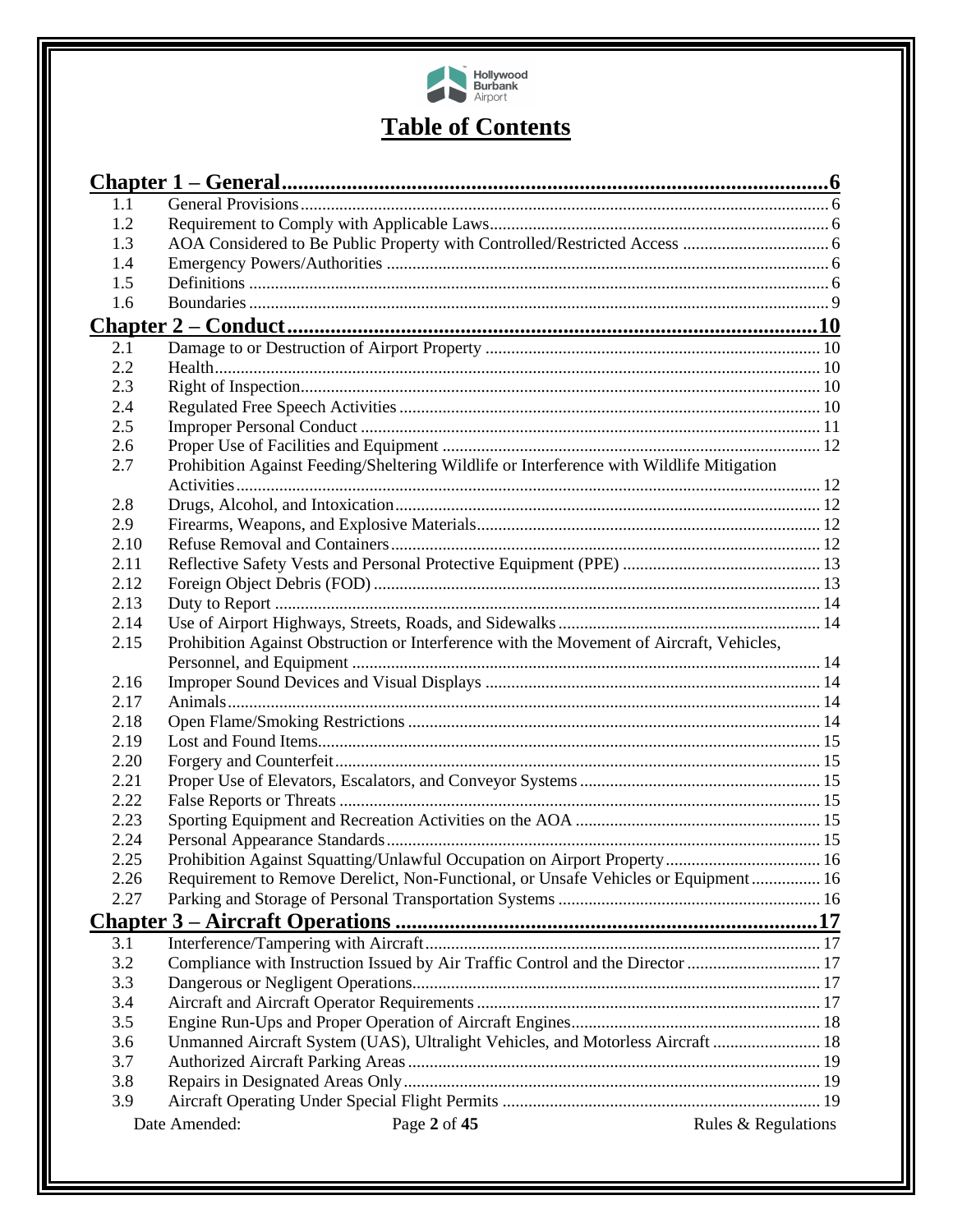

| 3.10       |                                                                                                 |  |
|------------|-------------------------------------------------------------------------------------------------|--|
| 3.11       |                                                                                                 |  |
| 3.12       |                                                                                                 |  |
| 3.13       |                                                                                                 |  |
| 3.14       |                                                                                                 |  |
| 3.15       |                                                                                                 |  |
| 3.16       |                                                                                                 |  |
| 3.17       |                                                                                                 |  |
| 3.18       |                                                                                                 |  |
| 3.19       |                                                                                                 |  |
| 3.20       |                                                                                                 |  |
| 3.21       |                                                                                                 |  |
| 3.22       |                                                                                                 |  |
| 3.23       |                                                                                                 |  |
| 3.24       |                                                                                                 |  |
| 3.25       |                                                                                                 |  |
| 3.26       |                                                                                                 |  |
| 3.27       |                                                                                                 |  |
| 3.28       |                                                                                                 |  |
| 3.29       | Balloon, Airship, Dirigible, and Other Lighter-Than-Air Aircraft Operations 23                  |  |
|            |                                                                                                 |  |
| 4.1        |                                                                                                 |  |
| 4.2        |                                                                                                 |  |
| 4.3        |                                                                                                 |  |
| 4.4        |                                                                                                 |  |
| 4.5        |                                                                                                 |  |
| 4.6        |                                                                                                 |  |
| 4.7        |                                                                                                 |  |
| 4.8        |                                                                                                 |  |
| 4.9        |                                                                                                 |  |
| 4.10       |                                                                                                 |  |
|            |                                                                                                 |  |
|            |                                                                                                 |  |
| 5.1        |                                                                                                 |  |
| 5.2        |                                                                                                 |  |
| 5.3        |                                                                                                 |  |
| 5.4        | Requirement to Comply with All Instructions Issued by Airport Police and Airport Operations. 26 |  |
| 5.5<br>5.6 |                                                                                                 |  |
| 5.7        |                                                                                                 |  |
| 5.8        |                                                                                                 |  |
| 5.9        |                                                                                                 |  |
| 5.10       |                                                                                                 |  |
|            |                                                                                                 |  |
|            |                                                                                                 |  |
| 6.1        |                                                                                                 |  |
| 6.2        |                                                                                                 |  |
| 6.3        | Prohibition Against Operating a Vehicle in a Manner Other than Originally Intended  28          |  |
| 6.4        |                                                                                                 |  |
| 6.5        |                                                                                                 |  |
| 6.6<br>6.7 | Requirement to Comply with All Instructions Issued by Airport Police and Airport Operations. 29 |  |
|            | Page 3 of 45<br>Date Amended:                                                                   |  |
|            | Rules & Regulations                                                                             |  |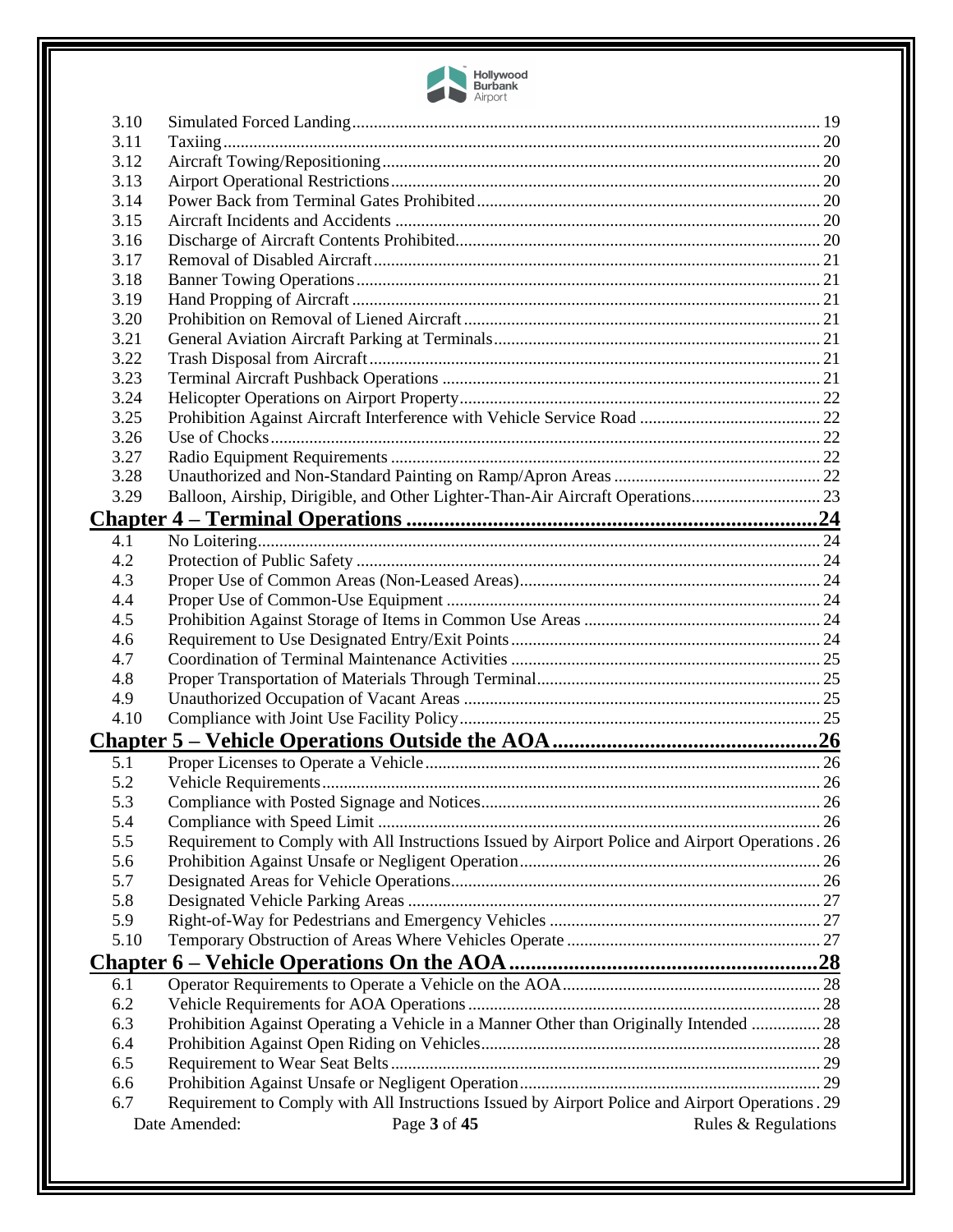

| 6.8          |                                                                                              |  |
|--------------|----------------------------------------------------------------------------------------------|--|
| 6.9<br>6.10  | Requirement to Comply with the Requirements of the Airport's Driver's Training Program,      |  |
|              |                                                                                              |  |
| 6.11         |                                                                                              |  |
| 6.12         | Parking or Storage of Vehicles and GSE Equipment Only in Authorized Areas on the AOA 29      |  |
| 6.13         |                                                                                              |  |
| 6.14         |                                                                                              |  |
| 6.15         |                                                                                              |  |
| 6.16         | Prohibition of Bicycle, Unicycle, Roller Skate, Skateboard, Shoes with Rollers, and Personal |  |
|              |                                                                                              |  |
| 6.17         |                                                                                              |  |
| 6.18         |                                                                                              |  |
| 6.19         |                                                                                              |  |
| 6.20         |                                                                                              |  |
| 6.21         |                                                                                              |  |
| 6.22         |                                                                                              |  |
|              |                                                                                              |  |
| 7.1          |                                                                                              |  |
| 7.2          |                                                                                              |  |
| 7.3          |                                                                                              |  |
| 7.4          |                                                                                              |  |
| 7.5          |                                                                                              |  |
|              |                                                                                              |  |
| 8.1          |                                                                                              |  |
| 8.2          |                                                                                              |  |
|              |                                                                                              |  |
| 8.3          |                                                                                              |  |
| 8.4          |                                                                                              |  |
| 8.5          |                                                                                              |  |
| 8.6          |                                                                                              |  |
|              |                                                                                              |  |
| 9.1          |                                                                                              |  |
| 9.2          |                                                                                              |  |
| 9.3          |                                                                                              |  |
| 9.4          |                                                                                              |  |
| 9.5          |                                                                                              |  |
| 9.6          |                                                                                              |  |
| 9.7          |                                                                                              |  |
| 9.8          |                                                                                              |  |
| 9.9          |                                                                                              |  |
| 9.10         |                                                                                              |  |
| 9.11         | Proper Maintenance of Fire Extinguishers and Fire Suppression or Alarm Systems 37            |  |
|              |                                                                                              |  |
| 10.1         |                                                                                              |  |
| 10.2         |                                                                                              |  |
| 10.3         |                                                                                              |  |
| 10.4         |                                                                                              |  |
| 10.5<br>10.6 |                                                                                              |  |

Date Amended: Page 4 of 45 Rules & Regulations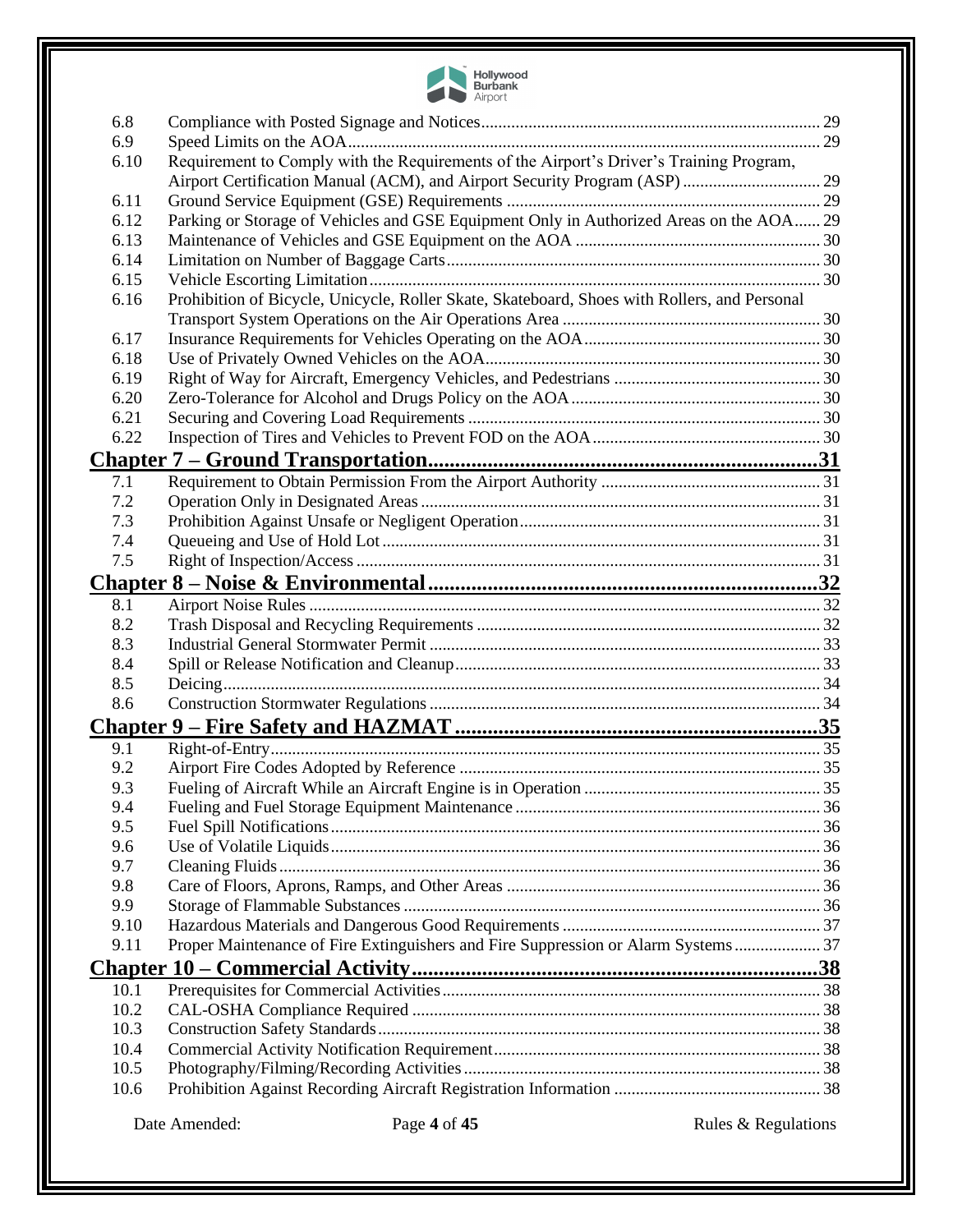

| 10.7  |                                                                              |  |
|-------|------------------------------------------------------------------------------|--|
| 10.8  |                                                                              |  |
| 10.9  |                                                                              |  |
| 10.10 |                                                                              |  |
| 10.11 |                                                                              |  |
| 10.12 |                                                                              |  |
| 10.13 |                                                                              |  |
| 10.14 |                                                                              |  |
| 10.15 |                                                                              |  |
| 10.16 |                                                                              |  |
| 10.17 |                                                                              |  |
|       |                                                                              |  |
| 11.1  |                                                                              |  |
| 11.2  |                                                                              |  |
| 11.3  |                                                                              |  |
| 11.4  |                                                                              |  |
| 11.5  | Development and Implementation of Security Plans, Procedures, and Systems 41 |  |
| 11.6  |                                                                              |  |
| 11.7  |                                                                              |  |
| 11.8  |                                                                              |  |
| 11.9  |                                                                              |  |
| 11.10 |                                                                              |  |
|       | <u><b>Chapter 12 – Enforcement and Penalties for Non-Compliance 43</b></u>   |  |
| 12.1  |                                                                              |  |
| 12.2  |                                                                              |  |
| 12.3  |                                                                              |  |
| 12.4  |                                                                              |  |
| 12.5  |                                                                              |  |
| 12.6  |                                                                              |  |
|       | <b>APPENDIX A – Violation Enforcement Program Schedule 45</b>                |  |

Date Amended: Page 5 of 45 Rules & Regulations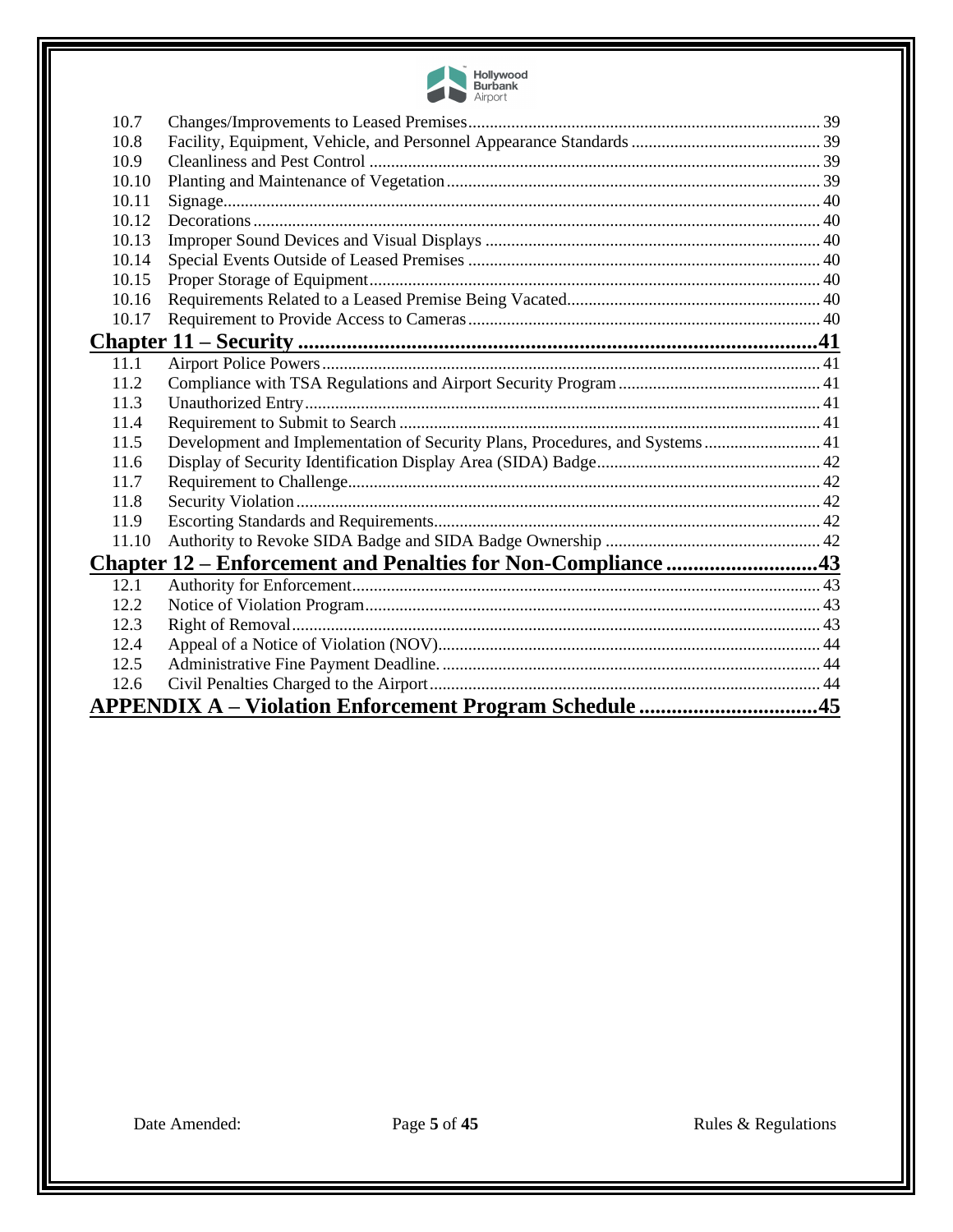

#### <span id="page-5-1"></span><span id="page-5-0"></span>1.1 General Provisions

Hollywood Burbank Airport (Airport) is owned and operated by the Burbank-Glendale-Pasadena Airport Authority (Airport Authority), which is a separate government agency created under a Joint Powers Agreement (JPA) executed by the Cities of Burbank, Glendale, and Pasadena in 1977 pursuant to Government Code Section 6546.1. Under the JPA, the Airport Authority is specifically tasked with the acquisition, operation, repair, maintenance, improvement, and administration of the Airport.

All users of, and persons on, the Airport shall be governed by these Airport Rules and Regulations, and by other rules promulgated by the Airport Authority Executive Director (Director). These Airport Rules and Regulations may be changed or amended from time to time by the Director with approval from the Airport Authority Commission.

These Airport Rules and Regulations are supplemental to applicable federal, state, and local laws, and to the Airport Authority's contracts with airlines, concessionaires, contractors, and tenants. Insofar as possible, these Airport Rules and regulations shall be interpreted such that a conflict with applicable laws and contracts shall not exist.

Further, if any provision of these Airport Rules and Regulations is held to be invalid, the remainder of these Airport Rules and Regulations shall remain in effect.

- <span id="page-5-2"></span>1.2 Requirement to Comply with Applicable Laws Each person shall comply with applicable federal, state, and local laws that now exist or as hereafter shall exist.
- <span id="page-5-3"></span>1.3 AOA Considered to Be Public Property with Controlled/Restricted Access The Air Operations Area (AOA) shall be considered public property with controlled/restricted access.

#### <span id="page-5-4"></span>1.4 Emergency Powers/Authorities

The Director shall have the authority to take such actions as may be necessary to safeguard persons and property at the Airport, and to make and enforce such provisions, in addition to those provided herein, as shall be required in any emergency or abnormal condition or situation.

<span id="page-5-5"></span>1.5 Definitions

*Air Operations Area (AOA):* The AOA consists of all areas contained within the airport perimeter fence at the Airport. This area is subject to all the requirements set forth in the Airport Security Program.

*Air Traffic Control Tower (ATCT):* The FAA Air Traffic Control Tower for the Airport.

*Aircraft:* A device used or intended to be used for flight in the air.

*Aircraft Accident:* An occurrence associated with an aircraft operation that takes place between the time any person boards the aircraft with the intention of flight and until such time as all such persons have disembarked, and in which any person suffers death or serious injury, or in which the aircraft receives substantial damage.

Date Amended: Page 6 of 45 Rules & Regulations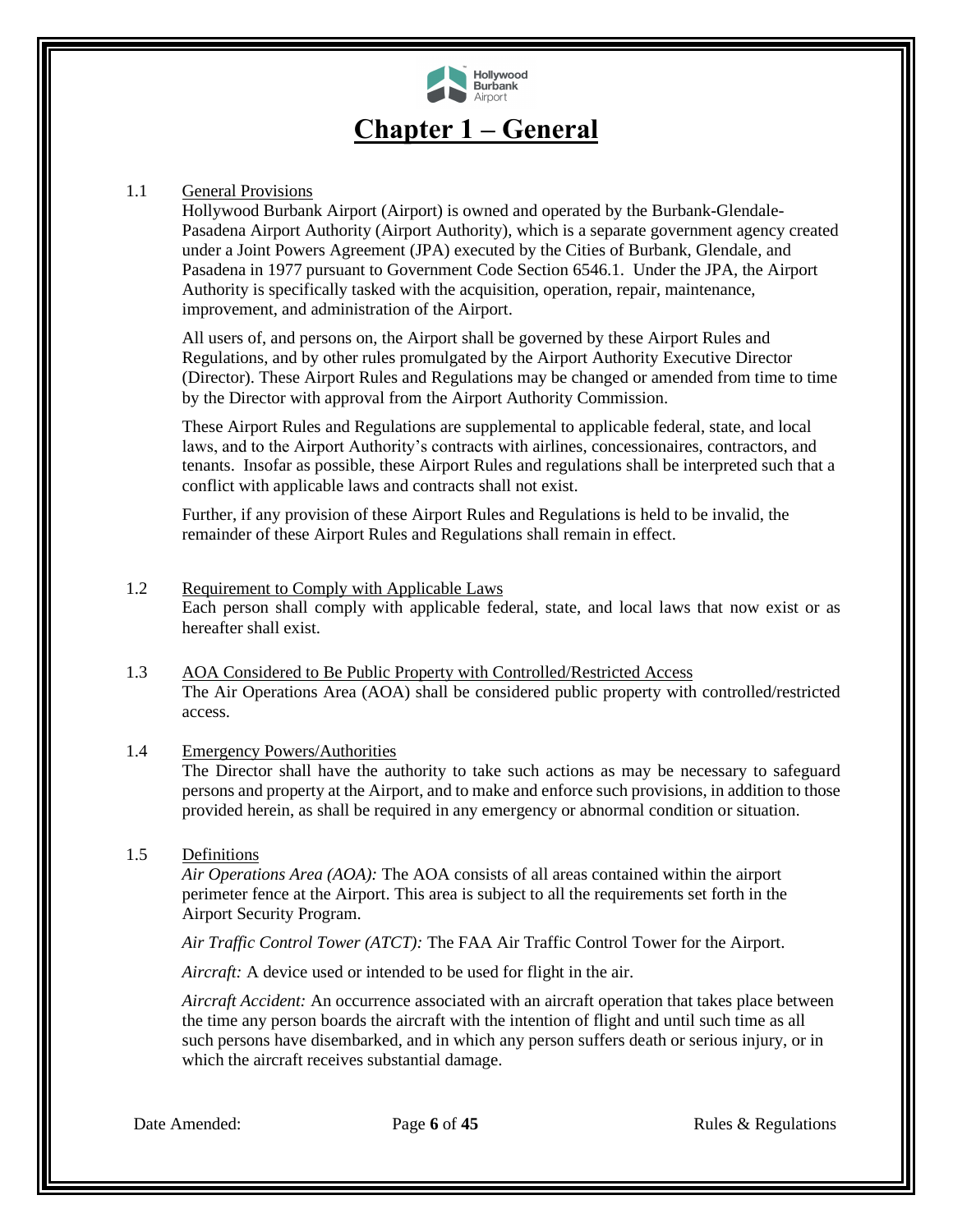

*Aircraft Engine:* An engine used or intended to be used for propelling aircraft, including turbo superchargers, appurtenances, and accessories necessary for its functioning.

*Aircraft Incident:* An occurrence other than an aircraft accident associated with an aircraft operation that affects or could affect the safety of future operations.

*Airfield Service Vehicles:* Vehicles that are routinely used in the AOA for airfield service, maintenance, or construction (e.g. maintenance trucks, airport operations, security, safety, airport police, aircraft rescue and firefighting, and tractors).

*Airport:* Hollywood Burbank Airport.

*Airport Authority:* Burbank-Glendale-Pasadena Airport Authority.

*Airport Business:* Any person that operates a business or not-for-profit activity at the Airport under a lease, concession agreement, operating agreement, permit, access agreement, contract, use agreement, purchase order, license, or other legal authority. The term "airport business" includes contractors, subcontractors, sublessees, and vendors.

*Airport Communication Center:* The Airport Authority communication center tasked with making notifications to airport stakeholders regarding various events/activities including non-911 emergency communications, maintenance requests, documentation of system outages, and incidents.

*Airport Fire*: The aircraft rescue and firefighting department of the Airport Authority's airport management firm.

*Airport Highways, Streets, or Roads:* Any designated roadway and right-of-way established on airport property by the Director for use by motorized vehicles.

*Airport Noise Rules*: The airport noise rules set forth in Commission Resolution No. 471.

*Airport Police:* Burbank-Glendale-Pasadena Airport Authority Police Department.

*Airport Security Program (ASP):* A TSA-approved airport operator's manual that governs security-related activities, communications, and procedures covered under 49 CFR Part 1542 – Airport Security.

*Business Day:* Monday to Friday 8:00 a.m. to 4:30 p.m., not including holidays recognized by the Airport Authority.

*Commission*: Burbank-Glendale-Pasadena Airport Authority Commission.

*Director:* Burbank-Glendale-Pasadena Airport Authority Executive Director or such person's duly authorized designee.

*Driver:* Any person responsible for the direct control of a vehicle while the vehicle is in operation.

*Emergency Vehicle:* Vehicles of police departments, fire departments, ambulances, airport operations vehicles, and vehicles conveying an airport official or airport employee in response to any emergency call.

*Federal Aviation Administration (FAA):* Federal Aviation Administration of the U.S. Department of Transportation.

*Foreign Object Debris (FOD):* Any object located in an inappropriate location that is capable of causing injury to personnel and/or damaging aircraft.

Date Amended: Page 7 of 45 Rules & Regulations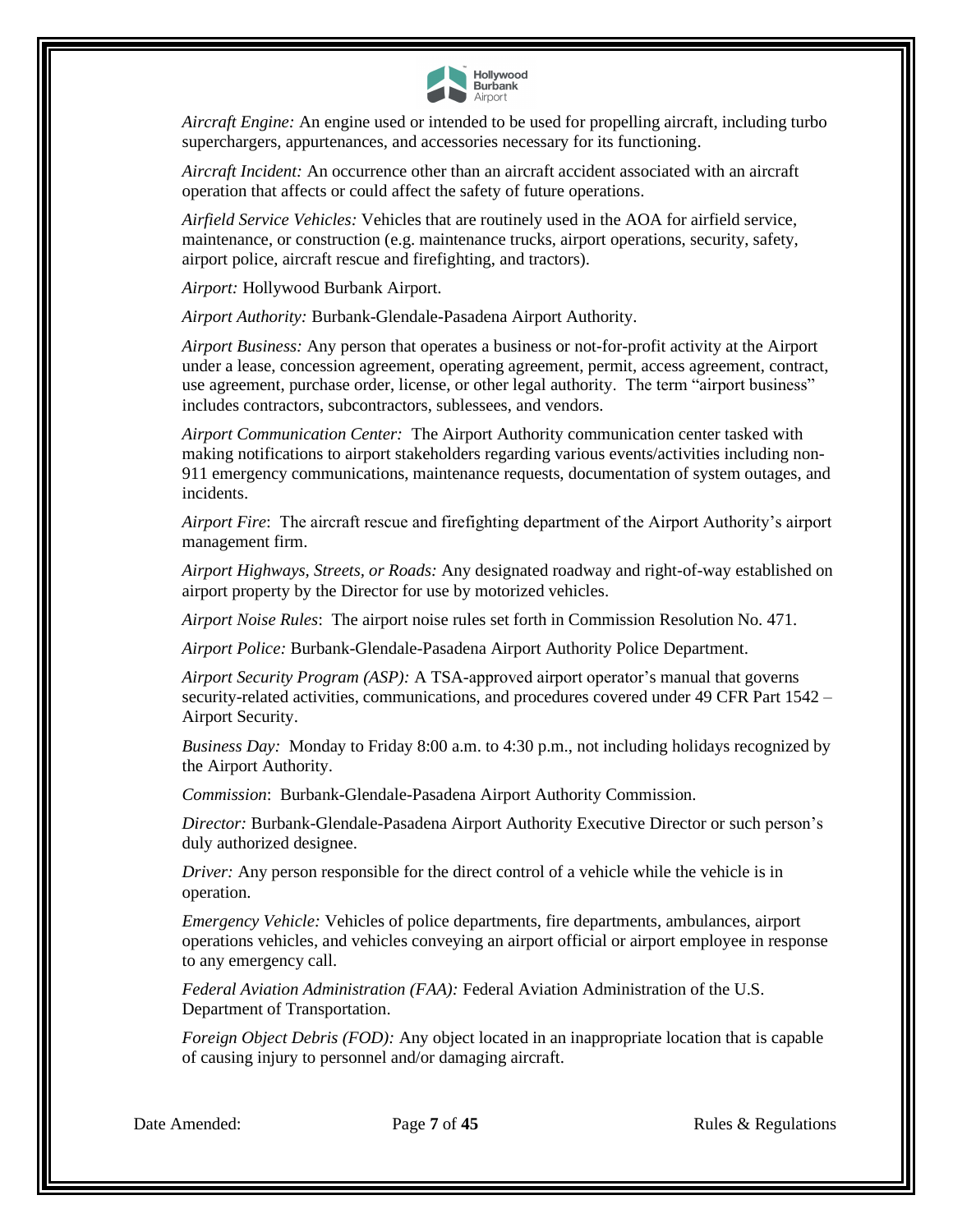

*Ground Service Equipment (GSE*): Vehicles that are routinely used on the AOA to support aircraft operations (e.g. aircraft pushback tractors, baggage/cargo tractors or trucks, air conditioning and aviation fuel trucks).

*Ground Transportation Operator:* An individual, company, group, or organization that provides for-hire ground transportation services at the Airport. The term "ground transportation provider" includes taxis, hotel/motel shuttles, courtesy vehicles, door-to-door shuttles, offairport parking shuttles, other shuttle bus operators, executive car services, and TNCs.

*Movement Area:* Runways, taxiways, and other paved areas (including associated safety areas) that are used for taxiing, takeoff, and landing and that are under the control of the ATCT.

*Night:* The time between the end of evening civil twilight and the beginning of morning civil twilight, as published in the American Air Almanac, converted to local time.

*Non-movement area:* Taxilanes, aprons, and other paved areas inside the AOA not under the control of the ATCT.

*Obstruction:* Any structure, growth, or other object (including a mobile object) in the vicinity of the Airport that exceeds height limitations established by federal regulations.

*Person:* Any individual, limited liability company, partnership, corporation, government agency, or other entity.

*Regulated Free Speech Activity*: Charitable solicitation, leafletting, or picketing.

*Restricted Area:* Any area the Director designates as restricted under certain circumstances from time to time, either in writing or by means of maps or barriers, and in which persons without express permission to be there are not allowed.

*Safety Area:* A defined surface surrounding a runway, taxiway, or taxilane that has been prepared or is suitable for reducing the risk of damage to an aircraft in case of an unintentional departure from the paved surface as defined by the Airport Certification Manual.

*Secured Area:* A portion of the Airport, specified in the Airport Security Program, in which certain security measures are specified by federal regulations. This area is where aircraft operators and airlines enplane and deplane passengers and sort and load baggage. This area includes ramps and aprons where commercial aircraft park.

*Security Identification Display Area (SIDA):* A portion of the Airport specified in the ASP in which security measures specified in [49](file:///C:/Documents%20and%20Settings/np13743/My%20Documents/level2/PTICH_ARTVADSE.docx%23PTICH_ARTVADSE_S49BOCOCOAU) CFR Part 1542 are carried out. The boundaries of the established SIDA at the Airport are depicted in the materials provided in the Airport Authority's security training program and on a map held at the Airport Security Office.

*SIDA Badge:* The identification media authorized by the Director and the TSA to provide unescorted access to the SIDA. The SIDA badge is color coded to correspond to the area to which the badge holder has approved access. The SIDA badge may also be programmed to allow the badge holder access through security-controlled portals of the SIDA.

*Smoking:* Inhaling, exhaling, burning, or carrying any lighted or heated cigar, cigarette, or pipe, or any other lighted or heated tobacco or plant product intended for inhalation, whether natural or synthetic, in any manner or in any form. The term "smoking" includes the use of an electronic smoking device that creates an aerosol or vapor, in any manner or in any form, or the use of any oral smoking device for the purpose of circumventing the prohibition of smoking.

*Sterile Area:* The area beyond the airport passenger security checkpoints that provides passengers access to board aircraft and to which access generally is regulated by the TSA, through the screening of persons and property.

Date Amended: Page 8 of 45 Rules & Regulations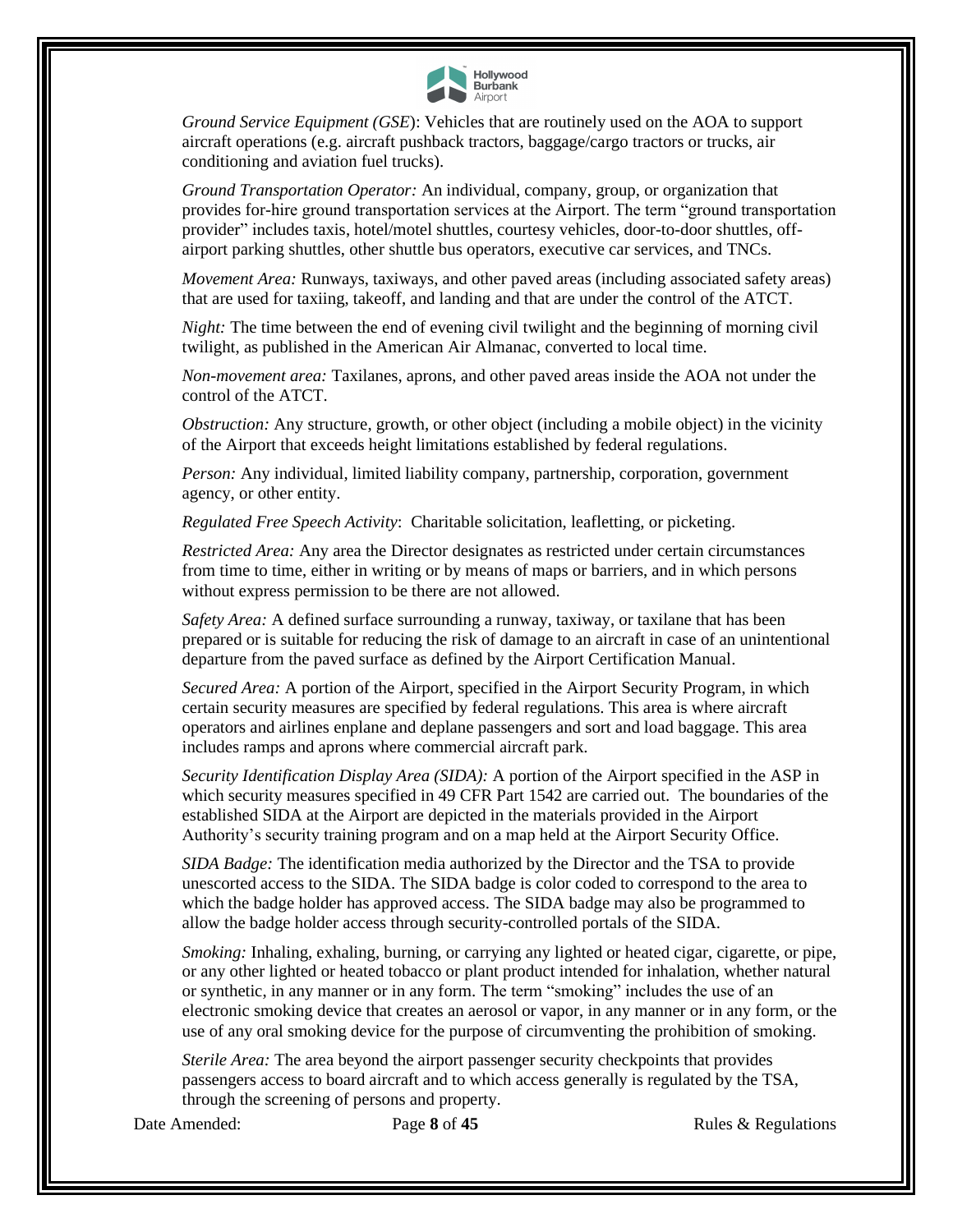

*Substantial Damage:* Damage or failure that adversely affects the structural strength, performance, or flight characteristics of the aircraft, and that would normally require major repair or replacement of the affected component. Engine failure or damage limited to an engine if only one engine fails or is damaged, bent fairings or cowling, dented skin, small puncture holes in the skin or fabric, ground damage to rotor or propeller blades, and damage to landing gear, wheels, tires, flaps, engine accessories, brakes, or wing tips are not considered substantial damage.

*Taxi Hold Lot:* The primary queue lot for taxis awaiting dispatch to the terminal area.

*Terminal:* Passenger terminal building.

*Terminal Maintenance Activity:* The performance of any maintenance related to the terminal or its associated systems beyond routine cleaning services.

*Transportation Network Company (TNC):* An organization, including a corporation, limited liability company, partnership, sole proprietor, or any other entity, that operates in California and provides prearranged transportation services for compensation using an online-enabled application or platform to connect passengers with drivers using a personal vehicle.

*Transportation Security Administration (TSA):* Transportation Security Administration of the U.S. Department of Homeland Security.

*Ultralight vehicle:* An aeronautical vehicle operated for sport or recreational purposes that does not require FAA registration, an airworthiness certificate, nor pilot certification in accordance with Federal Aviation Regulations.

*Vehicle:* Any conveyance, except aircraft, used on the ground to transport persons, cargo, and/or equipment.

#### <span id="page-8-0"></span>1.6 Boundaries

The boundaries of the Airport shall include all land owned, leased, or otherwise controlled by the Airport Authority. Such land areas shall be shown on the FAA-approved Airport Layout Plan and incorporated herein by reference showing the boundaries of all such controlled areas.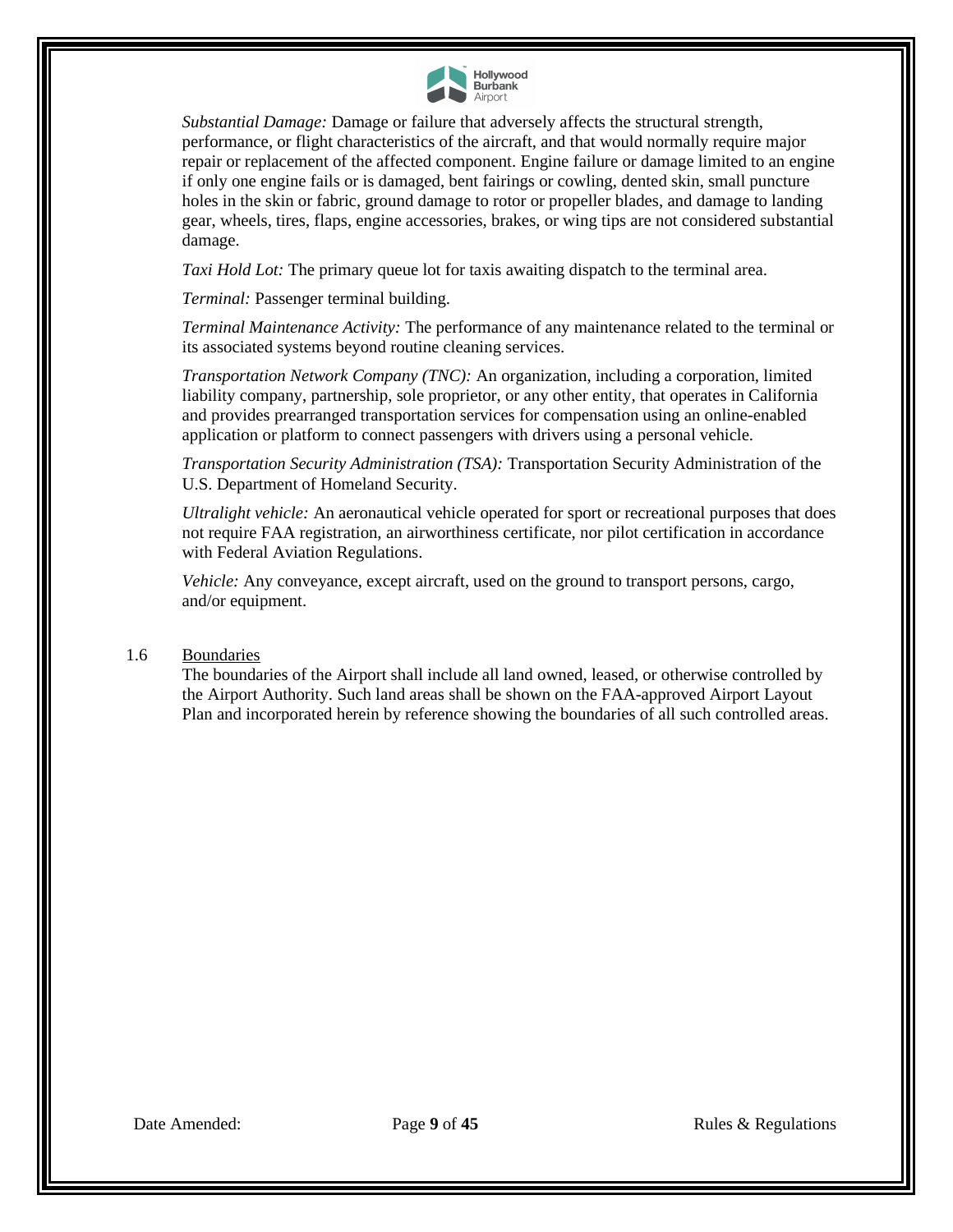

#### <span id="page-9-0"></span>2.1 Damage to or Destruction of Airport Property

- <span id="page-9-1"></span>2.1.1. No person shall destroy, injure, damage, deface, or disturb in any way any Airport Authority building, sign, equipment, marker, structure, tree, flower, lawn, or property of any nature.
- 2.1.2. Any person causing or responsible for such injury, destruction, damage, or disturbance, including damage caused by the improper operation of a vehicle or aircraft, shall report such damage to the Airport Authority and, upon demand by the Director, shall reimburse the Airport Authority for the full amount of the damage(s).
- 2.1.3. Any SIDA badge holder observing or discovering damage to Airport Authority property shall report such damage to the Airport Communication Center.
- 2.1.4. The cost of repair or replacement necessitated by any such damage or destruction shall be ascertained by the Director.

#### <span id="page-9-2"></span>2.2 Health

- 2.2.1. Airport business personnel at the Airport are required to report any potential health hazards (e.g. blood/blood stains, unprotected syringes, etc.) to the Airport Communication Center immediately upon discovery.
- 2.2.2. Airport business personnel at the Airport are required to immediately report any known or suspected communicable disease or potential disease vector to the Airport Communication Center immediately upon discovery.

#### <span id="page-9-3"></span>2.3 Right of Inspection

- 2.3.1. The Director may inspect all buildings, improvements, equipment, and activities at the Airport including fuel equipment, effluent and chemical discharges, fire detection systems, fire suppression systems, utilities, and storm drains. Advance notice of inspection may be provided by the Director as a courtesy, but is not required.
- 2.3.2. Nothing herein shall be construed to limit the use of any area or portion of any building space by authorized officers, employees, or agents of the Airport Authority, or by airport contractors, or to prevent any police officer, firefighter, or any other public officer or employee from entering upon any building when properly required to do so in the performance of official duties.

#### <span id="page-9-4"></span>2.4 Regulated Free Speech Activities

2.4.1. In order not to unduly interfere with the movement of persons, vehicles, aircraft, and property at the Airport, the Director has established designated locations on airport property for persons to engage in regulated free speech activities. These locations are: (i) for picketing - sidewalk at corner of N Hollywood Way and Airport Entrance; and (ii) for charitable solicitation and leafletting - demarcated area of sidewalk in front of Terminal B adjacent to pathway between Terminal A and Terminal B. Individuals engaging in regulated free speech activities are permitted to do so within these established locations and in accordance with the requirements set forth in the section 2.4.2 and 2.4.3.

Date Amended: Page 10 of 45 Rules & Regulations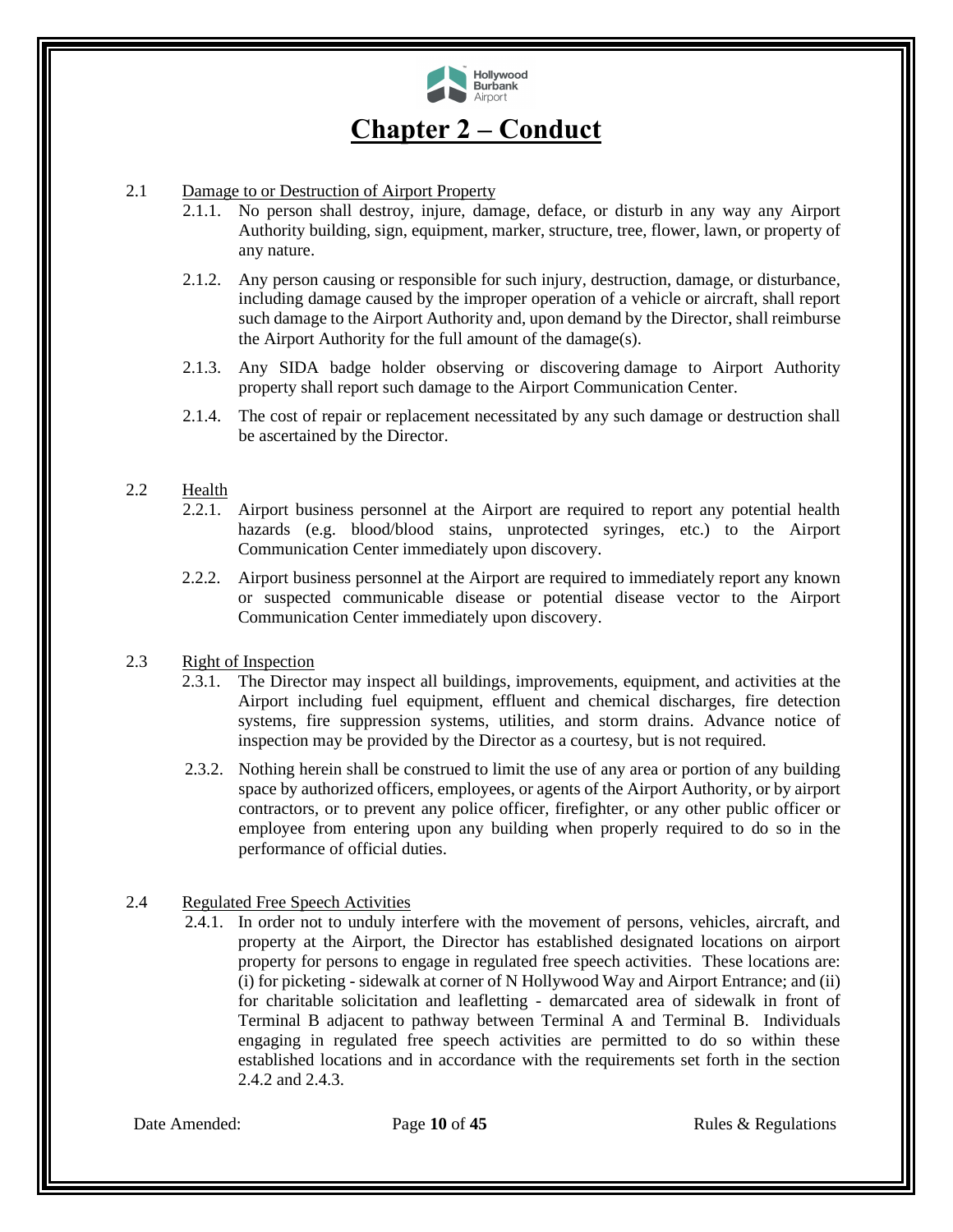

- 2.4.2. Use of the aforementioned designated locations must conform to the following requirements:
	- 2.4.2.1. The person or entity desiring to engage in the regulated free speech activity must submit an application to and obtain a permit from the Director. Within two business days of receipt of a complete application, the Director shall approve the permit unless one or more of the following findings is made: (i) The subject location has been reserved for another regulated free speech activity at the day and hour requested in the application; or (ii) the subject location is physically unsuitable for the size of the proposed regulated free speech activity so as to constitute a public safety hazard. If the permit is denied, the Director shall provide a written statement of the reasons for the denial.
	- 2.4.2.2. Permits issued by the Director for use of a designated area for a regulated free speech activity shall be for a single continuous two-hour period. The permit shall state the start and end times of the two-hour period. Modification to the time period prescribed in the permit will require the submission of a new application.
	- 2.4.2.3. To provide an equal opportunity for persons or entities to engage in regulated free speech activities, no more than two permits to utilize the designated locations will be issued to a single person or entity for a 48-hour period.
	- 2.4.2.4. The permittee must keep an original copy of the permit on-site while engaging in the regulated free speech activity.
- 2.4.3. No person conducting a regulated free speech activity may:
	- 2.4.3.1. Violate any other provisions of these Rules and Regulations.
	- 2.4.3.2. Impair the safe operation of the Airport.
	- 2.4.3.3. Unduly obstruct, delay, or interfere with the free movement of any vehicle or any person.
	- 2.4.3.4. Use a sound or voice amplifying apparatus in or adjacent to the terminal.
	- 2.4.3.5. Use signage or materials beyond what can fit within the boundaries of the designated locations defined in 2.4.1. No signage may be affixed to Airport Authority property. The size of any signs cannot be larger than 24" x 24."

#### <span id="page-10-0"></span>2.5 Improper Personal Conduct

- 2.5.1. No person shall engage in any improper conduct while on airport property. Improper conduct includes: committing a felony or a misdemeanor; unlawfully possessing a firearm or other weapon; fighting, defecating, or urinating in public; gambling or participating in other games of chance where money is involved; failing to cooperate with any Airport Authority officer or employee performing official duties; willfully assaulting or committing battery upon any person; threatening the safety of any person; recklessly or intentionally destroying property owned by any person; or acting in a manner intended or that is reasonably likely to cause physical injury to any person.
- 2.5.2. No person shall coerce, obstruct, delay, or interfere with the free movement of any other person, or seek to coerce or physically disturb any other person.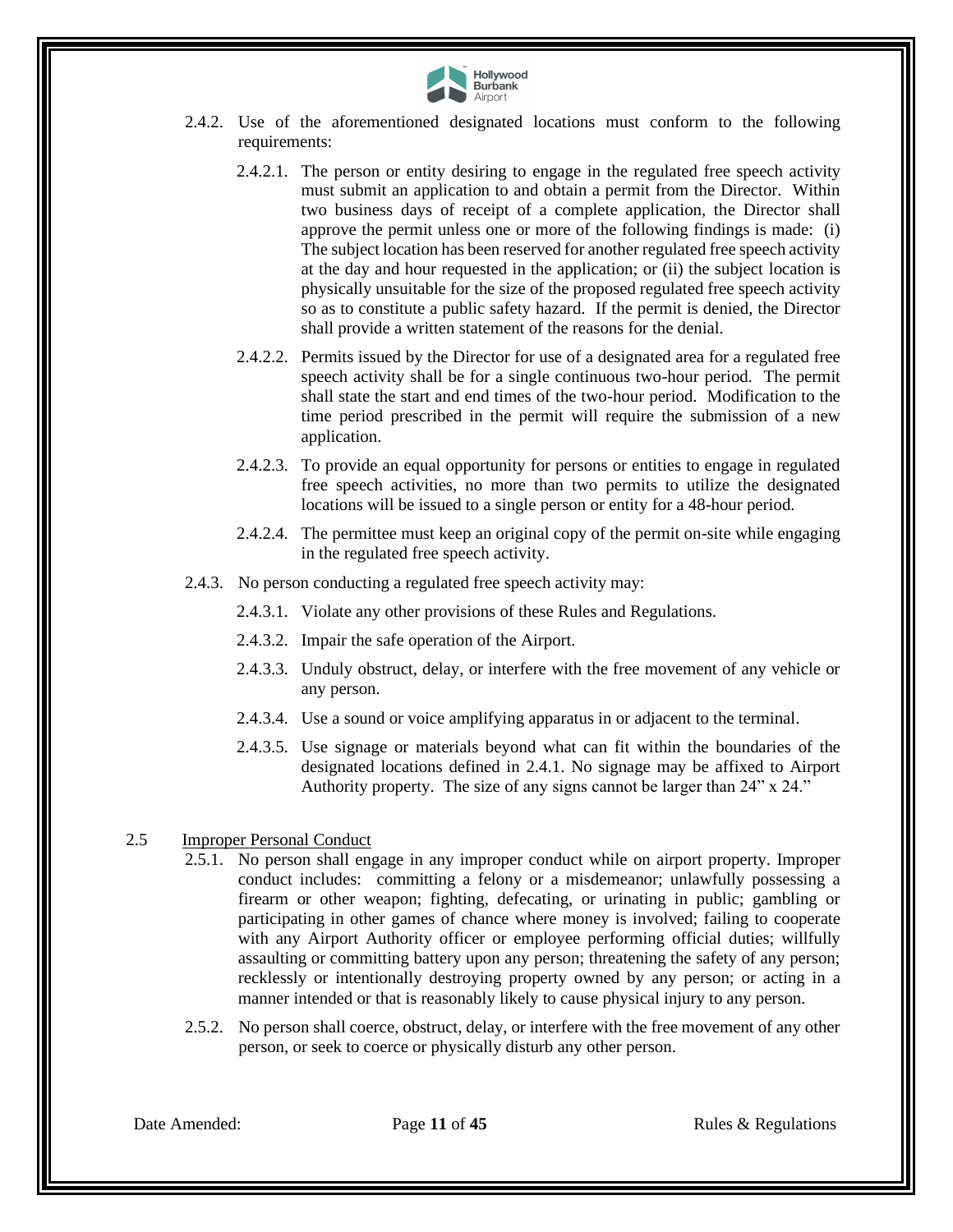

- 2.5.3. No person shall impersonate or falsely indicate to the public that he or she is a representative of the Airport Authority, any airport business, or government organization.
- 2.5.4. No person shall misrepresent his or her identity.
- 2.5.5. No person shall touch, move, or take possession of another person's property (including baggage) except for Airport Authority and airline personnel carrying out official duties.

#### <span id="page-11-0"></span>2.6 Proper Use of Facilities and Equipment

- 2.6.1. No person shall use any airport facilities or equipment in a manner other than originally intended.
- 2.6.2. All persons utilizing any airport facility or equipment shall do so in compliance with all applicable instructions, standards, or other prescribed procedures.
- 2.6.3. No person shall expectorate on the floors, walls, or other surfaces of the Airport, or use airport property other than in a clean and sanitary manner.

#### <span id="page-11-1"></span>2.7 Prohibition Against Feeding/Sheltering Wildlife or Interference with Wildlife Mitigation Activities

- 2.7.1. No person shall touch or tamper with any trap, exclusionary netting, or device used by the Airport Authority for wildlife mitigation/control.
- 2.7.2. No person shall feed or shelter any wild animals or birds on airport property except for animals that are being transported.
- 2.7.3. No person shall contribute to or create a wildlife habitat or attractant on airport property.
- <span id="page-11-2"></span>2.8 Drugs, Alcohol, and Intoxication
	- 2.8.1. No person shall consume any alcoholic beverage except in places specifically designated for dispensing and consumption of alcoholic beverages.
	- 2.8.2. No person under the influence of alcohol, narcotics, or other controlled substances shall operate a vehicle or aircraft on the Airport.

#### <span id="page-11-3"></span>2.9 Firearms, Weapons, and Explosive Materials

- 2.9.1. The carrying of firearms, weapons, and explosives on airport property shall be conducted in compliance with applicable laws.
- 2.9.2. The open carry of weapons on airport property is prohibited other than by on-duty licensed law enforcement officers or personnel approved by the Director.

#### <span id="page-11-4"></span>2.10 Refuse Removal and Containers

- 2.10.1. All persons on airport property shall properly dispose of all unused or abandoned food and food containers in trash receptacles.
- 2.10.2. No person shall dispose of garbage, papers, refuse, or other material on the Airport except in the receptacles provided for that purpose.
- 2.10.3. Refuse containers in public areas shall be covered.

Date Amended: Page 12 of 45 Rules & Regulations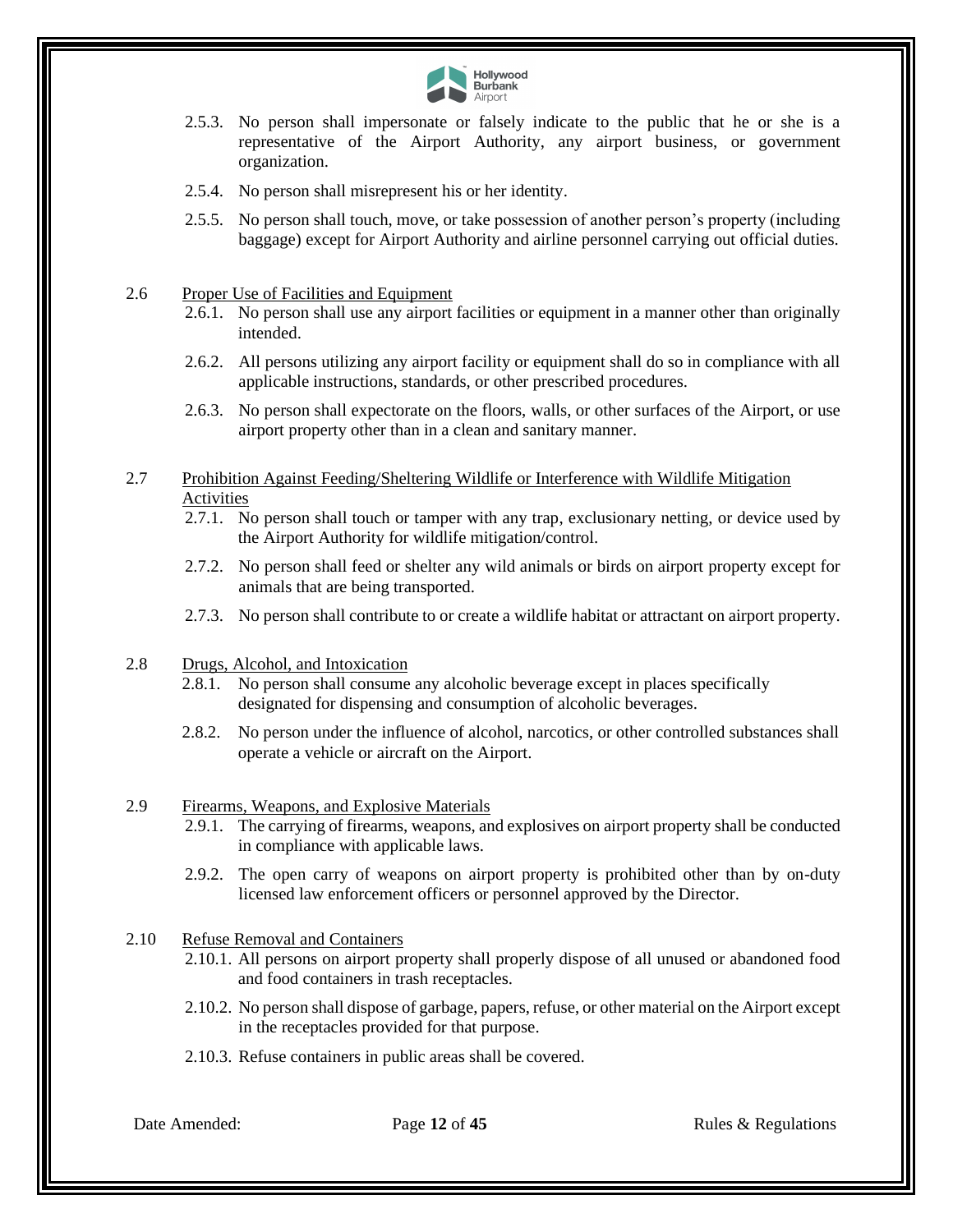

- 2.10.4. No vehicle or container used for hauling trash, dirt, or any other material shall be operated on the Airport unless such vehicle or container is constructed and maintained so as to prevent the contents thereof from dropping, sifting, leaking, or otherwise escaping therefrom.
- 2.10.5. Areas to be used for trash or garbage containers shall be designated by the Director, and no other areas shall be so used. Such areas shall be kept clean and sanitary at all times.
- 2.10.6. No person shall search through refuse or garbage material that has been disposed of or abandoned by someone other than himself/herself or his/her employees.
- 2.10.7. Any large surplus equipment, broken items or supplies used in a leased space shall be disposed of properly. Items shall be transported off the airport property by the lessee immediately and shall not be allowed to sit on designated loading areas or in hallways.
- 2.10.8. Hazardous waste shall be disposed of in accordance with applicable laws and shall not be placed in airport trash or garbage receptacles.
- <span id="page-12-0"></span>2.11 Reflective Safety Vests and Personal Protective Equipment (PPE)
	- 2.11.1. All persons on the AOA shall wear a reflective safety vest at all times. This requirement does not apply to aircraft passengers traversing to or from an aircraft and transient pilots or staff pilots conducting duties associated with the inspection or operation of an aircraft in preparation for flight.
	- 2.11.2. All persons working on any airport highways, streets, or roads shall wear a reflective safety vest to comply with the U.S. Department of Transportation's Work Zone Safety and Mobility regulations (23 C.F.R. 630, subpart J or succeeding regulation).
	- 2.11.3. All required reflective safety vests shall be ANSI/ISEA Type R (Roadway) or Type P (Public Safety) as appropriate, meet performance class 2 standards, and be worn properly, which means fastened in the front by using the zipper, button, or Velcro fastener.

#### <span id="page-12-1"></span>2.12 Foreign Object Debris (FOD)

- 2.12.1. Each airport employee shall be responsible for the proper disposal of FOD on the AOA.
- 2.12.2. It is the responsibility of each lessee or other occupant of ramp and apron areas to place suitable containers, as determined by the Director, at every gate, remote aircraft parking area, cargo, and maintenance facilities at locations determined by the Director to encourage the proper disposal of FOD.
- 2.12.3. All persons operating or conducting business on the AOA shall ensure that any owned/operated equipment that could be repositioned or moved by winds or other weather-related forces shall be properly secured at all times to ensure that the equipment will not move from its parked position. The cost of any damage to Airport Authority or tenant property that is caused by unsecured equipment shall be the responsibility of the owner/operator of the unsecured equipment.
- 2.12.4. Any airport business operating on the AOA shall keep its leasehold clean and free of FOD at all times. The Director shall monitor all leaseholds within the AOA to ensure that they are properly clean and free of FOD. Any airport business whose leasehold the Director deems to not be satisfactorily clean and free of FOD shall be notified in writing of the non-compliance and given 10 calendar days to sufficiently clean the leasehold. If

Date Amended: Page 13 of 45 Rules & Regulations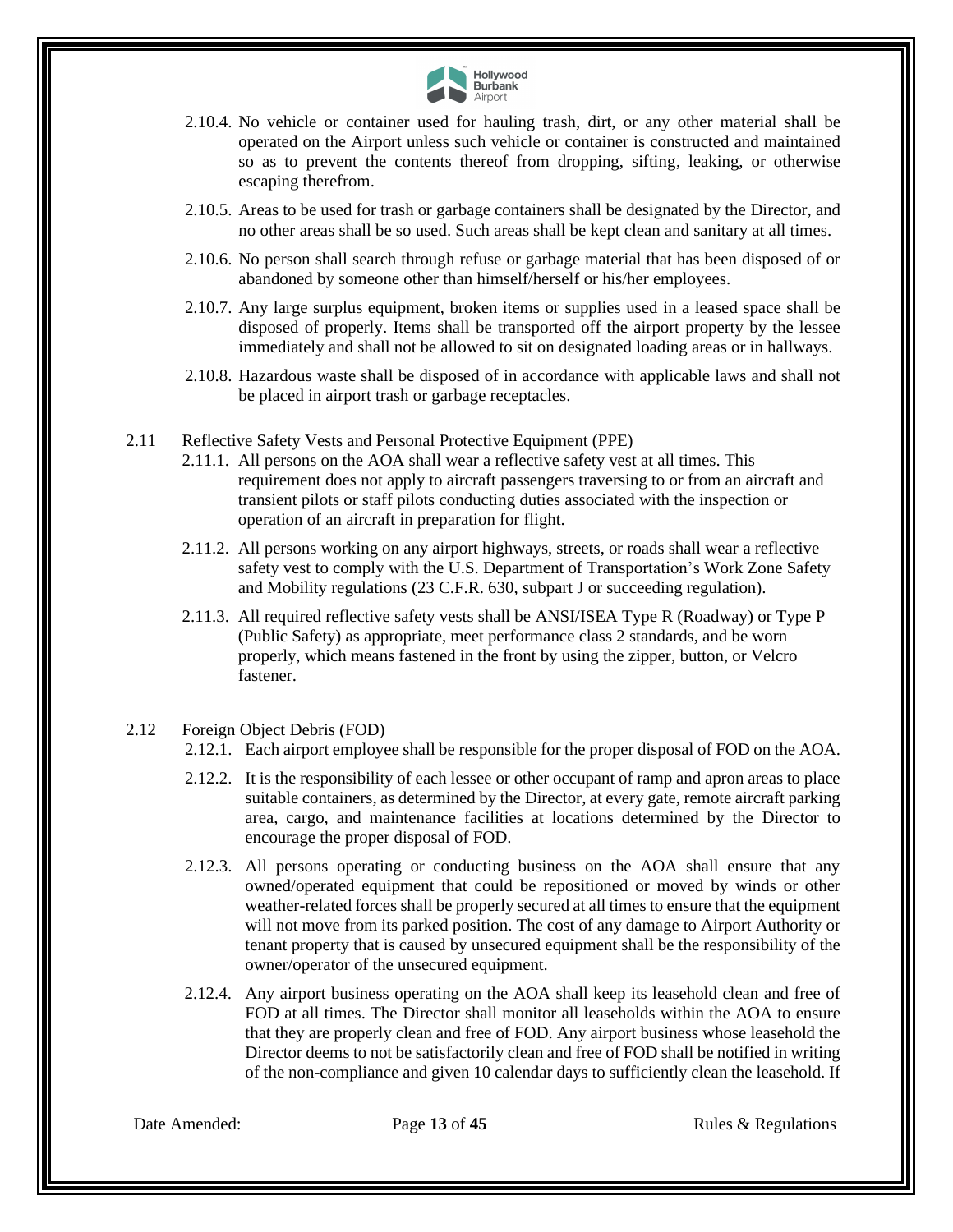

the airport business fails to clean the leasehold sufficiently, the Director may have the leasehold cleaned at the expense of the airport business.

#### <span id="page-13-0"></span>2.13 Duty to Report

All persons involved in or witnessing any accident, incident, or safety/security hazard involving persons, aircraft, vehicles, or other equipment occurring on the Airport shall contact the Airport Communication Center immediately to report the accident, incident, or safety/security hazard and make a report to Airport Operations and/or Airport Police as soon as possible, giving all pertinent information as requested.

#### <span id="page-13-1"></span>2.14 Use of Airport Highways, Streets, Roads, and Sidewalks

- 2.14.1. No person shall occupy airport highways, streets, roads, or sidewalks in such a manner as to hinder or obstruct their proper operation or use by others or to obstruct or hinder emergency responders.
- 2.14.2. No person shall drive any vehicle across or upon any lawn or grass area, sidewalk, or curb except by permission of the airport police officer on duty or except as necessary to service or maintain airport facilities.
- 2.14.3. No person or vehicle shall travel on the Airport other than on the highways, streets, roads, sidewalks or places provided for the use of that particular class of traffic.

#### <span id="page-13-2"></span>2.15 Prohibition Against Obstruction or Interference with the Movement of Aircraft, Vehicles, Personnel, and Equipment No person shall obstruct or interfere with the movement of aircraft, vehicles, personnel, and equipment.

#### <span id="page-13-3"></span>2.16 Improper Sound Devices and Visual Displays

- 2.16.1. Sound trucks, sound amplifying devices, and amplified sound reproduction machines are prohibited on the Airport.
- 2.16.2. No person shall use the airport public address system for the solicitation of business.
- 2.16.3. Excessive or prolonged use of horns, sirens, whistles, or other noise-generating devices is prohibited. This prohibition does not apply to Airport Authority personnel using horns, sirens, whistles, or other noise-generating devices in conduct of official duties.

#### <span id="page-13-4"></span>2.17 Animals

- 2.17.1. Animals authorized to be on airport property shall relieve themselves solely in the designated pet relief areas established by the Director.
- 2.17.2. No person shall allow or transport any animal onto the AOA unless it is properly leashed or restricted by other means as deemed appropriate by the Director to prevent the animal from interfering with airport operations.

#### <span id="page-13-5"></span>2.18 Open Flame/Smoking Restrictions

2.18.1. No person shall conduct any open flame operations in any hangar or elsewhere on the Airport unless specifically authorized by the Director in writing. Any open flame operations authorized by the Director shall be conducted strictly in accordance with applicable fire and safety regulations. Authorization shall not be granted until such

Date Amended: Page 14 of 45 Rules & Regulations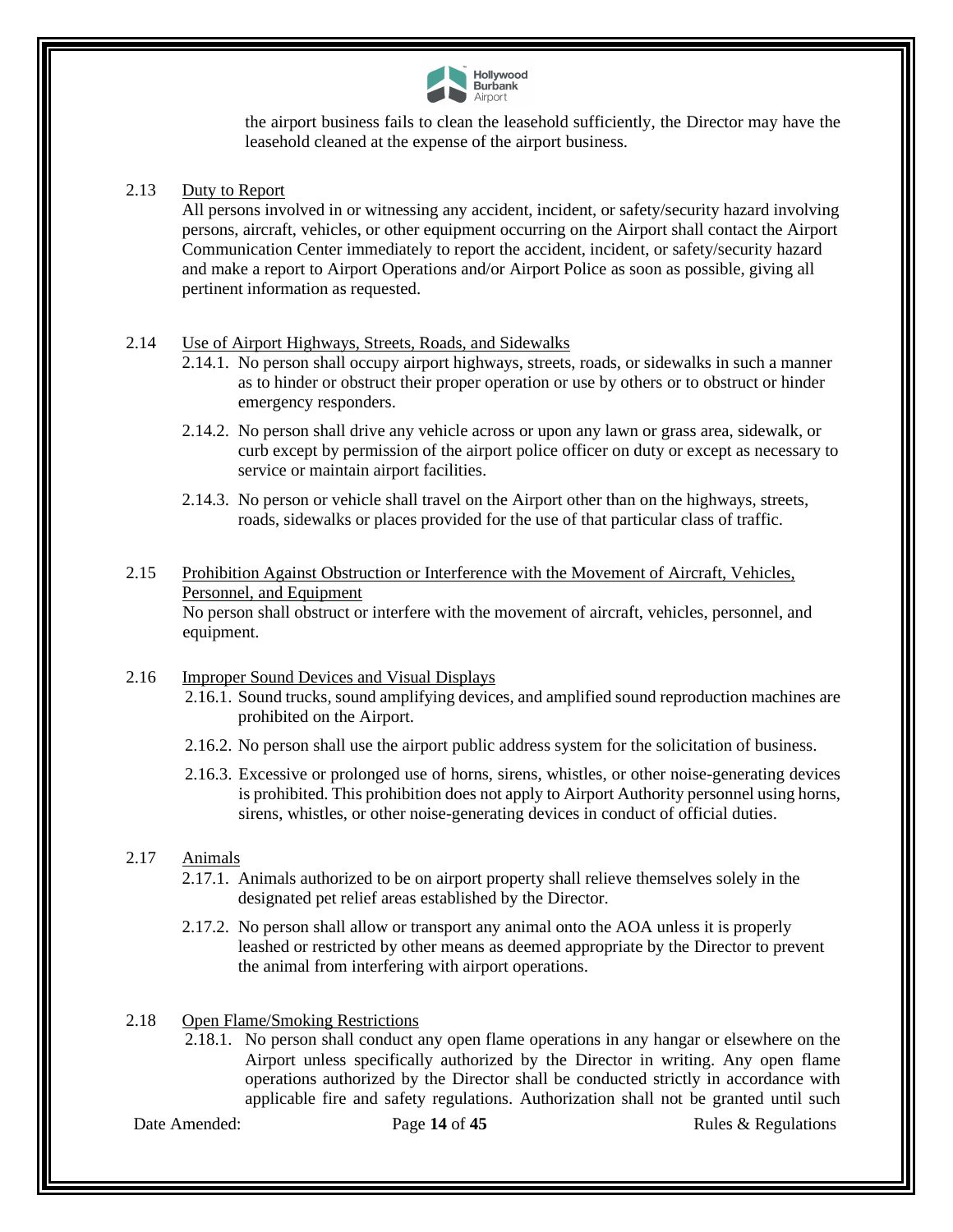

operation has been investigated and it has been determined that there is no fire hazard to airport property.

- 2.18.2. Open flame welding within 50 feet of aircraft fueling operations is prohibited. An operational fire extinguisher of the proper classification shall be present at the site during welding operations.
- 2.18.3. Smoking is prohibited on airport property other than in designated smoking areas.
- 2.18.4. The Director is authorized to designate smoking areas at the Airport at least 20 ft. from any building entrance/exit point.

#### <span id="page-14-0"></span>2.19 Lost and Found Items

Any person finding lost articles in any airport common areas shall immediately turn them into Airport Police. Articles unclaimed by their owners are subject to policies and procedures set forth by the Airport Authority. Nothing herein shall be construed to deny the right of scheduled airlines or other airport tenants to maintain "lost and found" services for property of their passengers, invitees, or employees as permitted by law.

#### <span id="page-14-1"></span>2.20 Forgery and Counterfeit

No person shall make, possess, use, sell, barter, exchange, pass, or deliver any forged, counterfeit, or falsely altered pass, permit, identification badge, certificate, placard, sign, or other authorization purporting to be issued by or on behalf of the Airport Authority or other regulatory agency.

#### <span id="page-14-2"></span>2.21 Proper Use of Elevators, Escalators, and Conveyor Systems

- 2.21.1. No person shall use an elevator, escalator, or conveyor system contrary to its intended use or posted restriction(s).
- 2.21.2. Escalators shall not be used with wheeled carts, wheelchairs, wheeled vehicles, strollers, walkers, unescorted children, or animals.

#### <span id="page-14-3"></span>2.22 False Reports or Threats

No person shall make any threat involving aircraft or any facilities or operations at or on the Airport or make any false report regarding the conduct of operations at or use of the Airport.

#### <span id="page-14-4"></span>2.23 Sporting Equipment and Recreation Activities on the AOA No person shall engage in recreational activities or sporting events on the AOA unless approved by the Director. The Director may approve areas within the AOA for use as employee break areas.

#### <span id="page-14-5"></span>2.24 Personal Appearance Standards

Each entity having personnel on airport property shall require its employees, subcontractors, and/or independent contractors who work in public view and about the terminal to wear clean and neat appearing clothing (as appropriate to the job duties performed) and shall take all actions necessary to ensure their courteous, polite, and inoffensive conduct and demeanor.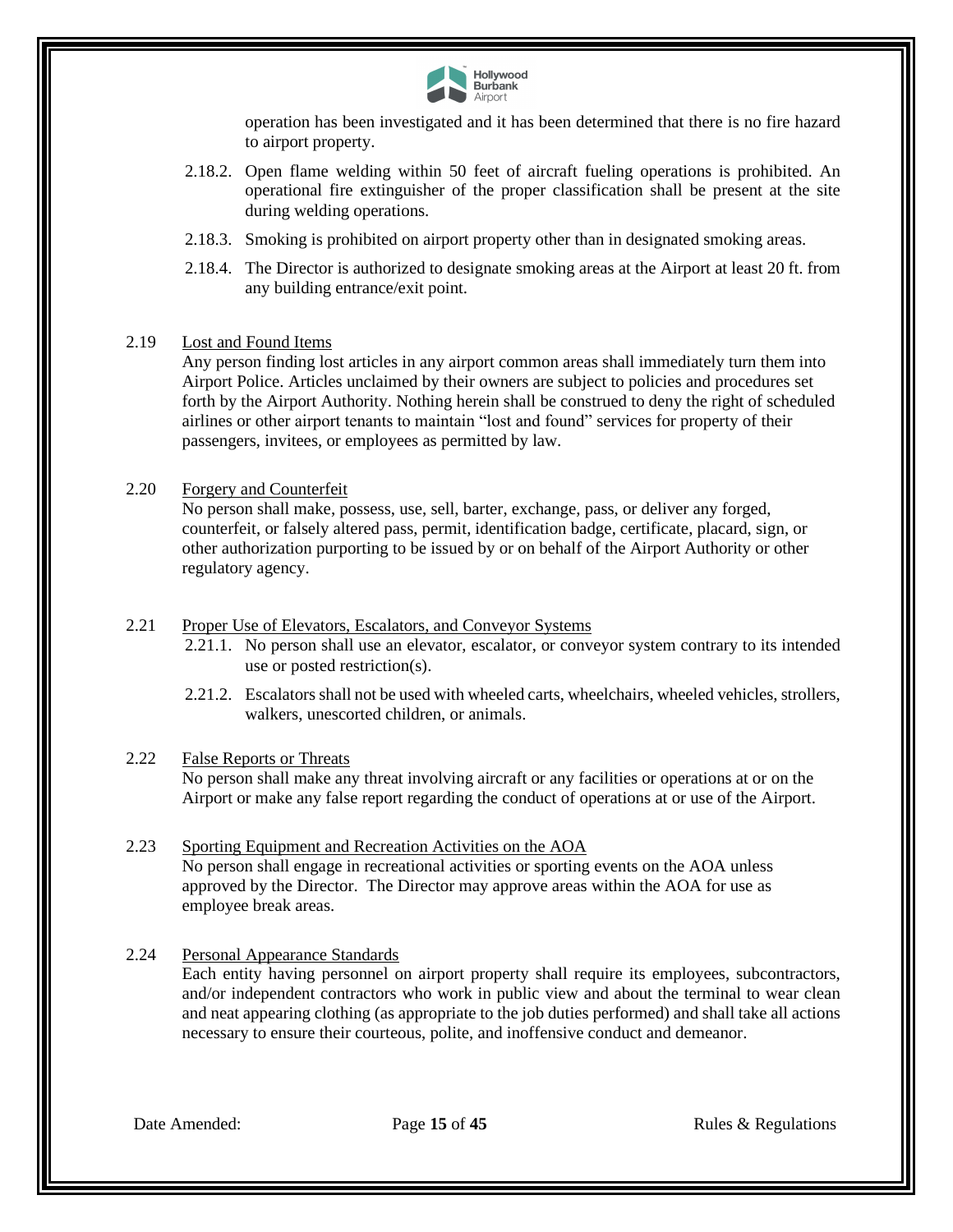

- <span id="page-15-0"></span>2.25 Prohibition Against Squatting/Unlawful Occupation on Airport Property
	- 2.25.1. The occupation of airport property and facilities without authorization from the Director is prohibited.
	- 2.25.2. The utilization of public areas of the Airport for excessive durations of time or for nontravel related purposes without authorization from the Director is prohibited.
- <span id="page-15-1"></span>2.26 Requirement to Remove Derelict, Non-Functional, or Unsafe Vehicles or Equipment
	- 2.26.1. No tenant or lessee shall park or store a derelict, non-functional, or unsafe aircraft, vehicle, or piece of equipment in any area outside its leasehold without the approval of the Director.
	- 2.26.2. Any derelict, non-functional, or unsafe aircraft, vehicle, or piece of equipment that is stored or parked within a tenant or lessee's leasehold for more than 30 days may be deemed derelict and subject to removal at the owner's expense as described in section 2.26.4.
	- 2.26.3. No person shall park or store any vehicle in an airport parking facility, in a parking facility under the control of an airport tenant, or other area authorized for parking, that is unattended or inoperable for a period of 30 days or more without a written permit from the airport tenant or the Director as applicable. Vehicles left unattended shall be presumed to have been abandoned and may be considered and treated as such.
	- 2.26.4. Upon notification and demand by the Director, the owner or operator of any derelict, non-functional, or unsafe vehicle, aircraft, or piece of equipment shall remove the item at his/her own expense. If the owner or operator fails or refuses to remove such property by the deadline, the Director may cause the same to be removed, impounded, and/or stored. The cost of such removal, impounding, storage, and any fees due at the time shall be a charge against the owner or operator of such property.

#### <span id="page-15-2"></span>2.27 Parking and Storage of Personal Transportation Systems Personal transportation systems (e.g. bicycles, scooters, unicycles, segways, roller skates, skate board, etc.) shall only be parked, stored, or left unattended in designated areas established by

the Director.

Date Amended: Page 16 of 45 Rules & Regulations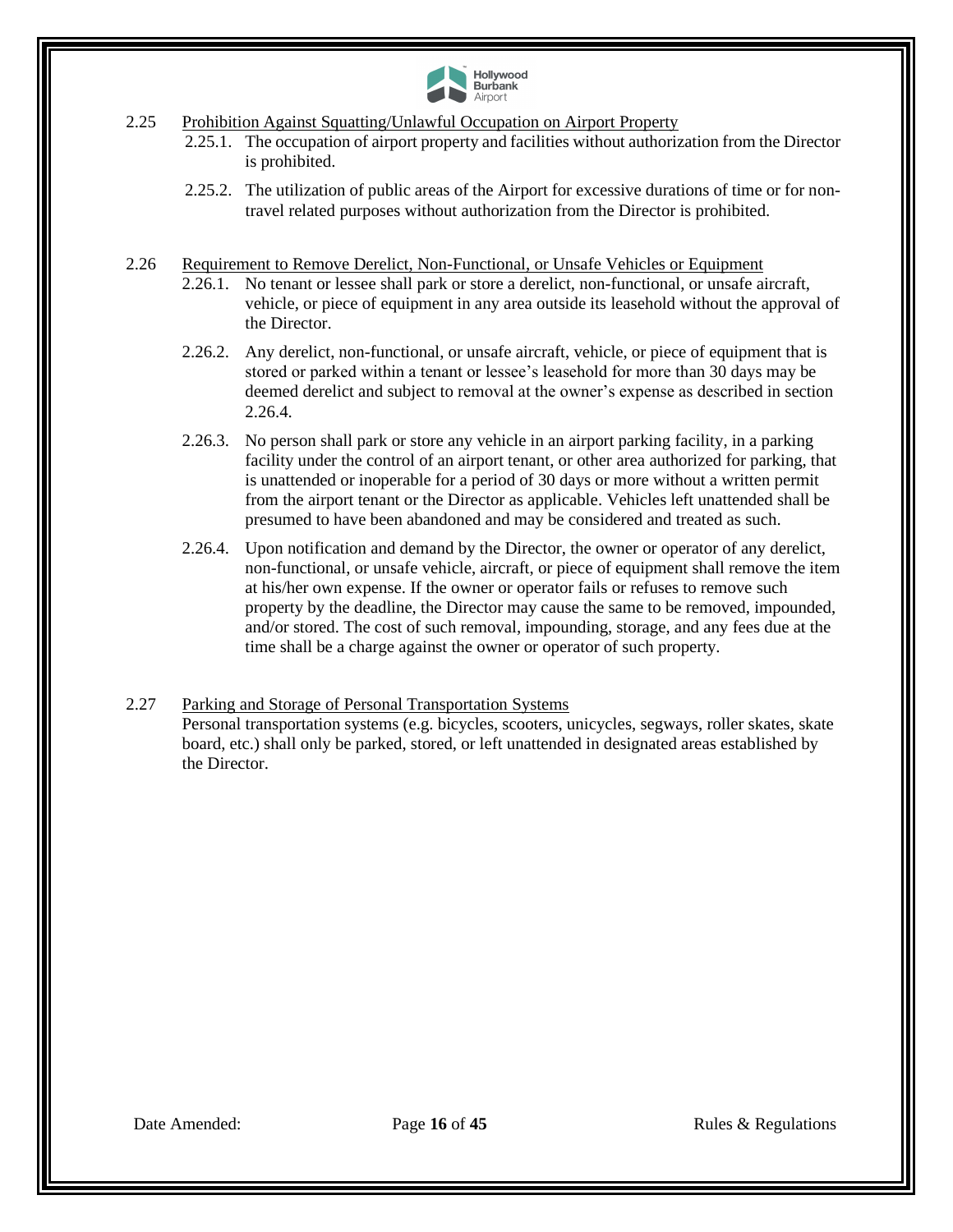

### **Chapter 3 – Aircraft Operations**

#### <span id="page-16-0"></span>3.1 Interference/Tampering with Aircraft

- <span id="page-16-1"></span>3.1.1. No person shall interfere or tamper with any aircraft, or put in motion the engine of such aircraft, or use any aircraft, aircraft part, instrument, or tool without permission of the owner.
- 3.1.2. No person shall release, throw, shoot, or propel any object in such a manner as to interfere with or endanger the safe operation of any aircraft taking off, landing, or operating on the Airport or any vehicle operating on the Airport.
- 3.1.3. No person shall use a laser or any other lighted device to interfere with the operation of an aircraft.

#### <span id="page-16-2"></span>3.2 Compliance with Instruction Issued by Air Traffic Control and the Director

- 3.2.1. All aircraft in flight within the Airport's Class C airspace or in motion or parked on the runways, taxiways, aprons, hardstands, or ramps of the Airport shall comply with written or oral instructions issued by ATCT personnel and the Director.
- 3.2.2. All aircraft shall follow appropriate taxiway and runway guidance markings, lighting, and signage when operating on any portion of the Airport.

#### <span id="page-16-3"></span>3.3 Dangerous or Negligent Operations

The Director may prohibit aircraft landing and taking off any time and under any circumstances when such operation is deemed likely to endanger persons or property, except for emergency landings. In addition, no aircraft shall be operated on the surface of any public landing area, public cargo ramp and apron area, or public aircraft parking and storage area:

- 3.3.1. In a careless or negligent manner.
- 3.3.2. In disregard of the rights and safety of others.
- 3.3.3. Without due caution and circumspection.
- 3.3.4. At a speed or in a manner that endangers persons or property.
- 3.3.5. While the pilot, or other person aboard, controlling any part of the operation thereof, is under the influence of intoxicating liquor, any narcotic, or dangerous drug or controlled substance.
- 3.3.6. If such aircraft is so constructed, equipped, or loaded as to unreasonably endanger or be likely to unreasonably endanger persons or property.

#### <span id="page-16-4"></span>3.4 Aircraft and Aircraft Operator Requirements

- 3.4.1. All aircraft operating at the Airport shall display on board the aircraft a valid airworthiness certificate issued by the FAA or appropriate foreign government and display on the exterior of the aircraft a valid registration number issued by the FAA or appropriate foreign government.
- 3.4.2. No aircraft, excluding skid-equipped helicopters, shall operate on the Airport unless equipped with a tail wheel or nose wheel; and, in addition, the main gear wheels shall have operating brakes, unless, with the permission of the Director, who, before

Date Amended: Page 17 of 45 Rules & Regulations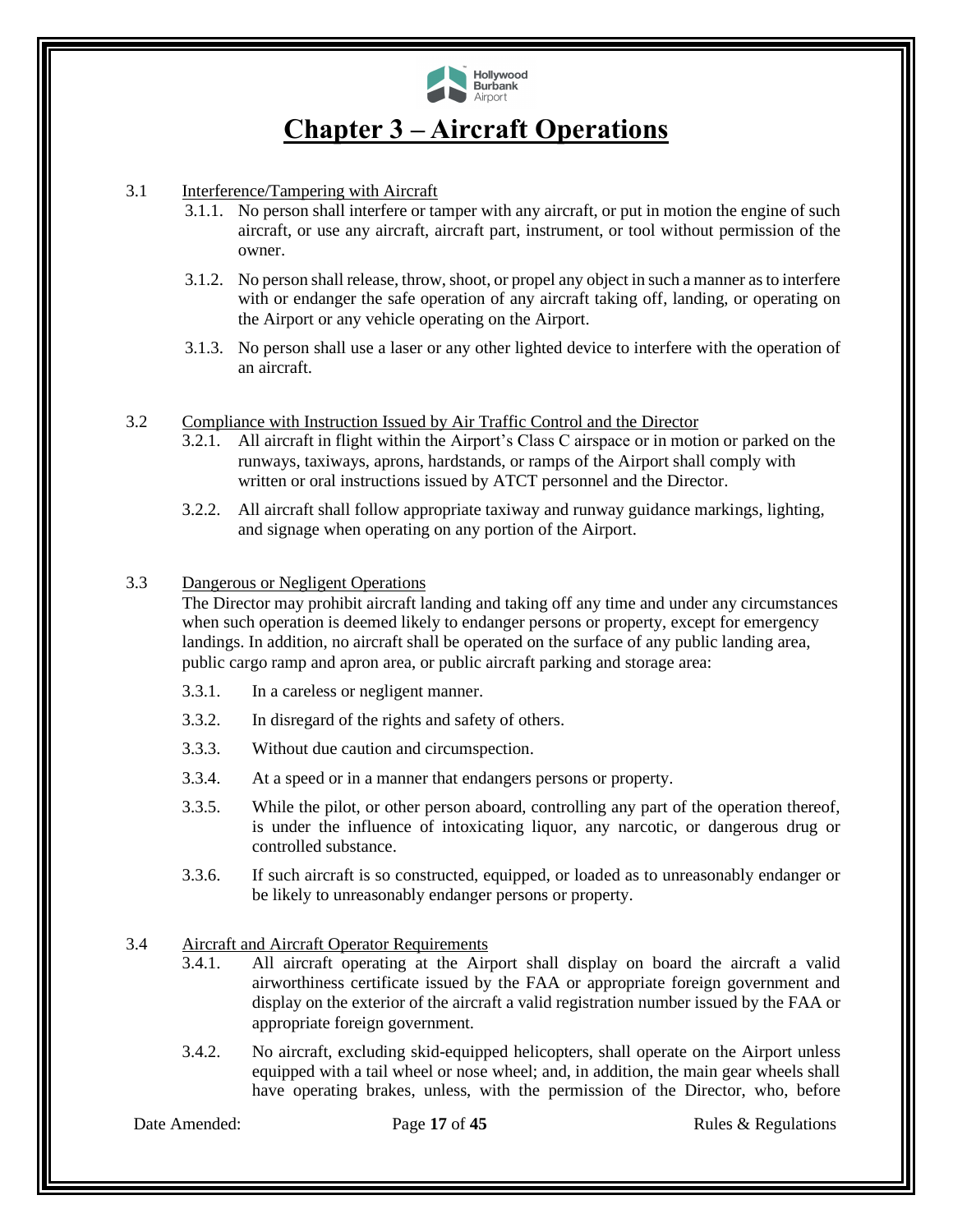

permission is given, shall investigate the circumstances under which such aircraft is to be operated and determine that no danger exists to persons or property by reason of such operation. When any pilot of an aircraft that is not equipped with adequate brakes receives permission from the Director to taxi such aircraft, such pilot shall not taxi such aircraft near buildings or parked aircraft unless an attendant is at the wing of the aircraft to assist the pilot. An aircraft with wings and tail higher than five feet from the ground that does not have adequate brakes shall not be taxied on the Airport, but shall be towed if it is necessary to move such aircraft.

- 3.4.3. All aircraft operating at the Airport are required to have all mandatory aircraft lighting systems, as required by the FAA, operational during times required by the FAA.
- 3.4.4. All persons operating aircraft on the Airport shall possess an appropriate license, issued by the FAA or appropriate foreign government.

#### <span id="page-17-0"></span>3.5 Engine Run-Ups and Proper Operation of Aircraft Engines

- 3.5.1. Aircraft engines shall be run-up only in places and times approved for such purposes by the Director. All engine run-ups shall be coordinated with Airport Operations and ATCT.
- 3.5.2. At no time shall aircraft with engines running or engines being tested be left unattended.
- 3.5.3. At no time shall engines be started, run-up or operated when hangars, shops, offices, building, persons, equipment, passengers, or aircraft landing, parked, or taking off are in the propeller stream or jet engine exhaust.
- 3.5.4. No person shall start or run any aircraft engine unless a competent person fully qualified as required by federal or state regulations is in the aircraft attending the engine controls. Chocks shall always be placed in front of the main landing gear wheels before starting the engine or engines unless the aircraft is equipped with adequate brakes.
- 3.5.5. Any aircraft engines that are mounted to a free-standing support stand instead of an aircraft and are operational shall be properly secured prior to operation of the engine. If the support stand is on wheels, all the wheels of the support stand shall be chocked in front of and behind each wheel.
- 3.5.6. No aircraft engines shall be run at a terminal gate unless a sufficient number of attendants are present and properly positioned to prevent any person, vehicle, or other apparatus from being damaged or injured by operation of the engines. Permission shall also be received from ATCT and the Director prior to starting an engine at a terminal gate.
- 3.5.7. Cross-bleed engine starts are only allowed in locations approved by the Director.
- 3.5.8. Aircraft engine run-ups shall be done in compliance with the Airport Noise Rules (Reference Rules and Regulations 8.1 – Aircraft Noise Rules).
- <span id="page-17-1"></span>3.6 Unmanned Aircraft System (UAS), Ultralight Vehicles, and Motorless Aircraft The operation of Unmanned Aircraft System (UAS, also commonly referred to as "drones"), motorless aircraft and/or ultralight vehicles, as defined by the FAA, is prohibited unless:

3.6.1. The operator has prior authorization from the Director and the ATCT; and

Date Amended: Page 18 of 45 Rules & Regulations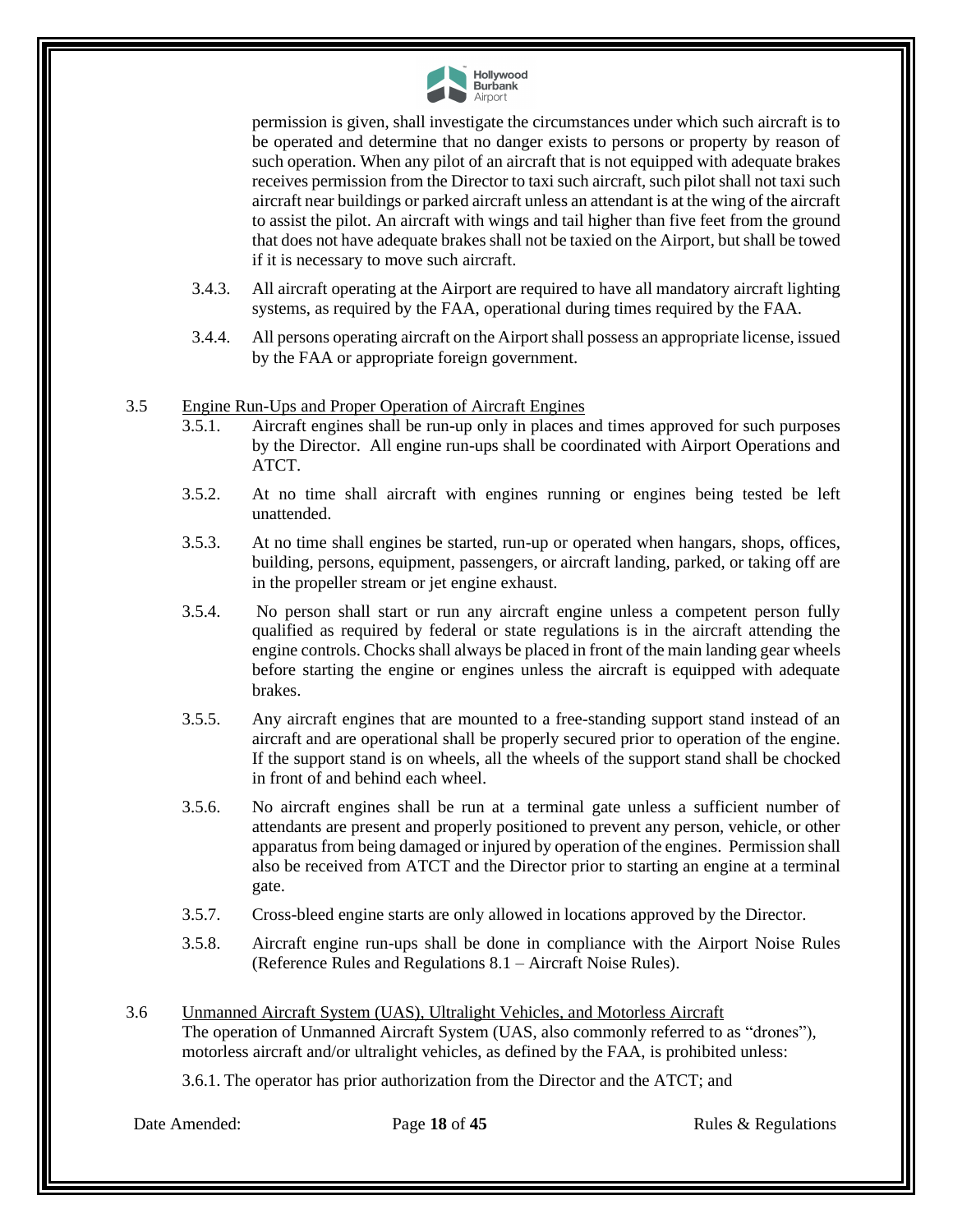

3.6.2. The aircraft/vehicle meets all other applicable requirements stated in these Airport Rules and Regulations as well as all governing sections of the Federal Aviation Regulations pertaining to this classification of aircraft/vehicle.

- <span id="page-18-0"></span>3.7 Authorized Aircraft Parking Areas
	- 3.7.1. No person shall park an aircraft or leave an aircraft standing at any location on the Airport other than those areas designated for the parking of aircraft. The parking of any aircraft outside of areas designated for aircraft parking is prohibited without permission from the Director.
	- 3.7.2. All parked aircraft shall have at least one main gear wheel chocked in the front and back of the wheel by wheel blocks or other approved devices except in cases where, in the opinion of the Director, proven procedures, such as those followed by the scheduled airlines, that are equally safe are employed.
	- 3.7.3. Upon notification by the Director, the operator of any aircraft parked or stored at the terminal shall move such aircraft from the place where it is parked or stored to a location designated by the Director. If the operator refuses to comply with such direction, the Director may cause such aircraft to be removed to the designated place at the operator's expense, and without liability for damage that may result in the course of such moving.
	- 3.7.4. All aircraft parked on non-leased aircraft parking areas shall have cones or another type of barricade approved by the Director at the outer edge of the wingtips, nose, and tail of the aircraft unless an exemption has been granted by the Director.
	- 3.7.5. Cones or barricades placed to protect a parked aircraft shall not be placed on any vehicle service road or outside of an area designed for aircraft parking.
	- 3.7.6. No person or entity shall reserve any non-leased aircraft parking position by any means without permission from the Director. The parking, placement, or staging of any equipment, barricades, or objects of any type on a non-leased aircraft parking spot for more than five minutes prior or after the aircraft's arrival or departure from the parking spot is prohibited without the permission of the Director.
	- 3.7.7. Parking of aircraft such that any part extends beyond the leasehold is forbidden, and any damage to property caused by any part extending beyond the lease area will be the responsibility of the airport tenant in violation.

#### <span id="page-18-1"></span>3.8 Repairs in Designated Areas Only

Repairs to an aircraft or any aeronautical equipment shall not be performed outside of an airport tenant's leasehold in any area of the Airport other than in areas specifically designated for such purposes by the Director. Additionally, the Director may restrict the types of maintenance activities that can be conducted in each designated area.

- <span id="page-18-2"></span>3.9 Aircraft Operating Under Special Flight Permits Any aircraft operating with a special flight permit as defined under 14 CFR 21.197 shall receive approval from the Director prior to operating at the Airport.
- <span id="page-18-3"></span>3.10 Simulated Forced Landing Simulated forced landings are forbidden within the airport traffic area without approval of the ATCT and the Director.

Date Amended: Page 19 of 45 Rules & Regulations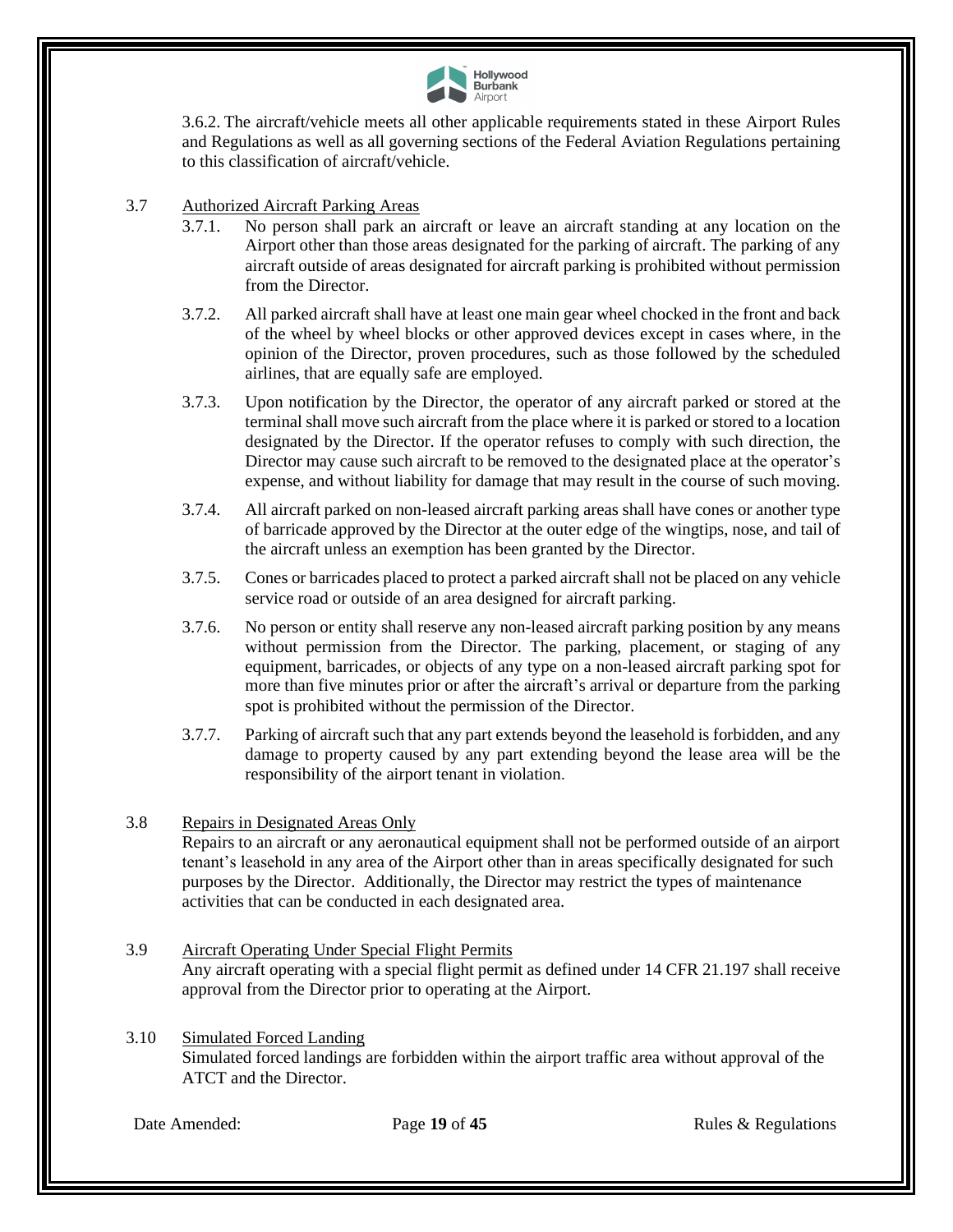

#### <span id="page-19-0"></span>3.11 Taxiing

3.11.1. No person shall taxi an aircraft until ascertaining by visual inspection that there will be no danger of collision with any person or object in the immediate area.

- 3.11.2. Aircraft shall be taxied in accordance with all directions given by the ATCT.
- 3.11.3. No person shall taxi an Aircraft on any vehicle service road at the Airport.

#### <span id="page-19-1"></span>3.12 Aircraft Towing/Repositioning

- 3.12.1. Personnel towing aircraft shall be properly trained and authorized by their company to perform aircraft towing operations.
- 3.12.2. If proceeding into the movement area, the tow crew shall maintain contact with ATCT and receive authorization to proceed into the movement area.
- 3.12.3. Businesses performing aircraft towing operations are responsible for providing a sufficient number of personnel for each towing operation to ensure the safety of the movement.
- 3.12.4. Aircraft shall not be towed on any vehicle service road.

#### <span id="page-19-2"></span>3.13 Airport Operational Restrictions

The Director may issue a Notice to Airmen (NOTAM) denying or restricting use of the Airport, its runways, taxiways, taxilanes, aprons, and parking areas for aircraft operations. Additionally, NOTAMs may be issued to advise airmen of conditions that exist at the Airport that may cause a hazard to aircraft but that do not deny use of the area. In the event that the Director believes the conditions at the Airport to be unsafe for aircraft operations, the Director may issue a NOTAM closing the Airport, or any portion of the Airport, until the Director determines conditions to be safe for aircraft operations.

#### <span id="page-19-3"></span>3.14 Power Back from Terminal Gates Prohibited

The engines of turbojet aircraft shall not be used to propel the aircraft backwards from a terminal gate unless permission has been obtained from the Director and sufficient attendees are present to prevent injury or damage to any and all persons and equipment.

#### <span id="page-19-4"></span>3.15 Aircraft Incidents and Accidents

In addition to all other reports required by other agencies, the pilot or operator of any aircraft involved in an accident or incident on the Airport causing personal injury or property damage shall immediately notify the Airport Authority. Upon request, the pilot or operator shall make a prompt and complete written statement concerning such accident or incident to the Director within 48 hours. When a written report of an accident or incident is required by Federal Aviation Regulations, a copy of such report shall also be submitted to the Airport Authority if requested by the Director.

#### <span id="page-19-5"></span>3.16 Discharge of Aircraft Contents Prohibited

The discharge or release of any object from an aircraft while operating on the ground is prohibited except when an emergency situation requires such discharge of contents for the protection of life and property.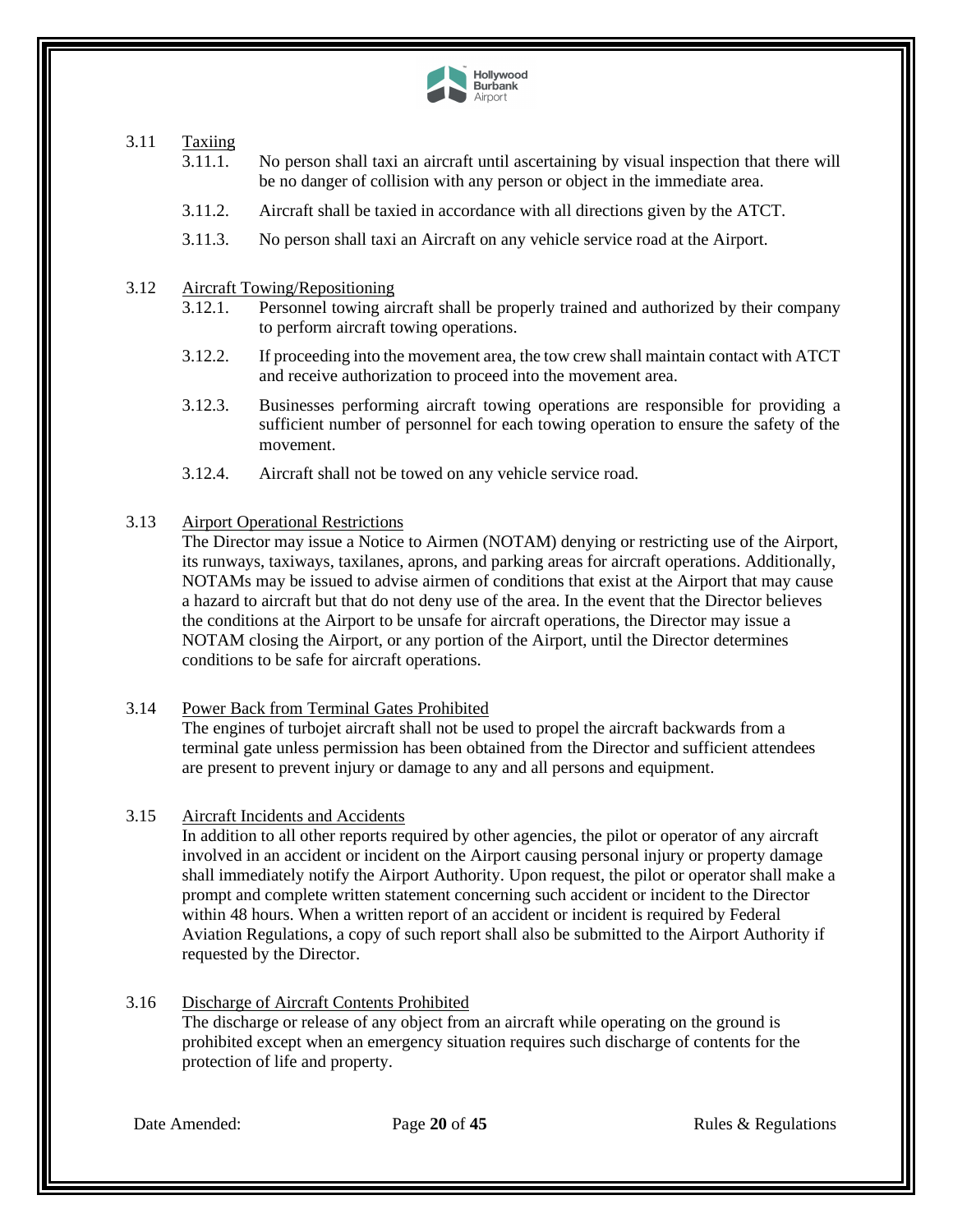

- <span id="page-20-0"></span>3.17 Removal of Disabled Aircraft
	- 3.17.1. Aircraft owners, operators, and tenants shall be responsible for the prompt removal of disabled aircraft and parts thereof, unless required or directed to delay such action by the Director or an authorized federal agency.
	- 3.17.2. When a disabled aircraft is blocking or delaying the use of any portion of the Airport, the owner or operator of the aircraft shall make immediate arrangements to have such aircraft moved as soon as an authorized representative of the Airport Authority and appropriate governmental agencies have authorized such movement. In the event that the removal of the aircraft is not initiated as soon as possible, or is not progressing at an acceptable rate, the Director may initiate action to remove the aircraft at the expense and risk of the aircraft owner. The aircraft owner and operator shall hold the Airport Authority harmless and free of liability for any damage to the aircraft from the removal operation.

#### <span id="page-20-1"></span>3.18 Banner Towing Operations No aircraft shall conduct banner towing operations at the airport without receiving permission from the Director.

<span id="page-20-2"></span>3.19 Hand Propping of Aircraft

Aircraft hand propping is not allowed unless no other means of starting an aircraft exists and all applicable Federal Aviation Regulations and guidance are followed. Pilots are solely responsible for liability resulting from hand propping of an aircraft. Two people (one to hand prop the aircraft and a second to handle the aircraft controls) are required to hand prop and aircraft.

<span id="page-20-3"></span>3.20 Prohibition on Removal of Liened Aircraft No person shall move or remove any aircraft from the Airport, or parts from such aircraft, when an official notice of lien has been posted upon such aircraft by the Airport Authority unless approved by the Director.

#### <span id="page-20-4"></span>3.21 General Aviation Aircraft Parking at Terminals No general aviation aircraft shall park at a terminal gate without the permission of the Director. Any general aviation aircraft that does park at a terminal gate shall immediately disembark from such gate when requested by the Director.

#### <span id="page-20-5"></span>3.22 Trash Disposal from Aircraft

- 3.22.1. Airline and/or aircraft operators shall promptly dispose of all aircraft trash in appropriate receptacles.
- 3.22.2. All trash or refuse material brought into the Airport that is subject to the federal standards regarding the disposal of trash from countries or provinces outside of the United States of America shall be disposed of in adherence with all federal regulations.

#### <span id="page-20-6"></span>3.23 Terminal Aircraft Pushback Operations

All aircraft pushing back from a terminal gate shall have a sufficient number of wingwalkers present and properly positioned to assist with the pushback operation in order to prevent injury or damage to any and all persons and equipment. Wingwalkers shall be in position for the duration of the pushback operation.

Date Amended: Page 21 of 45 Rules & Regulations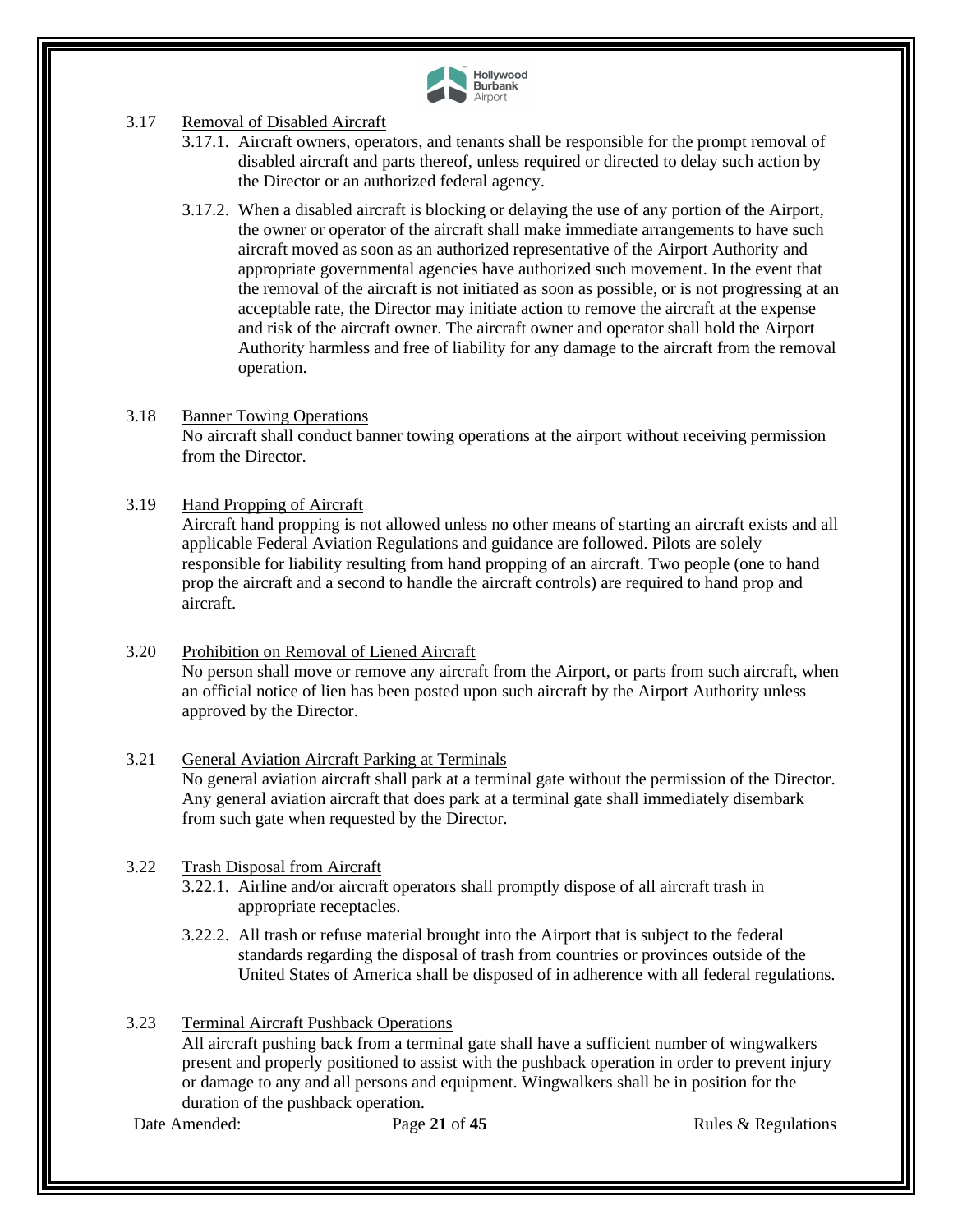

#### <span id="page-21-0"></span>3.24 Helicopter Operations on Airport Property

- 3.24.1. The Director may require helicopter operators who conduct regular operations on airport property to submit a written plan detailing how they will safely operate into and out of their proposed landing site on airport property. The Director may choose to conduct a Safety Risk Assessment (SRA) of the proposed landing site to identify any hazards and risk mitigation solutions. The findings of the SRA will then be submitted to the helicopter operator for consideration and, if required by the Director, corrective action. The Director may require that the hazards identified in the SRA be mitigated prior to allowing the helicopter operation to begin. The Director may require the helicopter operator to establish a heliport in compliance with FAA Advisory Circular 150/5390-2 (current edition) Heliport Design if deemed necessary.
- 3.24.2. Helicopters shall land to a runway and hover taxi via taxiways to their parking positions unless otherwise approved by the Director.
- <span id="page-21-1"></span>3.25 Prohibition Against Aircraft Interference with Vehicle Service Road Aircraft shall not be parked on or over any designated vehicle service road.

#### <span id="page-21-2"></span>3.26 Use of Chocks

- 3.26.1. Any parked aircraft or aircraft conducting an engine run-up shall have its at least one wheel on its main landing gear chocked to prevent the movement of the aircraft unless the aircraft is tied down to the ramp with tie down lines.
- 3.26.2. Wheel chocks manufactured specifically for aircraft parking shall be used. The use of homemade wheel chocks or other items (e.g. rocks, pieces of wood, etc.) as wheel chocks is not permitted.

#### <span id="page-21-3"></span>3.27 Radio Equipment Requirements

- 3.27.1. All aircraft based at or using airport facilities shall be equipped with a properly functioning two-way radio that, under normal conditions, is capable of communicating with the ATCT.
- 3.27.2. Pilots of aircraft shall not land, taxi, or take off without clearance from the ATCT by radio or light signal.
- 3.27.3. Aircraft without fully operational radio equipment are prohibited from operating in the movement area unless approved by the ATCT. If the aircraft operation will be conducted while the ATCT is not in operation, then permission from the ATCT is not required.

#### <span id="page-21-4"></span>3.28 Unauthorized and Non-Standard Painting on Ramp/Apron Areas

- 3.28.1. Any person desiring to paint new markings or to modify existing markings on any ramp/apron area inside the AOA, including inside leaseholds, shall receive written approval from the Director prior to painting the markings.
- 3.28.2. Design drawings of the proposed painted markings shall be submitted to the Director for review and approval.
- 3.28.3. The Director may deny or require modifications to any proposed markings in the interest or safety and uniformity.

Date Amended: Page 22 of 45 Rules & Regulations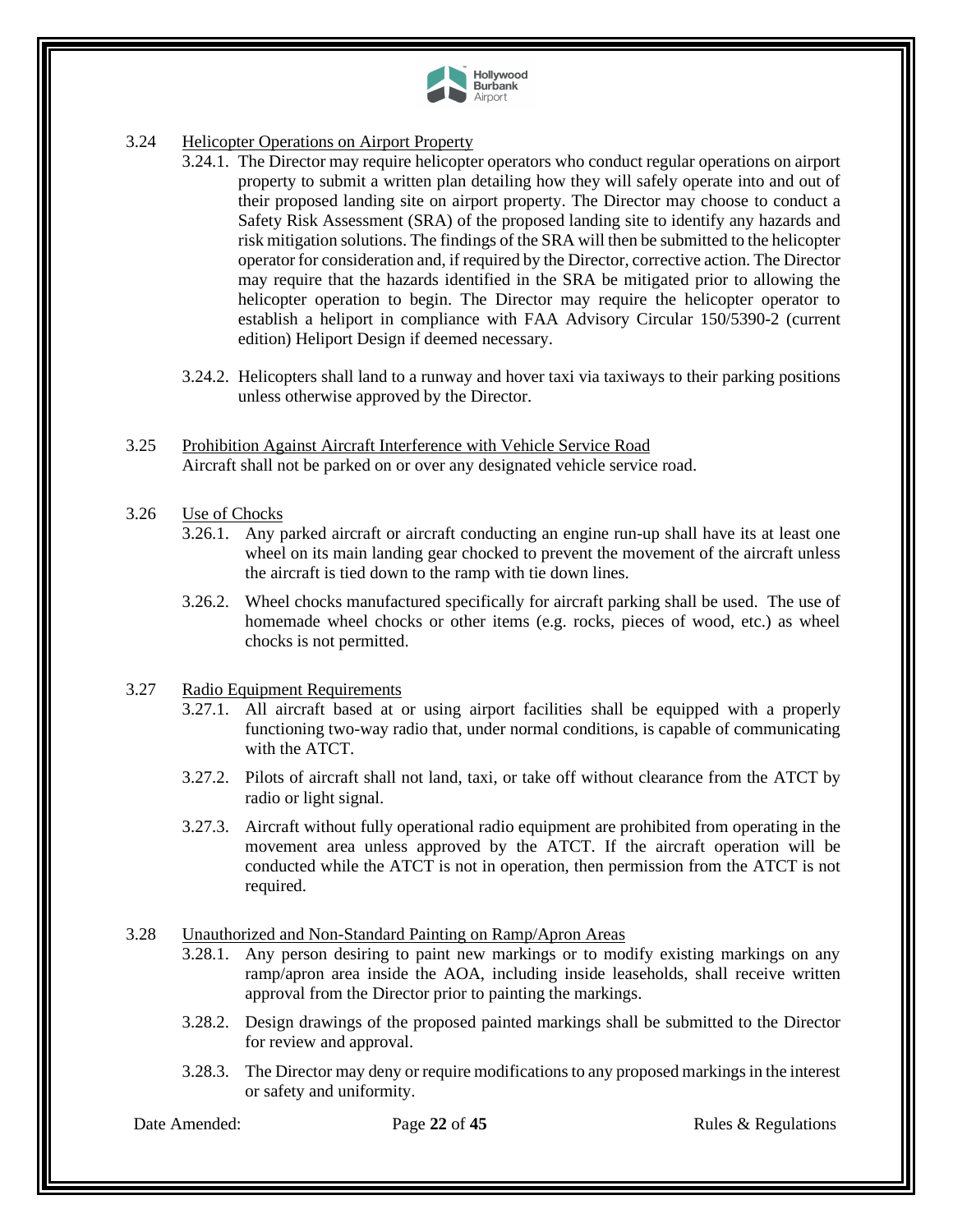

- 3.28.4. Any person who paints markings prior to receiving permission from the Director or who paints markings other than those approved by the Director, shall be required to remove the unapproved markings and shall be solely liable for the expense of such removal.
- <span id="page-22-0"></span>3.29 Balloon, Airship, Dirigible, and Other Lighter-Than-Air Aircraft Operations
	- 3.29.1. No one shall operate a balloon, airship, dirigible, or other lighter-than-air aircraft at the Airport without the approval of the Director.
	- 3.29.2. Balloon, airship, dirigible, or other lighter-than-air aircraft permitted to land or take-off at the airport shall use a mooring mast/tower, or another means acceptable to the Director for parking.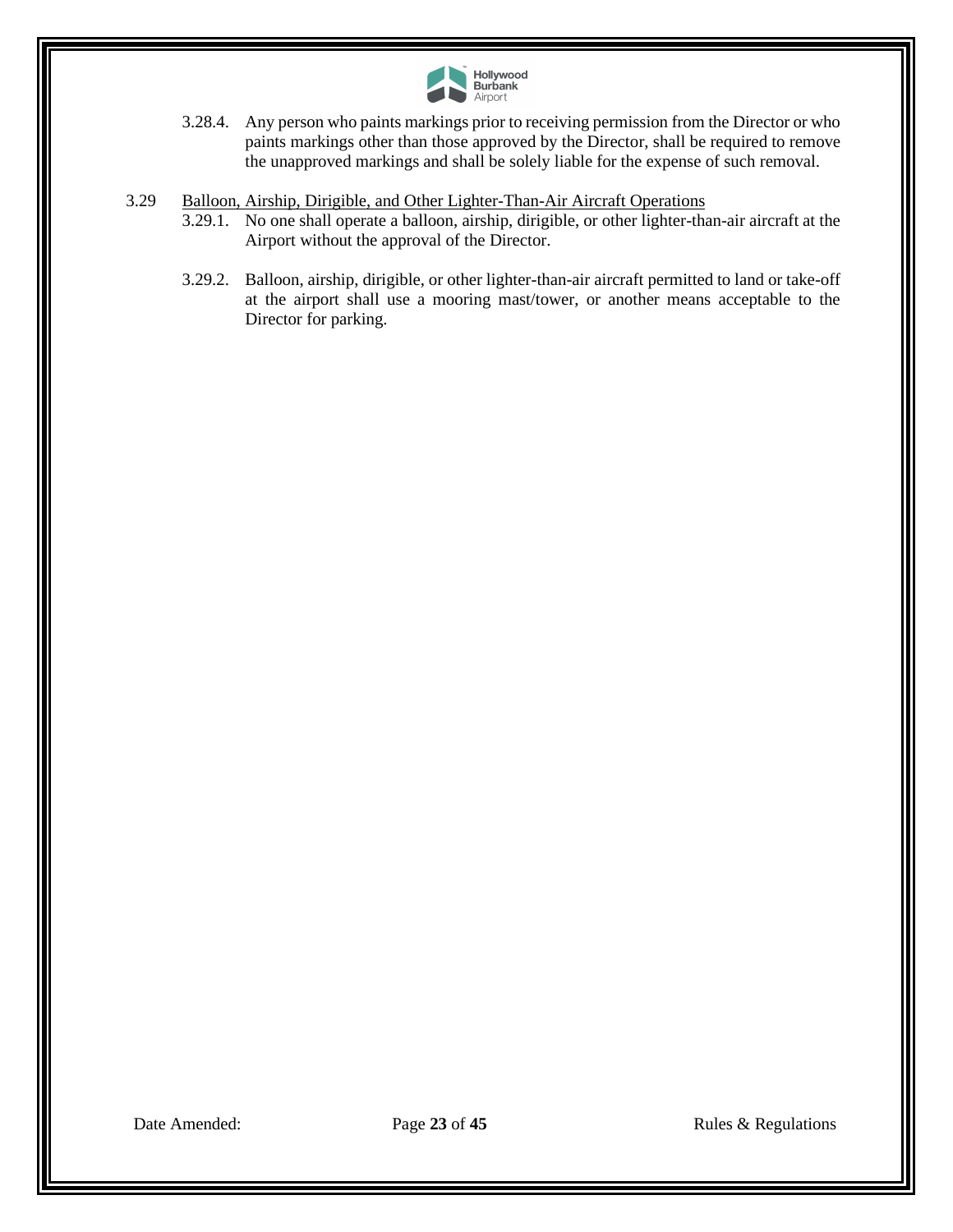

### **Chapter 4 – Terminal Operations**

#### <span id="page-23-0"></span>4.1 No Loitering

<span id="page-23-1"></span>The utilization of the terminal for excessive durations of time or for non-travel related purposes, unless authorized by the Director, is prohibited.

#### <span id="page-23-2"></span>4.2 Protection of Public Safety

Every airport business operating in the terminal shall make the safety of the public the highest priority when conducting any operation.

#### <span id="page-23-3"></span>4.3 Proper Use of Common Areas (Non-Leased Areas)

- 4.3.1. Any person utilizing common areas (non-leased areas) of the terminal shall do so in a safe manner to prevent injury or damage.
- 4.3.2. No portion of the common areas of the terminal shall be blocked off or barricaded to prevent utilization of the area without permission from the Director, except where such is required to protect life and property.
- 4.3.3. No portion of the common areas of the terminal shall be altered, modified, or improved in any way without the permission from the Director.
- 4.3.4. No airport business shall place any signage or equipment of any kind in common areas of the terminal without permission from the Director.
- 4.3.5. Any airport business that soils, dirties, or damages common areas of the terminal shall be responsible for cleaning the affected area.

#### <span id="page-23-4"></span>4.4 Proper Use of Common-Use Equipment

- 4.4.1. Common use equipment associated with the terminal shall not be operated or utilized in a manner other than originally intended and in compliance with all published procedures/standards.
- 4.4.2. Common use equipment associated with the terminal shall be operated in a safe manner to prevent injury or damage.
- 4.4.3. Any airport business that soils, dirties, or damages common use equipment associated with the terminal shall be responsible for repairing or restoring the equipment to its previous condition.
- 4.4.4. Common-use equipment associated with the terminal shall not be altered, modified, or improved in any way without permission from the Director.
- <span id="page-23-5"></span>4.5 Prohibition Against Storage of Items in Common Use Areas No items of any kind shall be stored or left unattended in common areas of the terminal without prior authorization from the Director.

#### <span id="page-23-6"></span>4.6 Requirement to Use Designated Entry/Exit Points

4.6.1. Any person entering the sterile area for non-airport business related purposes shall enter such area through and, after being properly screened at, a TSA security screening checkpoint.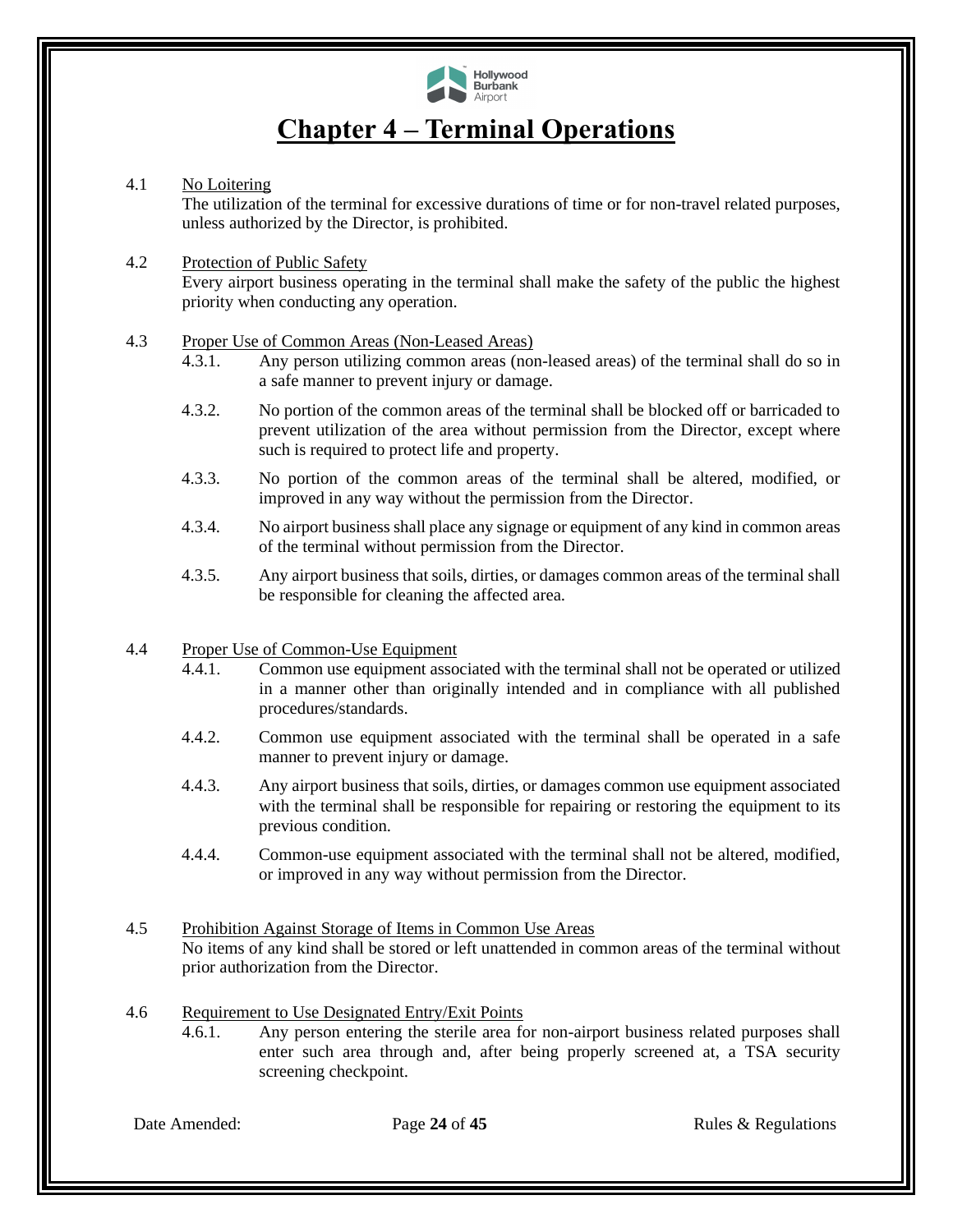

- 4.6.2. All persons planning to board an aircraft shall enter the sterile area through and, after being properly screened at, a TSA security screening checkpoint.
- 4.6.3. Any person with a SIDA badge entering the sterile area for airport business-related purposes shall do so through designated entry/exit points established by the Director.
- 4.6.4. Any materials or equipment being brought into the sterile area shall do so through designated entry/exit points established by the Director and, as appropriate, shall be screened.
- <span id="page-24-0"></span>4.7 Coordination of Terminal Maintenance Activities Any airport business desiring to conduct a terminal maintenance activity shall coordinate and receive permission from the Director before such maintenance activity can be executed.
- <span id="page-24-1"></span>4.8 Proper Transportation of Materials Through Terminal
	- 4.8.1. Proper precautions and safety measures shall be taken when transporting any item, equipment, or materials through the terminal to prevent injury to persons or damage to property.
	- 4.8.2. Any loose items or materials being transported through the terminal shall be properly secured/covered to prevent them from becoming a hazard to other persons.
	- 4.8.3. Any used cooking oil shall be transported in a sealed oil trolley specifically made for transporting oil. The container shall be sealed properly while the oil is transported and any spills or drips shall be cleaned up immediately. Oil shall only be transported in the cargo elevators. Passenger elevators shall not be used for transporting oil.
	- 4.8.4. Any prohibited items being transported through the terminal shall be done so in compliance with all TSA policies and the ASP.
- <span id="page-24-2"></span>4.9 Unauthorized Occupation of Vacant Areas No airport business shall use a vacant (non-leased) portion of the terminal without first receiving permission from the Director.

#### <span id="page-24-3"></span>4.10 Compliance with Joint Use Facility Policy

All airport businesses in the terminal shall comply with the Joint Use Facility Policy established by the Airport Authority. The Joint Use Facility Policy may be amended from time to time by the Airport Authority and without prior notice.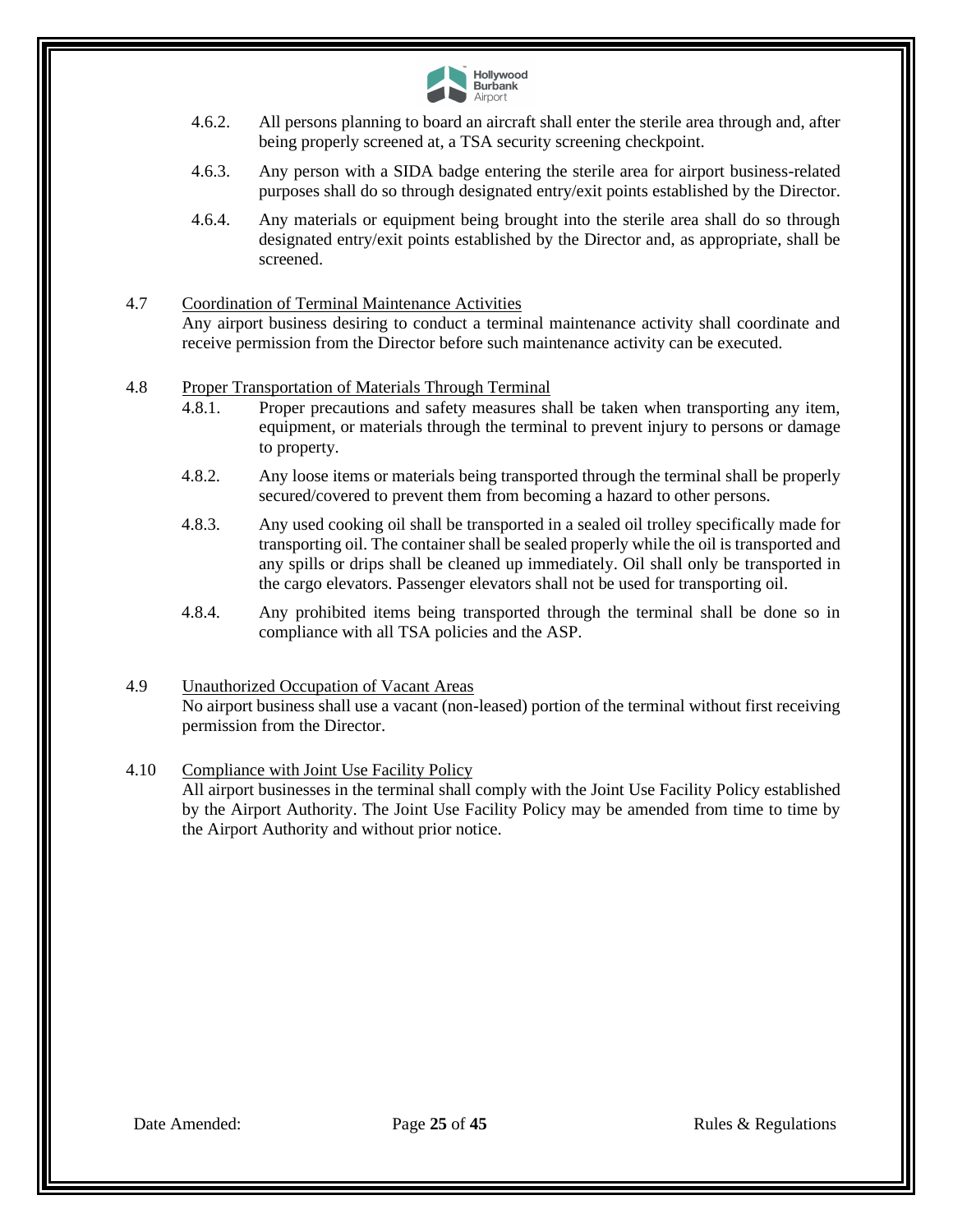

### **Chapter 5 – Vehicle Operations Outside the AOA**

<span id="page-25-0"></span>This Chapter applies to the operation of all vehicles on airport property at locations outside the AOA.

- <span id="page-25-1"></span>5.1 Proper Licenses to Operate a Vehicle The driver shall also have a license(s), certification(s), permit(s), or endorsement(s), as required by law for the type of vehicle being operated.
- <span id="page-25-2"></span>5.2 Vehicle Requirements
	- 5.2.1. Any vehicle operated at the Airport shall be properly registered and licensed as required by the state the vehicle is registered in and, if applicable, the State of California and local jurisdictions.
	- 5.2.2. All vehicles shall be sufficiently equipped and maintained to ensure they do not present a hazard.
- <span id="page-25-3"></span>5.3 Compliance with Posted Signage and Notices Drivers shall comply with all posted signage and notices related to the operation of vehicles.
- <span id="page-25-4"></span>5.4 Compliance with Speed Limit Drivers shall comply with all posted speed limit signage. If no speed limit is posted, it shall be assumed that the speed limit for such surface is not to exceed 15 miles per hour.
- <span id="page-25-5"></span>5.5 Requirement to Comply with All Instructions Issued by Airport Police and Airport Operations Drivers shall comply with directions and instructions from Airport Police and Airport Operations.

#### <span id="page-25-6"></span>5.6 Prohibition Against Unsafe or Negligent Operation

- 5.6.1. No vehicle shall be operated in a manner that creates an unreasonable risk of harm to persons or property, or while the driver is under the influence of any substance that impairs, impedes, or otherwise affects the ability of the driver to safely operate the vehicle, or if such vehicle is so constructed, equipped, or loaded as to create an unreasonable risk of harm to persons or property.
- 5.6.2. The utilization of a cell phone for any purpose (e.g. telephone calls, texting, utilization of applications, etc.) by the driver of a vehicle while the vehicle is in motion is prohibited unless the cell phone is being utilized through a hands-free device.

#### <span id="page-25-7"></span>5.7 Designated Areas for Vehicle Operations

- 5.7.1. No person shall operate in a vehicle outside of areas designated for vehicle operations by the Director. Areas authorized for vehicle operations include roadways, driveways, parking lots, parking garages, and other paved areas intended for vehicle operations. No vehicle shall be operated in any grass area without the permission of the Director.
- 5.7.2. Vehicles being used to deliver packages, goods, or other items/materials to an airport business shall only conduct delivery operations in areas approved by the Director.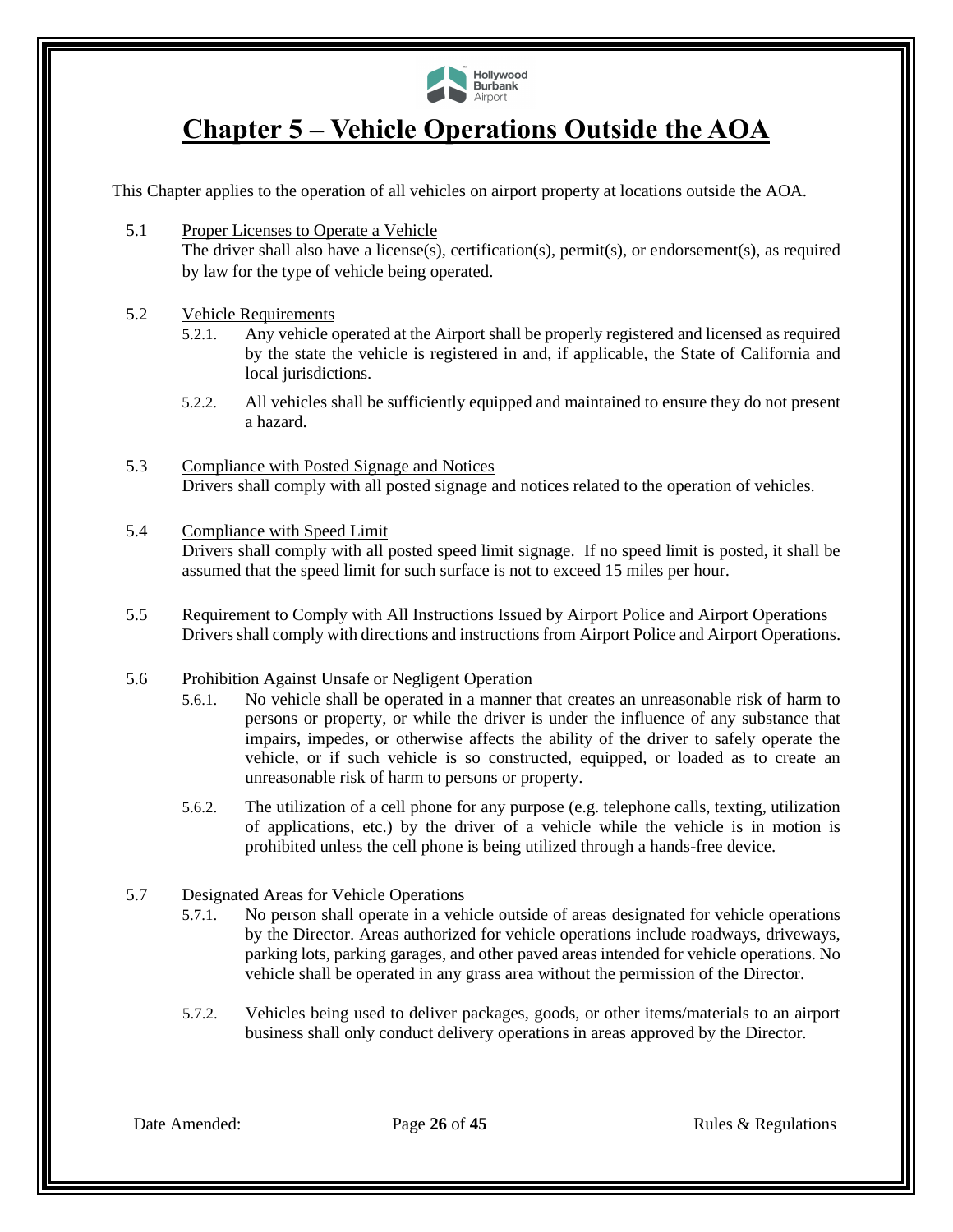

#### <span id="page-26-0"></span>5.8 Designated Vehicle Parking Areas

- 5.8.1. No person shall park a vehicle for loading, unloading, or any other purpose on the Airport other than in the areas specifically established for such purpose and in the manner prescribed by signs, lines, or other means.
- 5.8.2. No person shall abandon any vehicle on the Airport.
- 5.8.3. No person shall park a vehicle on grass areas, or in a manner so as to obstruct roadways.
- 5.8.4. No person shall park a vehicle in any space marked for parking in such a manner as to occupy part of another marked space.
- 5.8.5. No person shall park or stop any vehicle in any reserved areas so marked, unless authorized to do so.
- 5.8.6. All employees of companies, organizations, or agencies having tenancy on the Airport shall park private vehicles on leased premises only or in designated employee parking lots.
- 5.8.7. Vehicles shall not be left running and unattended.
- <span id="page-26-1"></span>5.9 Right-of-Way for Pedestrians and Emergency Vehicles Drivers shall yield the right-of-way at all times to pedestrians and emergency vehicles.

#### <span id="page-26-2"></span>5.10 Temporary Obstruction of Areas Where Vehicles Operate

Permission from the Director is required to park or stop a vehicle or piece of equipment in any area that will impede or obstruct the utilization of an area where vehicle operations occur. This may occur when maintenance activities need to be carried out on airport roadways or facilities located adjacent to airport roadways.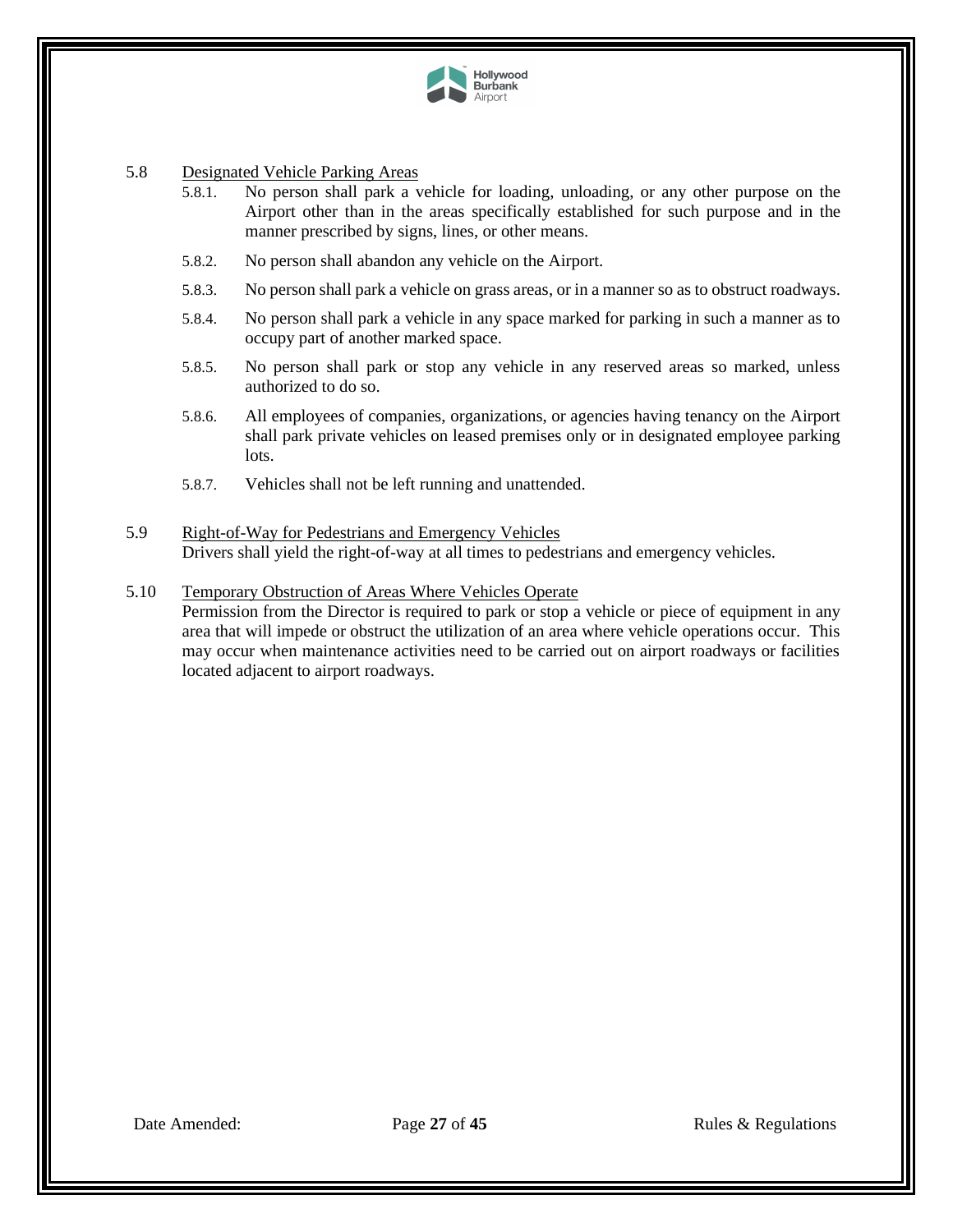

### **Chapter 6 – Vehicle Operations On the AOA**

<span id="page-27-0"></span>This Chapter applies to the operation of all vehicles on Airport property at locations on the AOA.

6.1 Operator Requirements to Operate a Vehicle on the AOA

<span id="page-27-1"></span>Any person operating a vehicle on the AOA shall meet the following requirements. For the purposes of this paragraph, the term vehicle includes aircraft being taxied under their own power by a non-pilot, or being towed with no intention for flight:

- 6.1.1. Hold a valid SIDA badge that provides the security authorization to operate the vehicle in the area. The SIDA badge shall be kept on the person while operating a vehicle.
- 6.1.2. Hold a valid driver's license issued by the State of California or another government agency authorized to issue driver's licenses acceptable to the Director. This includes any required authorizations, endorsements, or certifications necessary for the particular vehicle being operated. The valid driver's license shall be kept on the person while operating a vehicle.
- 6.1.3. Hold a valid AOA driver's license designation, depicted on the person's SIDA badge, to operate the vehicle in the area.
- 6.1.4. If a person does not meet the requirements set forth in 6.1.1 through 6.1.3, the person may only operate a vehicle on the AOA if properly escorted by an individual meeting the aforementioned requirements.

#### <span id="page-27-2"></span>6.2 Vehicle Requirements for AOA Operations

Any vehicle operated on the AOA shall meet the following requirements:

- 6.3.1. Be properly painted, marked, signed, and/or lighted as required by the Airport Authority for operation on the AOA.
- 6.3.2. Be in a safe operating condition.
- 6.3.3. Meet all applicable vehicle safety standards and regulations for the type of vehicle being operated as required by the State of California.
- 6.3.4. Any vehicles that will operate in a movement area shall be equipped with a working VHF two-way radio to enable communication with ATCT. This requirement does not apply to vehicles that will only be operated in the non-movement area.
- 6.3.5. Any vehicle that does not meet the requirements set forth in 6.2.1 through 6.2.4 shall be escorted by a vehicle meeting the aforementioned requirements.
- <span id="page-27-3"></span>6.3 Prohibition Against Operating a Vehicle in a Manner Other than Originally Intended No vehicle shall be operated in a manner other than the matter it was originally intended to be operated in.
- <span id="page-27-4"></span>6.4 Prohibition Against Open Riding on Vehicles All persons on a moving vehicle shall be seated at a location on or in the vehicle established for an individual to be present on while the vehicle is in motion. Open riding in the back of a truck or other open storage vehicle is prohibited.

Date Amended: Page 28 of 45 Rules & Regulations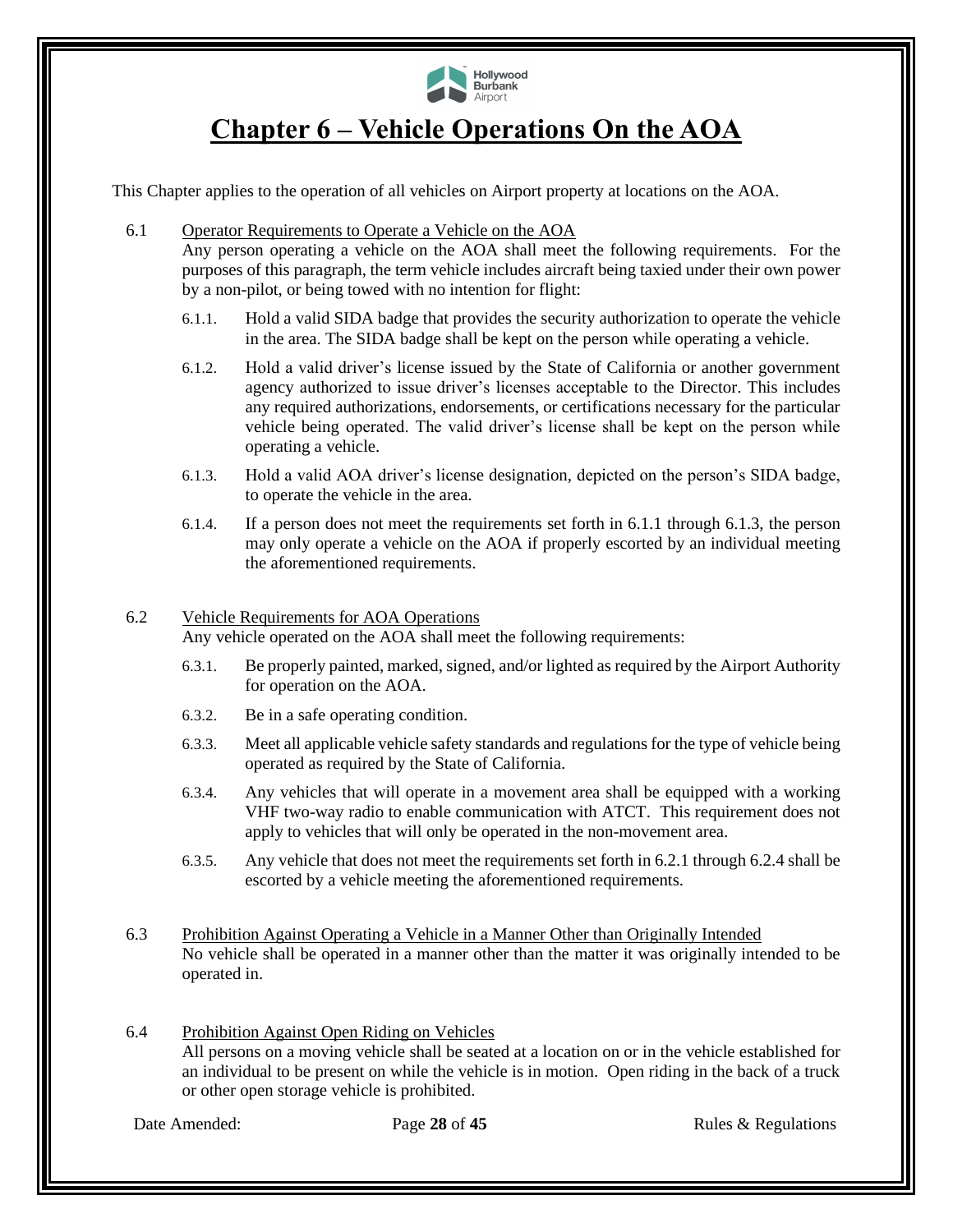

#### <span id="page-28-0"></span>6.5 Requirement to Wear Seat Belts

Seat belts shall be worn by all persons occupying a vehicle where seat belts are provided.

#### <span id="page-28-1"></span>6.6 Prohibition Against Unsafe or Negligent Operation

- 6.6.1. No vehicle shall be operated in a manner that creates an unreasonable risk of harm to persons or property, or while the driver is under the influence of any substance that impairs, impedes, or otherwise affects the ability of the driver to safely operate the vehicle, or if such vehicle is so constructed, equipped, or loaded as to create an unreasonable risk of harm to persons or property.
- 6.6.2. The utilization of a cell phone for any purpose (e.g. telephone calls, texting, utilization of applications, etc.) by the driver of a vehicle while the vehicle is in motion is prohibited unless the cell phone is being utilized through a hands-free device.
- <span id="page-28-2"></span>6.7 Requirement to Comply with All Instructions Issued by Airport Police and Airport Operations All persons operating a vehicle on the AOA shall comply with any and all directions and instructions from Airport Authority personnel.
- <span id="page-28-3"></span>6.8 Compliance with Posted Signage and Notices Drivers shall comply with all posted signage and notices related to the operation of vehicles.

#### <span id="page-28-4"></span>6.9 Speed Limits on the AOA

Vehicles on the AOA shall not exceed the posted speed limit when on the Airport perimeter road and shall not exceed 15 miles per hour when operating in any area where the speed limit is not posted. Vehicles shall not exceed 5 miles per hour when operating in close proximity to aircraft or equipment.

<span id="page-28-5"></span>6.10 Requirement to Comply with the Requirements of the Airport's Driver's Training Program, Airport Certification Manual (ACM), and Airport Security Program (ASP) Any person operating a vehicle on the AOA and any vehicle being operated on the AOA shall meet all applicable requirements establish in the Airport Driver's Training Program, Airport Certification Manual, and ASP. Access to the full ASP is restricted. The Airport Authority will inform persons of the applicable portions of the ASP that they shall comply with through signage, notices, training, and other communication methods.

- <span id="page-28-6"></span>6.11 Ground Service Equipment (GSE) Requirements
	- 6.11.1. Any Airport Business that operates GSE at the Airport shall comply with all GSE policies and standards established by the Director.
- <span id="page-28-7"></span>6.12 Parking or Storage of Vehicles and GSE Equipment Only in Authorized Areas on the AOA 6.12.1. Vehicles, GSE equipment, and other items/equipment shall only be stored within an airport business' leased area or other areas authorized by the Director.
	- 6.12.2. Vehicles shall not be left running and unattended.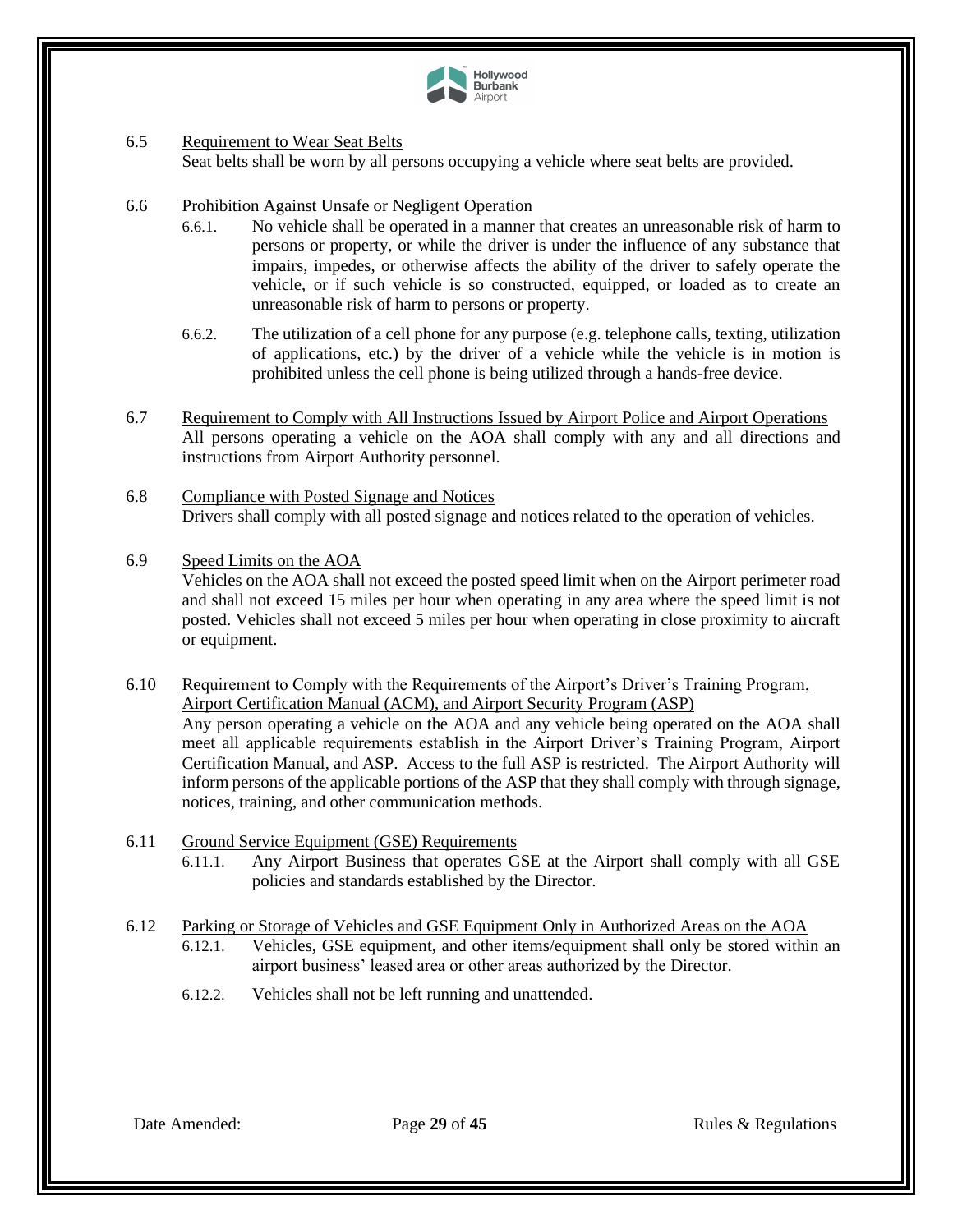

- <span id="page-29-0"></span>6.13 Maintenance of Vehicles and GSE Equipment on the AOA All vehicle and GSE equipment maintenance shall only be conducted inside an airport business' leasehold or in another area authorized by the Director.
- <span id="page-29-1"></span>6.14 Limitation on Number of Baggage Carts No vehicle shall tow more than four baggage carts at one time.
- <span id="page-29-2"></span>6.15 Vehicle Escorting Limitation No more than three vehicles shall be escorted by a single escort vehicle. No more than five vehicles shall be escorted if front and back escorts (e.g. two escort vehicles) are used. Escort ratios exceeding these requirements may be approved by the Director.
- <span id="page-29-3"></span>6.16 Prohibition of Bicycle, Unicycle, Roller Skate, Skateboard, Shoes with Rollers, and Personal Transport System Operations on the Air Operations Area The use of bicycles, unicycles, roller skates, skateboards, shoes with rollers/wheels, and any other personal transportation system (e.g. segways, tricycles, etc.) is prohibited without the approval of the Director.
- <span id="page-29-4"></span>6.17 Insurance Requirements for Vehicles Operating on the AOA Any vehicle operating on the AOA shall meet any and all insurance coverage requirements established by the Director.
- <span id="page-29-5"></span>6.18 Use of Privately Owned Vehicles on the AOA The use of privately owned vehicles on the AOA for business purposes is permitted as long as the vehicle owner and operator meet all the applicable requirements set forth in these Airport Rules and Regulations.
- <span id="page-29-6"></span>6.19 Right of Way for Aircraft, Emergency Vehicles, and Pedestrians Any person operating a vehicle on the AOA shall give the right of way to all aircraft, emergency vehicles, and pedestrians.
- <span id="page-29-7"></span>6.20 Zero-Tolerance for Alcohol and Drugs Policy on the AOA The Airport has a zero tolerance policy related to the use of alcohol and drugs on the AOA.
- <span id="page-29-8"></span>6.21 Securing and Covering Load Requirements Any person operating a vehicle on the AOA carrying materials or other items shall ensure that all materials and items are sufficiently secured to the vehicle to ensure that they do not fall off. Additionally, any open loads shall be covered to prevent items from exiting a vehicle.
- <span id="page-29-9"></span>6.22 Inspection of Tires and Vehicles to Prevent FOD on the AOA Prior to entering the AOA, any person operating a vehicle is required to sufficiently inspect the vehicle to ensure there are no loose items on the vehicle or materials stuck in the tires that could become FOD on the AOA.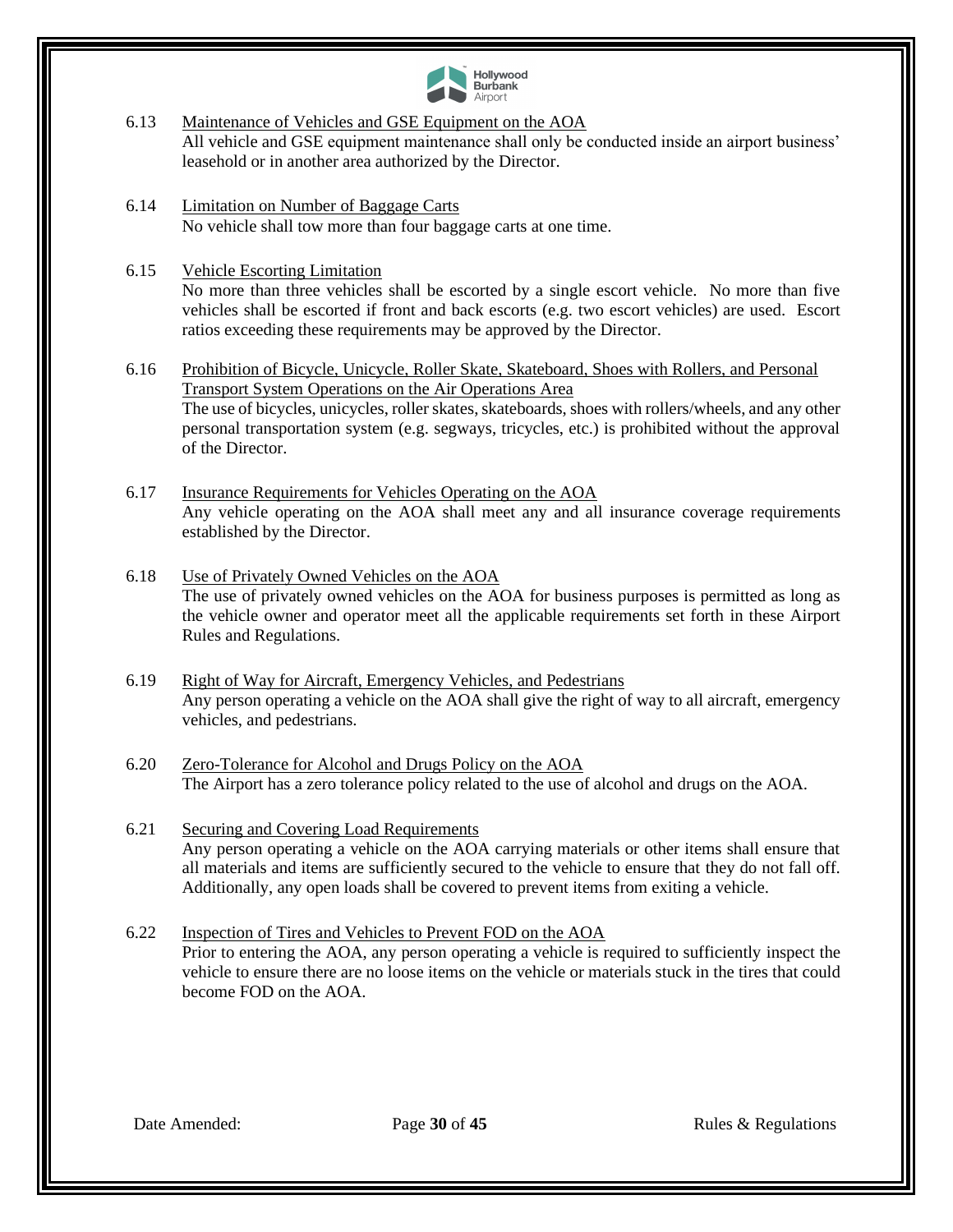

### **Chapter 7 – Ground Transportation**

#### <span id="page-30-0"></span>7.1 Requirement to Obtain Permission From the Airport Authority

<span id="page-30-1"></span>Ground transportation operators shall obtain permission from the Director to operate at the Airport prior to commencing a ground transportation operation. Ground transportation operators shall meet any and all rules and requirements established by the Director pertaining to their particular type of operation and shall pay all fees prior to commencing operation.

#### <span id="page-30-2"></span>7.2 Operation Only in Designated Areas

Ground transportation operators are only permitted to operate in areas designated by the Director for their particular type of operation. The Director may establish separate passenger pick-up and drop-off areas for ground transportation operators.

#### <span id="page-30-3"></span>7.3 Prohibition Against Unsafe or Negligent Operation

No ground transportation operator shall operate a vehicle in a manner that creates an unreasonable risk of harm to persons or property, or while the driver thereof is under the influence of any substance that impairs, impedes, or otherwise affects the ability of the driver to safely operate the vehicle, or if such vehicle is so constructed, equipped, or loaded as to create an unreasonable risk of harm to persons or property.

#### <span id="page-30-4"></span>7.4 Queueing and Use of Hold Lot

Ground transportation operators shall comply with all queuing procedures and standards established by the Airport Authority. Where applicable, ground transportation operators required to use a designated hold lot shall do so until allowed to drive to the designated area for passenger pick-up.

### <span id="page-30-5"></span>7.5 Right of Inspection/Access

The Director may inspect ground transportation operator vehicles at any time without advance notice.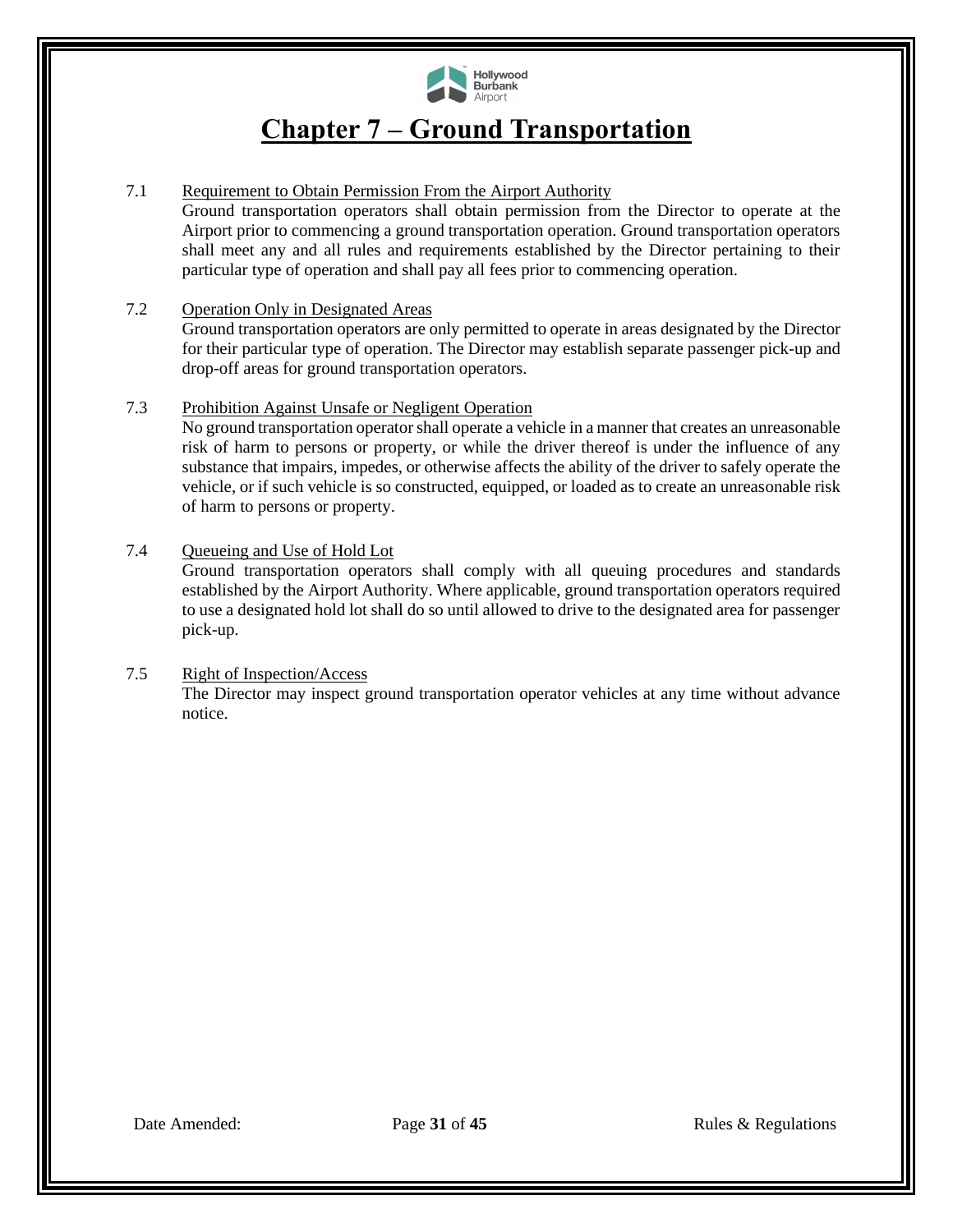

### **Chapter 8 – Noise & Environmental**

#### <span id="page-31-0"></span>8.1 Airport Noise Rules

<span id="page-31-1"></span>The Commission has established the Airport Noise Rules to minimize aircraft noise impacts on the community. These rules, and the enforcement actions pertaining to violations of the rules, are published on the Airport's website and are available for review at the Noise  $\&$  Environmental Department.

- 8.1.1. Rule 8 pertains to activities prohibited during the noise-sensitive hours between 10:00 p.m. and 7:00 a.m. Prohibited activities include, no intersection takeoffs, no maintenance engine run-ups, and no flight training operation (See Airport Noise Rules for details).
- 8.1.2. Rule 9 is a specific curfew standard between 10:00 p.m. and 7:00 a.m. Aircraft which create noise greater than a certain limit may not use the Airport during these nighttime hours (See Airport Noise Rules for details).
- 8.1.3. Any pilot in command or maintenance facility violating the provisions of the rules may, in the discretion of the Airport Authority and in addition to any other remedies (including injunctive remedies) available, be subject to civil penalties for each violation.
- 8.1.4. The noise fine associated with certain restricted operations in Rule 8 and 9 are subject to an annual increase in accordance with the annual adjustment of noise violation fines required by Resolution No. 382.

#### <span id="page-31-2"></span>8.2 Trash Disposal and Recycling Requirements

- 8.2.1. Airport businesses shall establish a program (approved by the Director) to ensure the proper containment, storage, and disposal of trash.
	- 8.2.1.1. Trash containers shall be covered to prevent trash from escaping containment.
	- 8.2.1.2. Trash containers shall be emptied at a frequency sufficient to prevent accumulation of trash beyond what the container is designed to hold.
	- 8.2.1.3. Hazardous waste containers (e.g. syringe disposal containers, biohazard containers) shall be placed in appropriate areas as required by the State of California – Occupational Health and Safety Program (referred to as CAL-OSHA).
- 8.2.2. Airport businesses shall establish a recycling program (approved by the Director) and encourage recycling with all persons associated with the business.
	- 8.2.2.1. Recycling containers shall be covered to prevent recycling materials from escaping containment.
	- 8.2.2.2. Recycling containers shall be emptied at a frequency sufficient to prevent accumulation of recycling materials beyond what the container is designed to hold.
- 8.2.3. Hazardous Waste/Universal Waste Recycling Airport businesses shall comply with U.S. Environmental Protection Agency (EPA), Resource Conservation and Recovery Act (RCRA), Certified Unified Program Agencies (CUPA) and other applicable laws.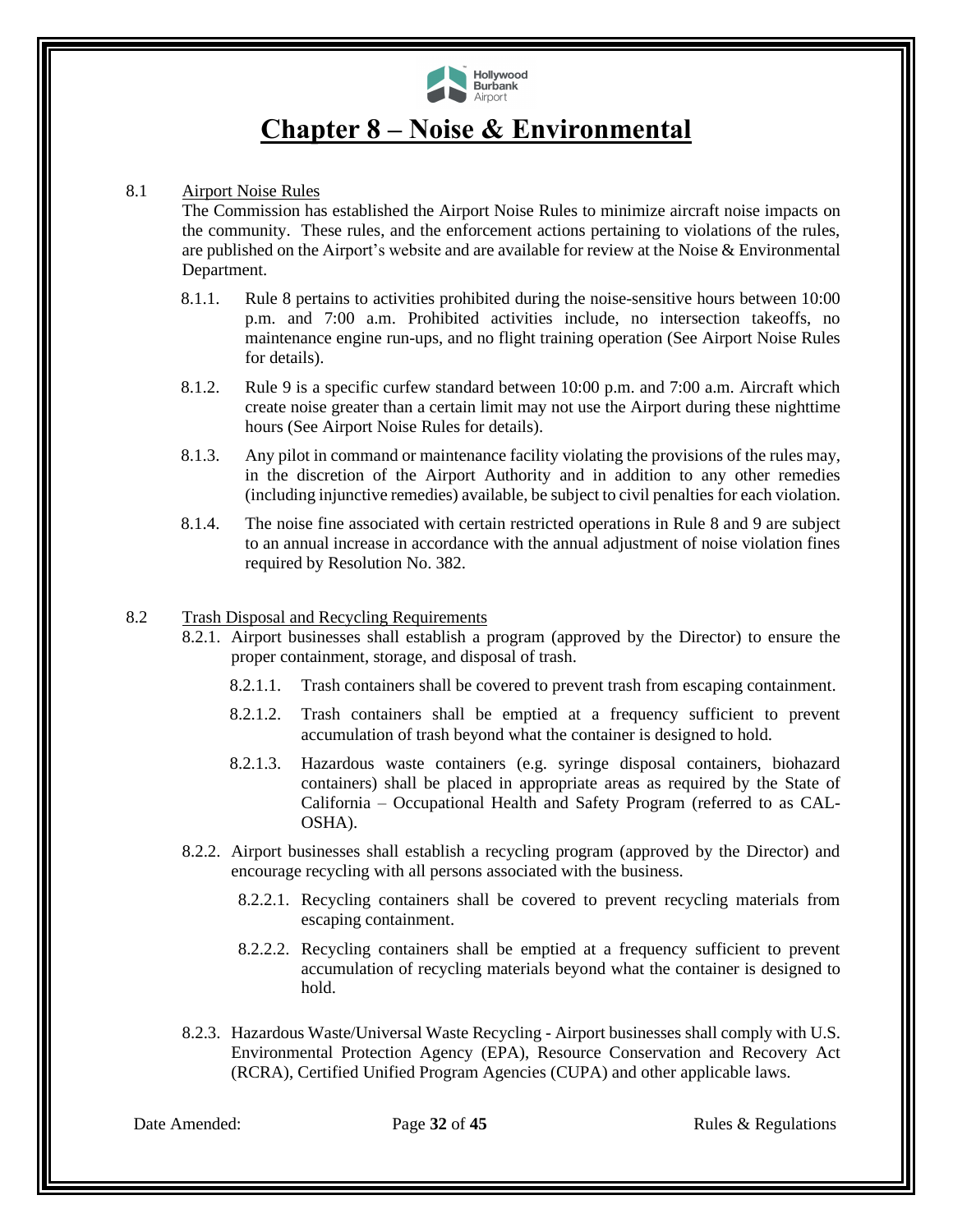

- 8.2.3.1. Airport businesses shall obtain their own federal, state and local permits, as applicable to their business.
- 8.2.3.2. Airport businesses shall promote the collection and recycling of hazardous waste/universal waste.
- 8.2.3.3. Airport businesses shall encourage the development of recycling programs to reduce the quality of these wastes going to municipal solid waste landfills or combustors.
- 8.2.3.4. Universal waste regulations require that materials be managed in a way to prevent releases to the environment and tailors those requirements to each type of universal waste.
- 8.2.3.5. Standards for universal waste include labeling, requirement to respond to releases, transport to a facility that is permitted or otherwise designated for receiving hazardous waste.
- 8.2.3.6. All hazardous waste generators shall determine if their waste is hazardous and shall oversee the ultimate fate of the waste.
- 8.2.3.7. Generators shall ensure and fully document that the hazardous waste that they produce is properly identified, managed, and treated prior to recycling or disposal. The degree of regulation that applies to each generator depends on the amount of waste generated.

#### <span id="page-32-0"></span>8.3 Industrial General Stormwater Permit

The Industrial General Permit regulates industrial storm water discharges and authorized nonstorm water discharges from industrial facilities in California. The State Water Resources Control Board and the Los Angeles Regional Water Quality Control Board (collectively, Water Boards) implement and enforce the Industrial General Stormwater Permit. The Industrial General Stormwater Permit requires the development of a Storm Water Pollution Prevention Plan.

- 8.3.1. Airport businesses shall comply with the Airport Authority's Stormwater Pollution Prevention Plan (SWPPP) and all future revisions that may be made to the SWPPP.
- 8.3.2. The SWPPP has a set of minimum Best Management Practices (BMPs) that are used to control sources of unauthorized non-stormwater discharges such as spills, leakage, and dumping. The Environmental Department emails a detailed list of the Airport's BMPs on an annual basis and are made available upon request.
- 8.3.3. Minimum BMPs include Good Housekeeping, Preventive Maintenance, Spill and Leak Prevention and Response, Material Handling and Waste Management, Erosion and Sediment Controls, Employee Training Program, Quality Assurance Record Keeping.
- 8.3.4. The Airport Authority may implement additional or advanced BMPs or other control measures in order to attain compliance with the receiving water limitation if a discharge causes or contributes to an exceedance of a water quality standard.

#### <span id="page-32-1"></span>8.4 Spill or Release Notification and Cleanup

8.4.1. All Airport businesses shall comply with all U.S. EPA regulations and obtain their own Spill Prevention Control and Countermeasures (SPCC) plan. See Airport's BMPs on Spill and Leak Prevention and Response.

Date Amended: Page 33 of 45 Rules & Regulations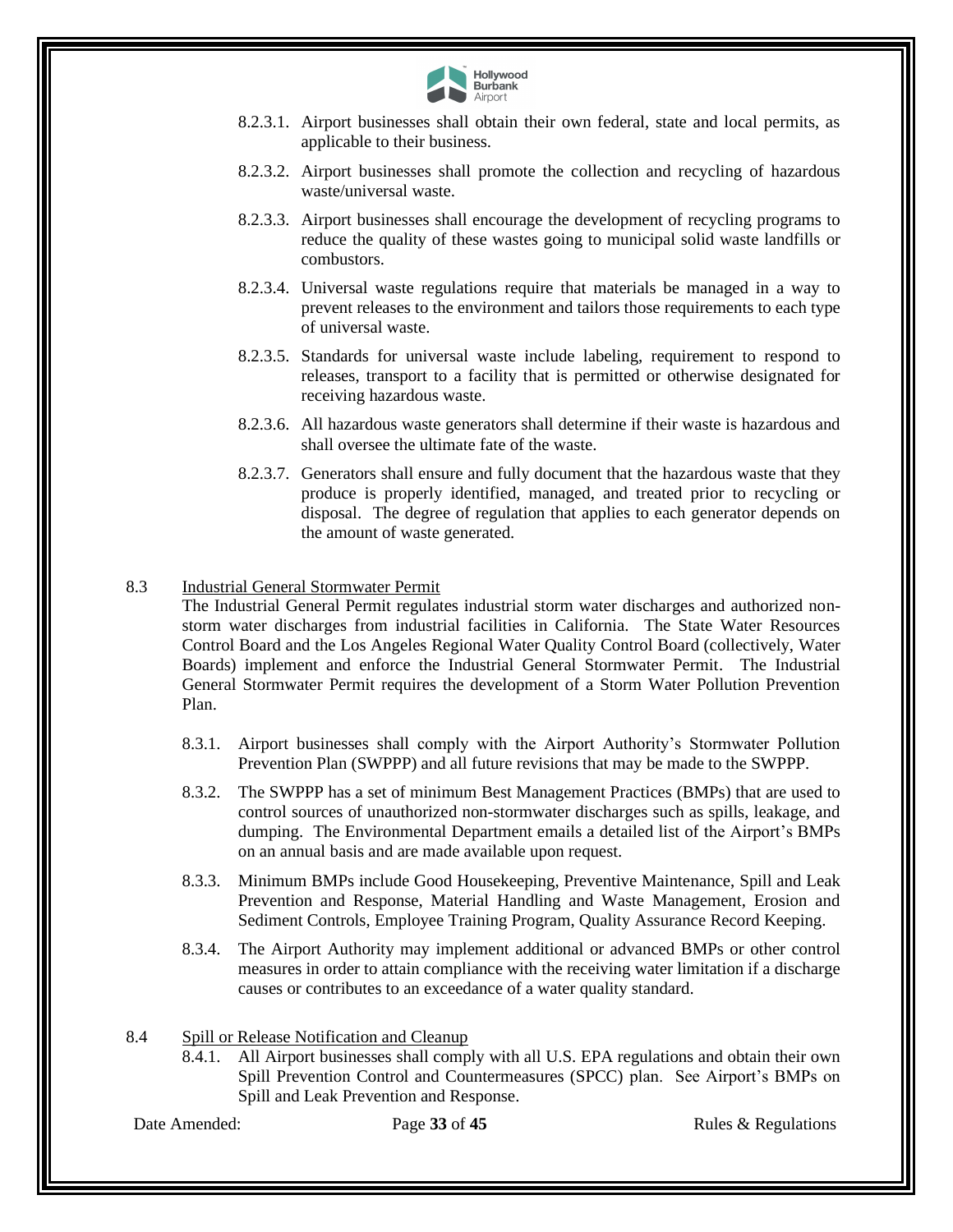

- 8.4.2. Airport businesses shall immediately report all fuel and motor oil spills and other hazardous materials and hazardous waste spills (including lavatory cart, deicing fluid, hydraulic fluid, etc.) to the Airport Communication Center regardless of the amount.
- 8.4.3. It is the responsibility of the airport business to contain and clean up the spill or release.
- 8.4.4. Airport businesses are responsible for making all notifications required by federal, state, and local regulations for releases resulting from their operations.
- 8.4.5. Airport businesses shall inform the Director of all notifications they have made to external agencies as required by federal, state, and local regulations.
- 8.4.6. No person shall allow solid or liquid (including any new or waste restaurant fry oil) to be placed or poured into any interior floor drains and manholes.
- 8.4.7. No person shall allow unauthorized solid or liquid (including any new or waste restaurant fry oil) to be placed or poured into any sewer connections.
- 8.4.8. Chemicals shall be stored in a manner to minimize the potential for spills and to prevent a spill from reaching any drains.
- 8.4.9. No person shall allow any solid or liquid to be discharged to any exterior drains, inlets, or manholes.

#### <span id="page-33-0"></span>8.5 Deicing

- 8.5.1. Aircraft deicing shall only be conducted in areas approved by the Director and in accordance with rules and procedures established by the Airport.
- 8.5.2. Products and procedures used for deicing shall not be used without prior approval by the Director.
- 8.5.3. Deicing fluid left on the ground after deicing an aircraft shall be cleaned up.
- 8.5.4. Procedures implemented for deicing shall include provisions for containment and cleanup.

#### <span id="page-33-1"></span>8.6 Construction Stormwater Regulations

- 8.6.1. Airport business shall comply with the Water Boards' Construction General Permit.
- 8.6.2. Construction activities covered under this permit includes but not limited to clearing, grading and disturbances to the ground such as stockpiling, or excavation.
- 8.6.3. A complete list of construction activities covered under the Construction General Permit can be found in Order 2009-009-DWQ (amended by 2010-0014-DWQ and 2012-006- DWQ) from the California EPA State Water Resources Control Board.
- 8.6.4. Airport business shall develop their own SWPPP and set of BMPs (approved by the Director) to control sources of non-storm water discharges that may contribute significant pollutant loads to receiving water.
- 8.6.5. Measures to control spills, leakage, and dumping, and to prevent illicit connections during construction shall be addressed through structural as well as non-structural BMPs.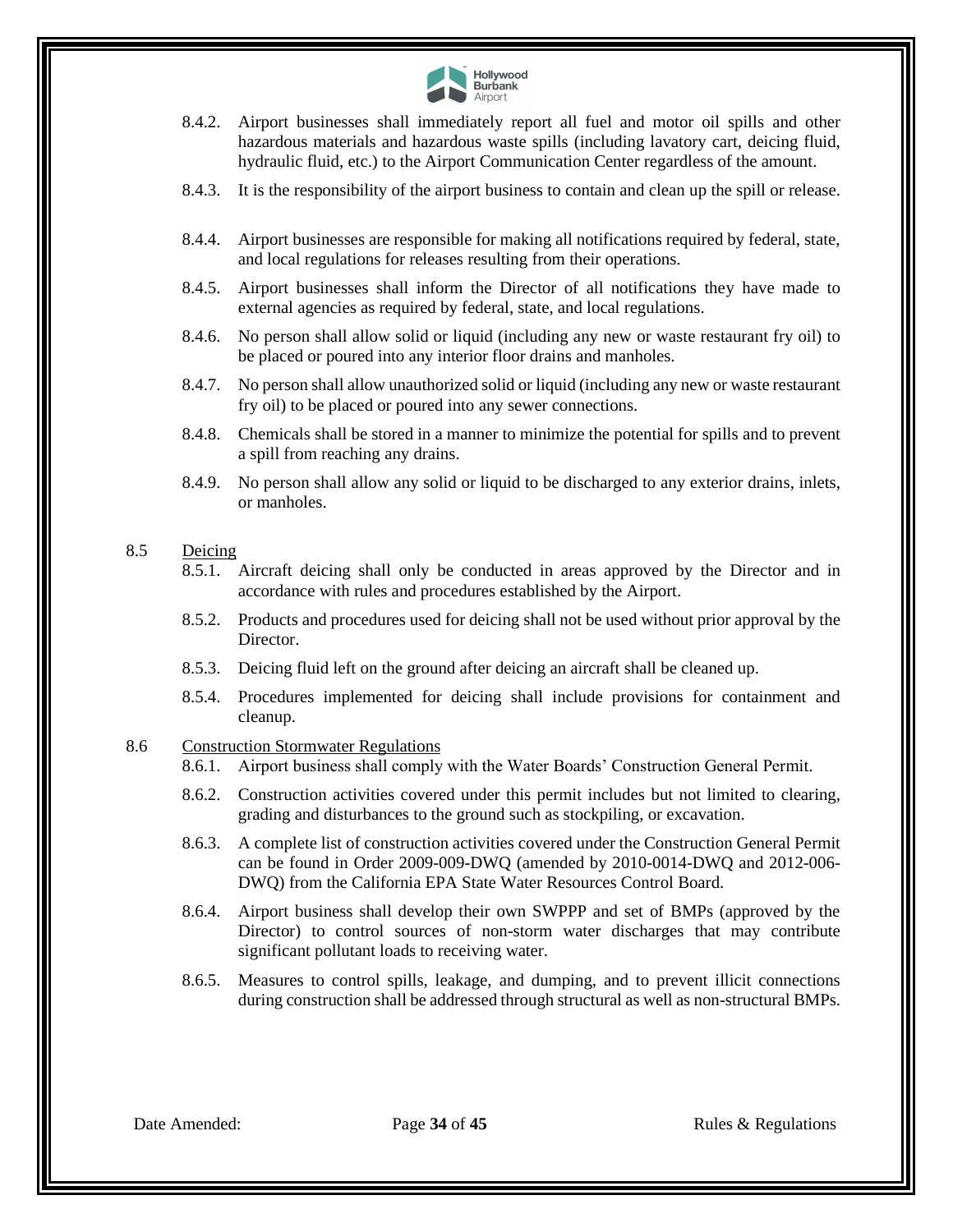

### **Chapter 9 – Fire Safety and HAZMAT**

#### <span id="page-34-0"></span>9.1 Right-of-Entry

<span id="page-34-1"></span>Whenever necessary to make an inspection to enforce any of the provisions of this Chapter, or whenever Airport Fire has reasonable cause to believe that there exists on any premises on the Airport any condition that makes such building or premises unsafe, Airport Fire may enter such building or premises at all reasonable times to inspect the same; provided that, if such building or premises is occupied, Airport Fire shall first present proper credentials and demand entry; and if such building or premises is unoccupied, Airport Fire shall first make a reasonable effort to locate the lessee or other persons having charge of the building or premises and demand entry. If such entry is refused, Airport Fire shall have recourse to every remedy provided by law to secure entry.

#### <span id="page-34-2"></span>9.2 Airport Fire Codes Adopted by Reference

The following documents, and any future updates to them, have been approved by the Airport Authority and are incorporated into these Rules and Regulations by reference.

- 9.2.1. NFPA 101 Life Safety Code
- 9.2.2. NFPA 407 Standard for Aircraft Fuel Serving
- 9.2.3. NFPA 410 Standard on Aircraft Maintenance
- 9.2.4. NFPA 704 Standard System for the Identification of the Hazards of Materials for Emergency Response
- 9.2.5. International Fire Code (IFC)
- 9.2.6. California Fire Code
- 9.2.7. Energy Institute (EI) 1540 Design, Construction, Commissioning, Maintenance and Testing of Aviation Fueling Facilities
- 9.2.8. Energy Institute (EI) 1542 Identification Markings for Dedicated Aviation Fuel Manufacturing and Distribution Facilities, Airport Storage and Mobile Fueling Equipment.
- 9.2.9. Federal Aviation Regulation (FAR) Part 139 Certification of Airports and the Airport's FAA-Approved Airport Certification Manual (ACM).
- 9.2.10. FAA Advisory Circular 150/5230-4 Standards and Procedures for Fuel Storage, Handling, Training, and Dispensing on Airports
- 9.2.11. City of Burbank Municipal Fire Code
- 9.2.12. Department of Transportation Regulations
- <span id="page-34-3"></span>9.3 Fueling of Aircraft While an Aircraft Engine is in Operation The fueling of an aircraft while an engine of the aircraft is in operation is prohibited unless conducted in accordance with procedures established by the Airport Authority.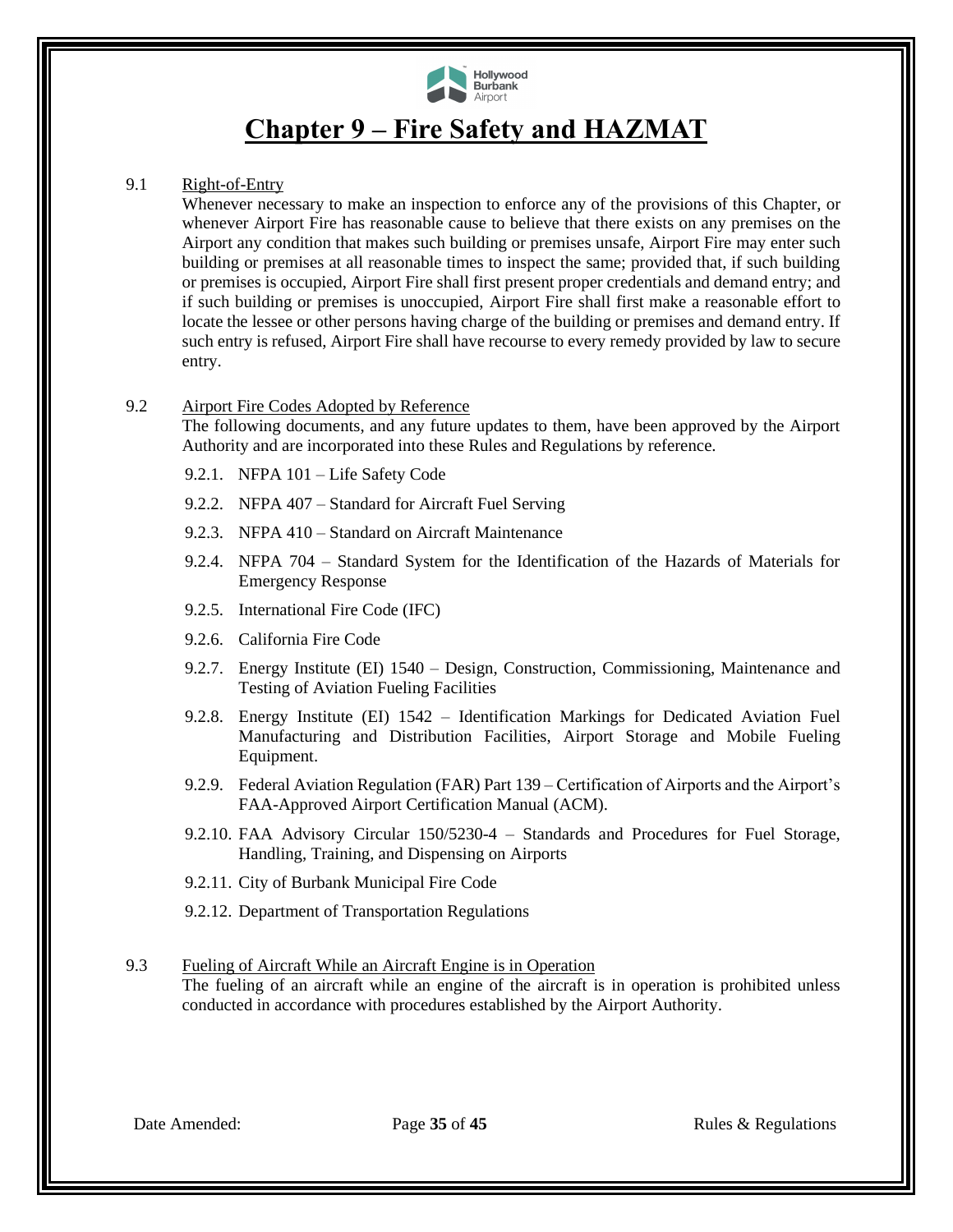

#### <span id="page-35-0"></span>9.4 Fueling and Fuel Storage Equipment Maintenance

Fueling pumps, meters, hoses, nozzles, fire extinguishers, and grounding and/or bonding devices shall be kept in proper working condition at all times and shall be subject to inspection by the Director at any time. All aircraft fuel service trucks shall have an approved dust cap attached to each nozzle, or other type of configuration to ensure that no dust or debris is allowed to enter the nozzle end.

#### <span id="page-35-1"></span>9.5 Fuel Spill Notifications

- 9.5.1. Airport businesses shall immediately report all fuel spills and/or HAZMAT spills to the Airport Communication Center regardless of the amount.
- 9.5.2. It is the ultimate responsibility of the airport business to contain and clean up the spill or release and make all appropriate federal, state, and local notifications as required by law.

#### <span id="page-35-2"></span>9.6 Use of Volatile Liquids

No person shall use flammable/combustible liquids in the cleaning of aircraft, aircraft engines, propellers, appliances, or for any other purpose, unless such operations are conducted in an approved open air location, or in a room specifically set aside and approved in accordance with the International Fire Code.

#### <span id="page-35-3"></span>9.7 Cleaning Fluids

The use of volatile flammable solvents for cleaning floors is prohibited.

#### <span id="page-35-4"></span>9.8 Care of Floors, Aprons, Ramps, and Other Areas

- 9.8.1. Airport business shall keep the floors of their respective hangars, ramps, aprons, and other facilities free and clean of oil, grease, or other flammable or combustible materials or liquids.
- 9.8.2. Airport businesses shall take every precaution possible to prevent the leaking of any chemical, compound, or other material onto any floor, apron, ramp, or other flat surface.
- 9.8.3. Any chemical, compound, or other material that does leak onto a floor, apron, ramp, or other area shall be cleaned up immediately by the party responsible for the aircraft, vehicle, facility, or equipment the leak is originating from.
- 9.8.4. Any aircraft, vehicle, or other equipment that is leaking shall immediately have drip pans placed under it and shall be repaired as soon as possible to prevent further leaking.

#### <span id="page-35-5"></span>9.9 Storage of Flammable Substances

- 9.9.1. Gasoline, oil, waste fuel, and other flammable substances shall not be stored on the apron and ramp areas in excess of amounts actually needed as current stock. Any material of this type that is kept at the Airport shall be kept enclosed and covered in a clearly marked and labeled housing of a design and type that meets all applicable requirements and standards.
- 9.9.2. Each drum or container shall be labeled in letters at least 3 inches high with "No Smoking," "Flammable," and the tenant's name. Drums shall be stored on a spill pallet or by some other means, approved by the Director, of containing any potential spill of the largest amount anticipated.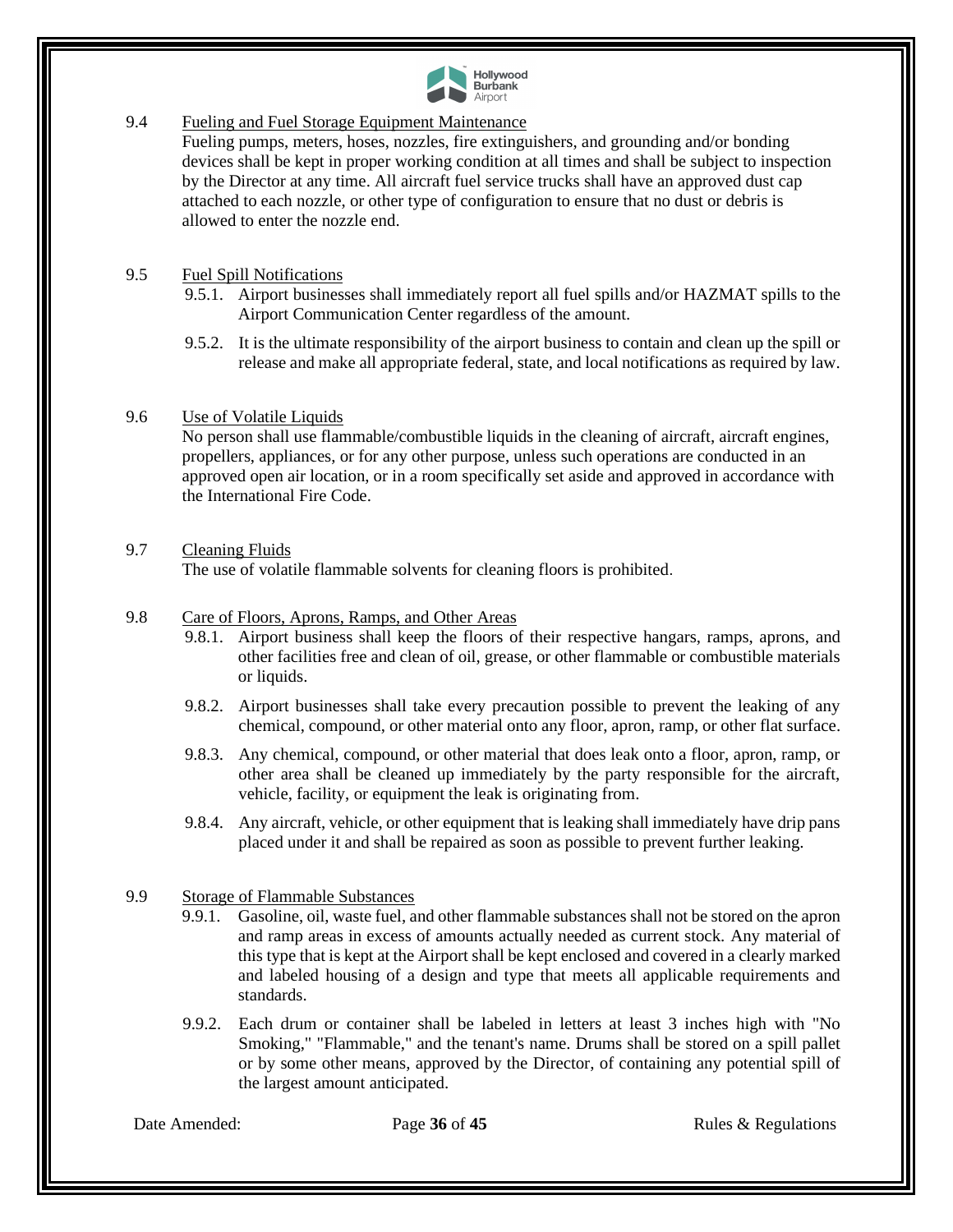

- 9.9.3. Enough absorbent material to remediate a spill of the largest amount of fuel on hand shall be kept readily accessible to any such flammable liquids storage area. No such flammable liquids storage area shall be inside any building unless in an approved explosion proof flammable liquids storage room or closet.
- 9.9.4. No cylinders or flasks of compressed flammable gases shall be stored in hangars.
- 9.9.5. No person shall store, handle, or transport Class A, Class B or Class C flammable and/or combustible material(s) upon the Airport without prior approval from the Airport Authority.

#### <span id="page-36-0"></span>9.10 Hazardous Materials and Dangerous Good Requirements

9.10.1. Hazardous Materials

Airport businesses or other persons who handle, store, transport or use hazardous materials at the Airport shall comply with the International Fire Code and Title 49 of the Code of Federal Regulations. In accordance with Title 49, all shippers shall obtain product-specific training and certification in the safe handling of all hazardous materials under their control. The proper handling of hazardous material training shall be product specific. Training records shall be made available upon request. The Director may limit and/or exclude any type, quantity or use of hazardous materials at the Airport. The Director may inspect all premises where any hazardous material is handled, stored or used. Secondary containment shall be provided for all liquid hazardous materials.

9.10.2. Dangerous Goods

The transportation of any and all Dangerous Goods, as defined International Civil Aviation Organization (ICAO), shall be properly handled, transported, and stored in accordance with all federal and state regulations.

#### <span id="page-36-1"></span>9.11 Proper Maintenance of Fire Extinguishers and Fire Suppression or Alarm Systems

All fire extinguishers, fire suppression systems, and/or fire alarm systems shall be maintained in proper working order to sufficiently fulfill their intended function at all times. If an airport business or any other person becomes aware of a fire extinguisher, fire suppression system, or fire alarm system that is unable to perform its intended function, the Airport Communication Center shall be notified immediately of the issue. Repairs to the system or a replacement shall be enacted as quickly as possible to ensure proper fire protections. If repairs or a replacement is not available within a time frame suitable to the Director, the Director may require the airport business to undertake other fire protection techniques (e.g. fire watch, etc.) to ensure a sufficient level of protection.

Date Amended: Page 37 of 45 Rules & Regulations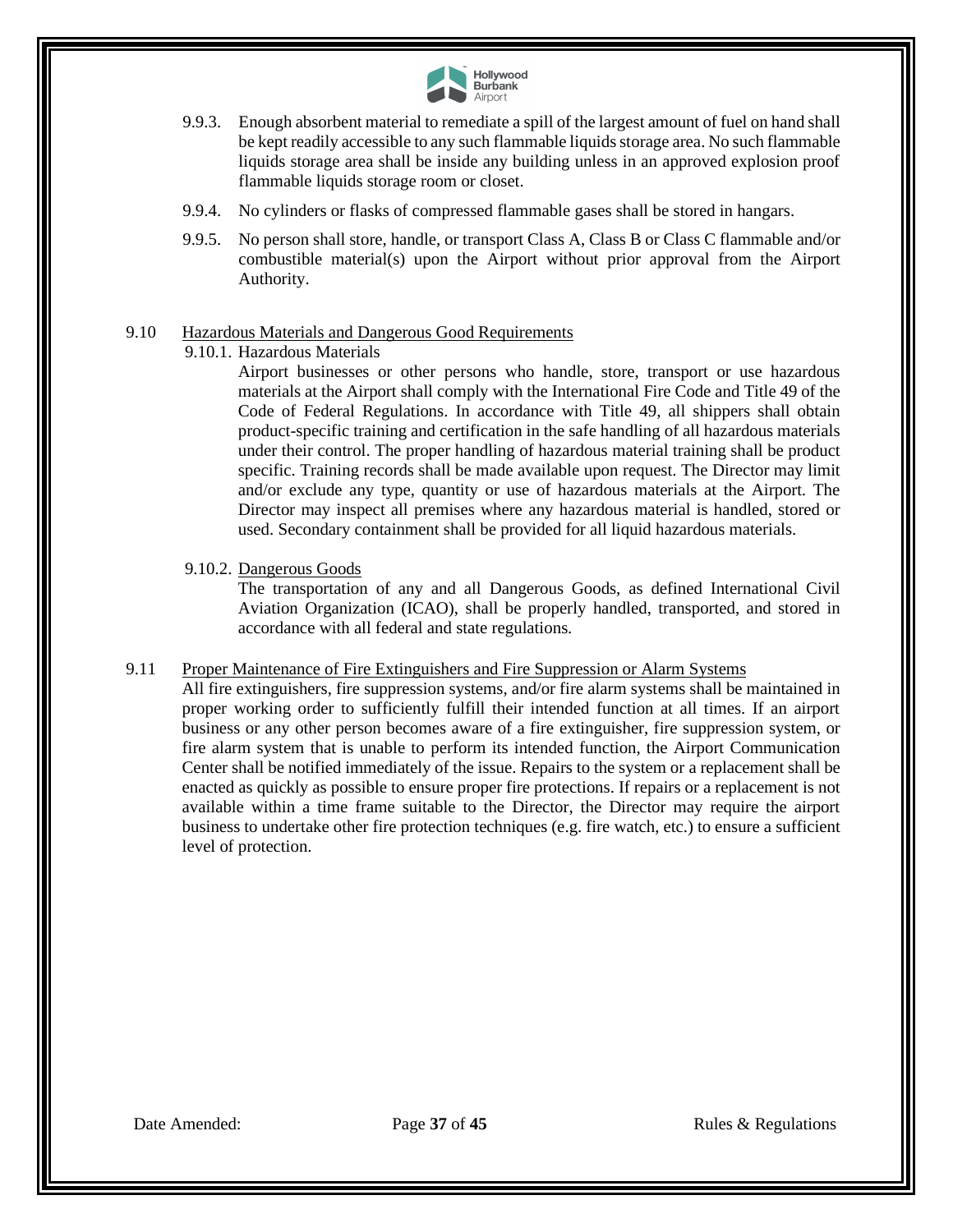

### **Chapter 10 – Commercial Activity**

#### <span id="page-37-0"></span>10.1 Prerequisites for Commercial Activities

- <span id="page-37-1"></span>10.1.1. No person shall engage in any business or commercial activity of any nature whatsoever on the Airport except with the prior written approval of the Director, and under such terms and conditions as may be set forth in a permit issued by or a contract executed with the Airport.
- 10.1.2. Anyone conducting a business or commercial activity at the Airport shall obtain insurance of such types and in such amounts as may be determined from time to time by the Director. Such insurance shall contain a statement naming the Airport Authority as an additional insured. All such insurance policies shall provide for minimum of 30 days' notice to the Airport Authority prior to cancellation. The Airport Authority shall have no duty to issue lease agreements or permits, or to pay or perform under contract until evidence of adequate insurance shall have been delivered to the Airport Authority. All businesses shall be prohibited from commencing work until the proper notification of insurance has been delivered to the Airport Authority.
- <span id="page-37-2"></span>10.2 CAL-OSHA Compliance Required Airport businesses are required to comply with all applicable regulations, requirements, and standards established under the State of California's Occupational Safety and Health (OSHA) program commonly referred to as CAL-OSHA.

#### <span id="page-37-3"></span>10.3 Construction Safety Standards Any airport business conducting any kind of construction, maintenance, or modification activity is required to abide by any and all construction safety standards established by the Director.

#### <span id="page-37-4"></span>10.4 Commercial Activity Notification Requirement Any airport business planning to conduct an approved non-routine maintenance, construction, or modification activity at the Airport shall contact the Airport Communication Center upon arrival and departure to ensure the Airport Authority is aware of the activity.

#### <span id="page-37-5"></span>10.5 Photography/Filming/Recording Activities

- 10.5.1. No person, except representatives of the news media on duty or during official assignments, shall take still, motion, television, or sound pictures for commercial purposes on the Airport without the express written consent of the Director.
- 10.5.2. Any person conducting commercial photography, filming, or recording activities of any kind of Airport property shall comply with all policies and standards established by the Director related to the activity and shall immediately comply with any directives/instruction issued by the Director during such operation to minimize impacts on the continued operation of the Airport.

#### <span id="page-37-6"></span>10.6 Prohibition Against Recording Aircraft Registration Information The recording of any aircraft registration information by persons or airport businesses other than those servicing or handling such aircraft is expressly prohibited without the written permission of the aircraft owner, operator, or his/her designee.

Date Amended: Page 38 of 45 Rules & Regulations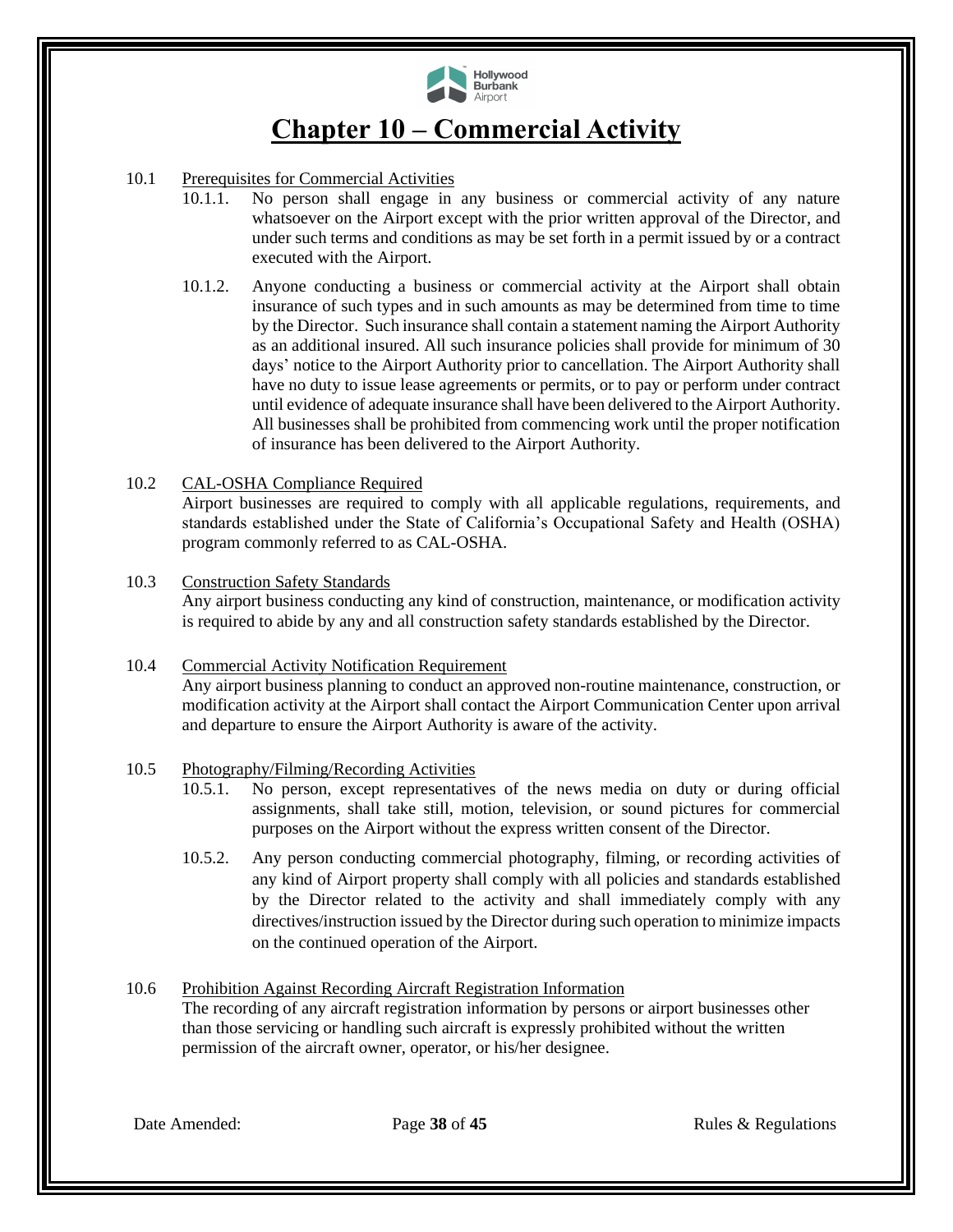

#### <span id="page-38-0"></span>10.7 Changes/Improvements to Leased Premises

- 10.7.1. No airport business shall effect structural changes, undertake construction activities, complete additions (including signs or displays of any type), or complete repairs/nonroutine maintenance activities to any Airport Authority-owned buildings without prior written permission of the Director.
- 10.7.2. No airport business shall effect changes to any existing non-Airport Authority owned facility located on Airport property, construct a new facility on airport property, or complete surveying work on airport property without prior written permission from the Director.
- 10.7.3. Airport businesses shall furnish any and all documentation regarding the proposed changes or construction, in a quantity specified by the Director, to the Director for review and approval.
- 10.7.4. Any airport business that makes changes/improvements to its leased premises without first receiving approval from the Director shall be required to return the premises to its original condition prior to the unauthorized change/improvement at the discretion of the Director.

#### <span id="page-38-1"></span>10.8 Facility, Equipment, Vehicle, and Personnel Appearance Standards

- 10.8.1. Airport businesses shall require employees, subcontractors, and/or independent contractors who work in public view and about the terminal buildings to wear clean and neat attire (as appropriate to the job duties performed) and to display proper identification. Uniforms and dress code shall be professional. Those not in uniforms shall dress in a way that is conducive to a professional environment.
- 10.8.2. Airport businesses shall maintain all facilities, equipment, vehicles, and other items that they are responsible to maintain in a clean, well-maintained, and orderly appearance as determined by the Director.
- <span id="page-38-2"></span>10.9 Cleanliness and Pest Control
	- 10.9.1. Airport businesses shall ensure all their facilities are sufficiently clean and orderly to reduce the attraction of bugs, rodents, or other wildlife.
	- 10.9.2. Airport businesses shall take action to control bugs, rodents, or other wildlife upon becoming aware of their presence or when directed to do so by the Director.
	- 10.9.3. Airport businesses wishing to remove or mitigate any wildlife or wildlife habitats in their leasehold shall notify the Airport Authority of the proposed action and ensure any removal or mitigation activities are completed in compliance with applicable laws. The Airport Authority shall be held harmless in the event that the Airport Business violates federal, state, or local regulations related to the removal of wildlife or wildlife habitats.

#### <span id="page-38-3"></span>10.10 Planting and Maintenance of Vegetation

- 10.10.1. Any airport business wishing to plant any vegetation outside of a building shall receive approval to do so from the Director. Any such vegetation shall not be a wildlife attractant, such as a fruit-bearing plant or otherwise habitat creating.
- 10.10.2. Any unauthorized vegetation that is planted without the Director's approval shall be removed by the airport business at its expense.

Date Amended: Page 39 of 45 Rules & Regulations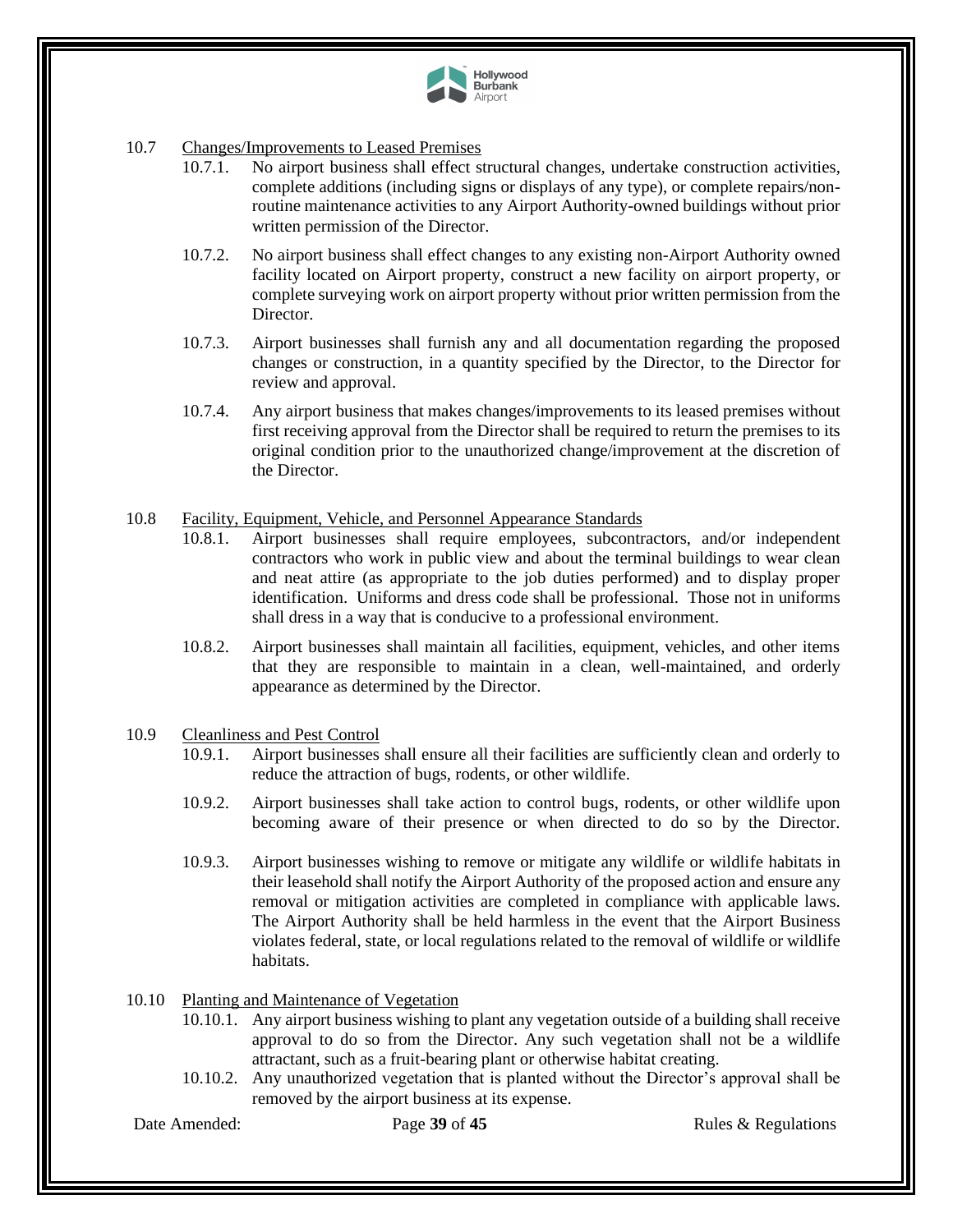

10.10.3. Any airport business responsible for landscaping on its leasehold shall maintain it in such a way to avoid being a wildlife attractant or safety/security issue.

#### <span id="page-39-0"></span>10.11 Signage

The approval of the Director is required prior to the posting, installation, or establishment of any signage on Airport property in public view.

#### <span id="page-39-1"></span>10.12 Decorations

No airport business shall decorate any public view area to celebrate, commemorate or support any cause, event or holiday without a prior request to and written authorization from the Director.

#### <span id="page-39-2"></span>10.13 Improper Sound Devices and Visual Displays

- 10.13.1. No airport business shall utilize any sound amplifying device to play music, recordings or make announcements in any public area unless approved by the Director. This specifically excludes the normal utilization of the Airport's public address system for regular flight boarding announcements.
- 10.13.2. No airport business shall establish or utilize any visual displays in the public area without the approval of the Director.

#### <span id="page-39-3"></span>10.14 Special Events Outside of Leased Premises

Any airport business that would like to hold an event outside of its leased premises shall make a written request to the Director at least 10 days prior the event. The airport business will be required to comply with any requirements set forth by the Director regarding the event.

#### <span id="page-39-4"></span>10.15 Proper Storage of Equipment

- 10.15.1. Any airport business that stores equipment or other items within the public's view shall ensure that the equipment is stored in an orderly fashion to maintain a professional appearance.
- 10.15.2. No airport business shall store equipment or other items outside of its leased premises without the approval of the Director. Airport business operating at the Airport under an agreement other than a lease (e.g. permit, agreement, etc.) shall only store equipment or other items in areas specifically approved by the Director for that purpose.

#### <span id="page-39-5"></span>10.16 Requirements Related to a Leased Premise Being Vacated

Any airport business vacating a facility on Airport property is required to comply with all policies and procedures established by the Director related to vacating a facility. This includes completing a walk-through of the facility to be vacated with Airport Authority staff, repairing/correcting items required by the Director, providing documentation on the facilities as requested, returning SIDA badges (if applicable), providing keys or other access means to the facility, and documentation of any improvements made to the facility.

#### <span id="page-39-6"></span>10.17 Requirement to Provide Access to Cameras An airport business that owns a security camera(s) shall, when requested by the Director, provide access to such camera feeds or recordings.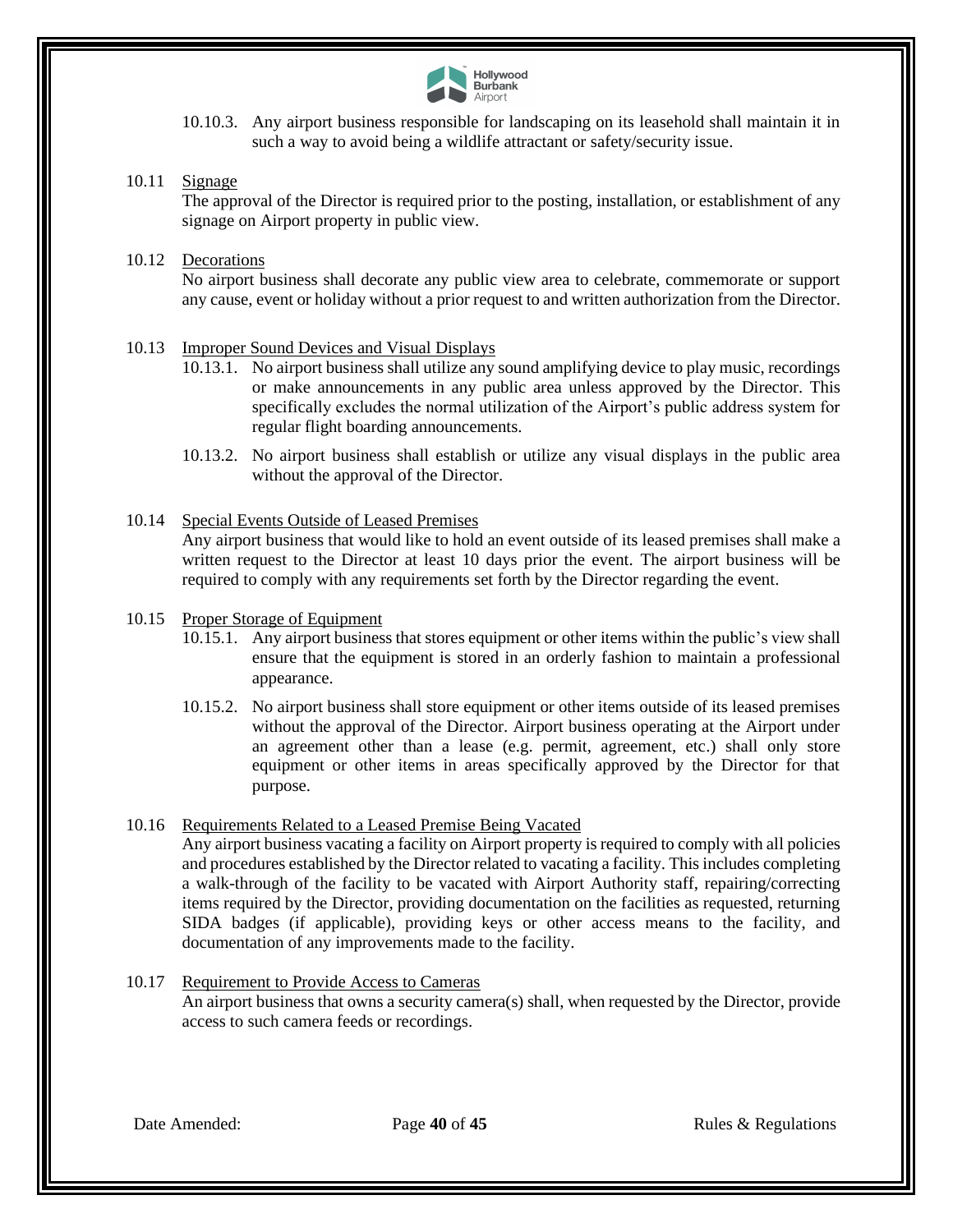

### **Chapter 11 – Security**

#### <span id="page-40-0"></span>11.1 Airport Police Powers

<span id="page-40-1"></span>Airport Police have full police powers and authority to enforce all laws, ordinances, orders, rules, and regulations at the Airport.

#### <span id="page-40-2"></span>11.2 Compliance with TSA Regulations and Airport Security Program All persons on Airport property are required to comply with all TSA regulations and requirements and all provisions of the Airport's TSA-approved ASP.

#### <span id="page-40-3"></span>11.3 Unauthorized Entry

- 11.3.1. It shall be unlawful for any person to enter or be upon the AOA, SIDA, or other restricted areas except:
- 11.3.1.1. Persons displaying a current SIDA Badge or another valid credential approved in the ASP for access to the area.
- 11.3.1.2. Persons under the escort of someone displaying a current SIDA Badge or another valid credential approved in the ASP for access to the area.
- 11.3.1.3. Passengers, crew, or other individuals under the direct supervision of someone displaying a current SIDA Badge and that are entering the AOA for purpose of embarkation or debarkation of an aircraft.

#### <span id="page-40-4"></span>11.4 Requirement to Submit to Search

At the request of Airport Police, all persons, equipment, or materials entering the SIDA are required to submit to Airport Police for search.

#### <span id="page-40-5"></span>11.5 Development and Implementation of Security Plans, Procedures, and Systems

- 11.5.1. Airport businesses with facilities with direct access to the AOA shall develop and implement security plans containing the following:
	- 11.5.1.1. A drawing of the lease area, showing the footprint of the facility to include any doors, gates, or fencing to be used as deterrents to prevent unauthorized AOA access.
	- 11.5.1.2. The location of each gate, opening, or other means of controlling access to the AOA.
	- 11.5.1.3. Surveillance, locking systems, or other methods of preventing unauthorized movement through the access points, both during and after.
	- 11.5.1.4. Provision for escort or supervision on the AOA by a person displaying authorized identification, pursuant to 11.3.1 of this Chapter.
- 11.5.2. Each plan shall be submitted to the Director for review and approval prior commencing a new operation or proceeding with any changes or modifications to an existing facility on the Airport.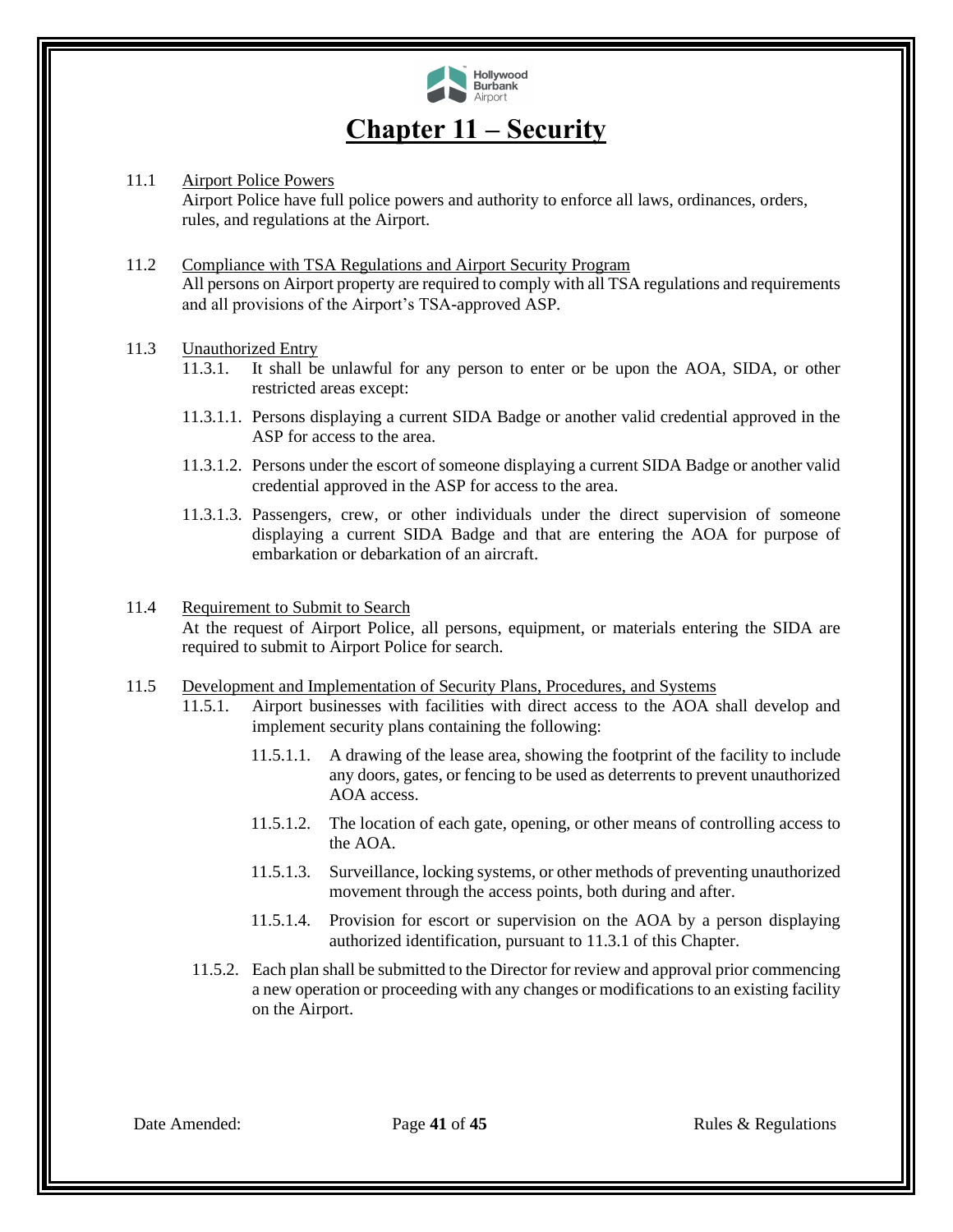

#### <span id="page-41-0"></span>11.6 Display of Security Identification Display Area (SIDA) Badge All persons with a SIDA badge shall:

- 11.6.1. Only use the SIDA badge for business purposes.
- 11.6.2. Display the SIDA badge in accordance with the ASP at all times.
- 11.6.3. Ensure the SIDA badge is current and valid.
- 11.6.4. Immediately return to the Airport Authority all SIDA badges that are expired, invalid, or not expected to be used again (e.g. badge holder being terminated, contractor ceasing operations, etc.).

#### <span id="page-41-1"></span>11.7 Requirement to Challenge

If any person holding a SIDA badge witnesses another person in the SIDA without a SIDA badge and not being properly escorted, the SIDA badge holder shall challenge the unbadged/ unescorted individual and require the individual to display a SIDA badge. If the individual cannot produce a SIDA badge, the individual shall be reported to the Airport Communication Center. The individual with a SIDA badge shall stay (if possible) with the unbadged individual until the Airport Police arrives.

#### <span id="page-41-2"></span>11.8 Security Violation

Any violation of the provisions established in the ASP may result in a security violation under federal regulations.

#### <span id="page-41-3"></span>11.9 Escorting Standards and Requirements

All persons within the SIDA without a valid SIDA badge shall be under the escort of an individual with a valid SIDA badge. The person with a valid SIDA badge that is escorting an unbadged individual is responsible for ensuring that the unbadged individual is escorted in compliance with the requirements established under the Airport's ASP. No more than five persons may be escorted by an individual SIDA badge holder unless approved by the Director.

#### <span id="page-41-4"></span>11.10 Authority to Revoke SIDA Badge and SIDA Badge Ownership

11.10.1. All SIDA badges are the property of the Airport Authority.

11.10.2. The Director may suspend or revoke a person's SIDA badge or access to particular areas of the Airport for violations of the ASP or if the Director believes the individual presents a safety or security risk to the Airport.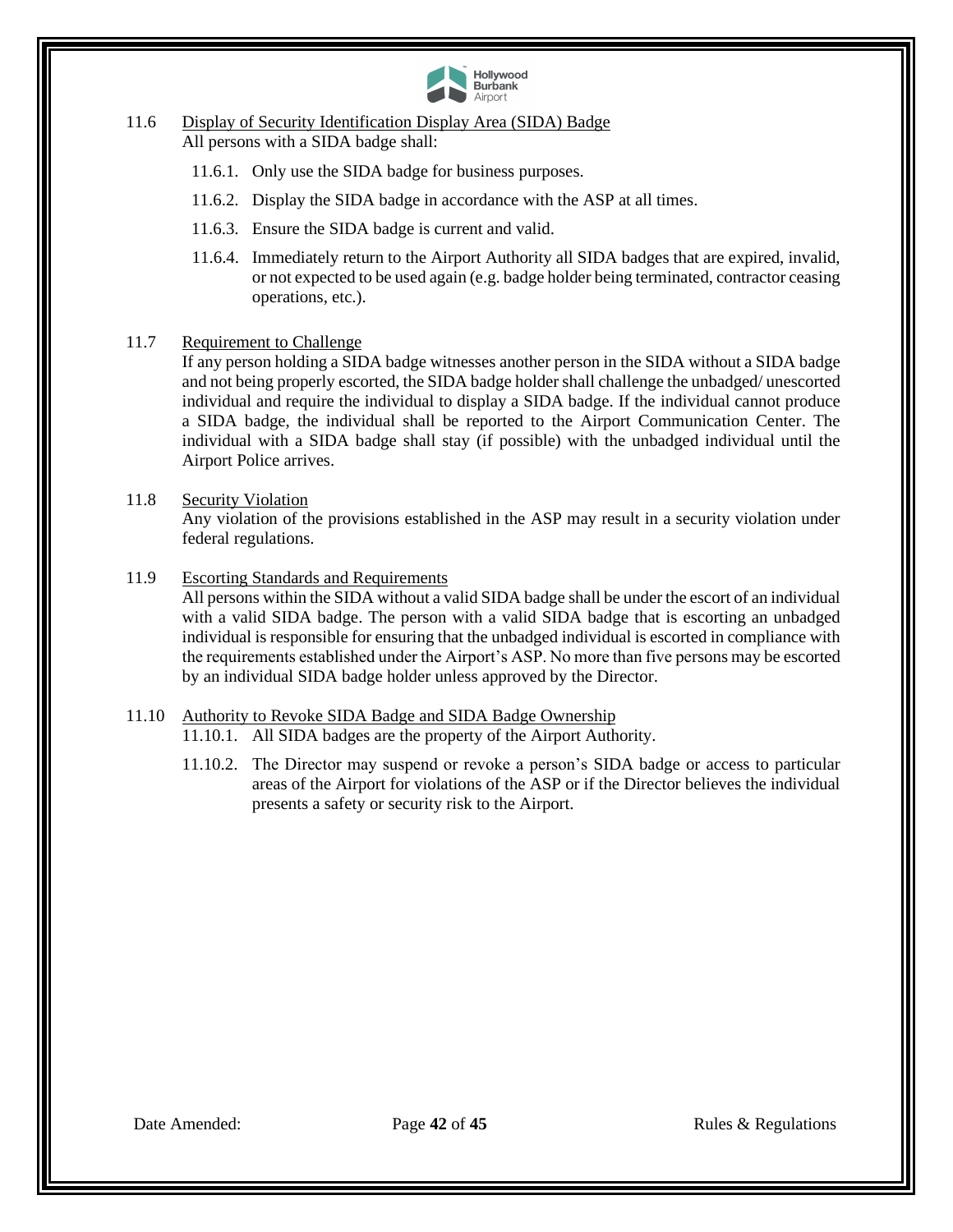

### <span id="page-42-0"></span>**Chapter 12 – Enforcement and Penalties for Non-Compliance**

#### 12.1 Authority for Enforcement

<span id="page-42-1"></span>The Director has the authority to enforce all the provisions set forth in these Airport Rules and Regulations. All persons on any part of the property comprising the Airport shall be governed by these provisions and by other directives from the Director relative to the use or occupation of property within the Airport. This includes any permission granted directly or indirectly, expressly or by implication, to any entity or individual to enter upon or use the Airport (including aircraft operators; vehicle operators; aircraft crewmembers and passengers; spectators and sightseers; occupants of private and commercial vehicles; officers, employees, customers, vendors, and suppliers of operators and lessees; and entities conducting business at the Airport). All such permission granted is conditioned upon full and complete compliance with these Airport Rules and Regulations, and all other applicable regulatory measures that may be promulgated by Airport Authority from time to time.

#### <span id="page-42-2"></span>12.2 Notice of Violation Program

- 12.2.1. Airport personnel authorized by the Director have the authority to issue a Notice of Violation (NOV) to any person or airport business found to be in violation of any provision of these rules and regulations and any supplemental policies regarding the enactment of these rules and regulations issued by the Director.
- 12.2.2. Violations of these Airport Rules and Regulations and supplemental policies issued by the Director may be punishable with remedial training, an administrative fine, suspension or revocation of AOA driving privileges, suspension or revocation of escorting privileges, SIDA badge suspension and/or SIDA badge revocation, or exclusion from the Airport depending on the number and severity of the violations. An administrative fine may only be imposed on an airport business or an employee or agent of an airport business.
- 12.2.3. The Airport maintains a Violation Enforcement Program Schedule specifying the typical penalties applicable for violations of various provisions of these rules and regulations and any supplemental policies. The Violation Enforcement Program Schedule is incorporated into these Rules and Regulations as Appendix A.
	- 12.2.3.1. The Director may publish additional information and guidance regarding the enactment of the Violation Enforcement Program Schedule.
	- 12.2.3.2. The Violation Enforcement Program Schedule may be updated from time to time by the Director without prior notice.
	- 12.2.3.3. Based on the severity of a given violation, the Director may issue a more severe violation under the Violation Enforcement Program Schedule.
- 12.2.4. The Director may take enforcement actions beyond what is specified in the Violation Enforcement Program Schedule if deemed necessary to protect the safety and security of the Airport's continued operation.

#### <span id="page-42-3"></span>12.3 Right of Removal

Airport Police may immediately remove any individual from the Airport property when necessary to protect the safety and security of the Airport's continued operation.

Date Amended: Page 43 of 45 Rules & Regulations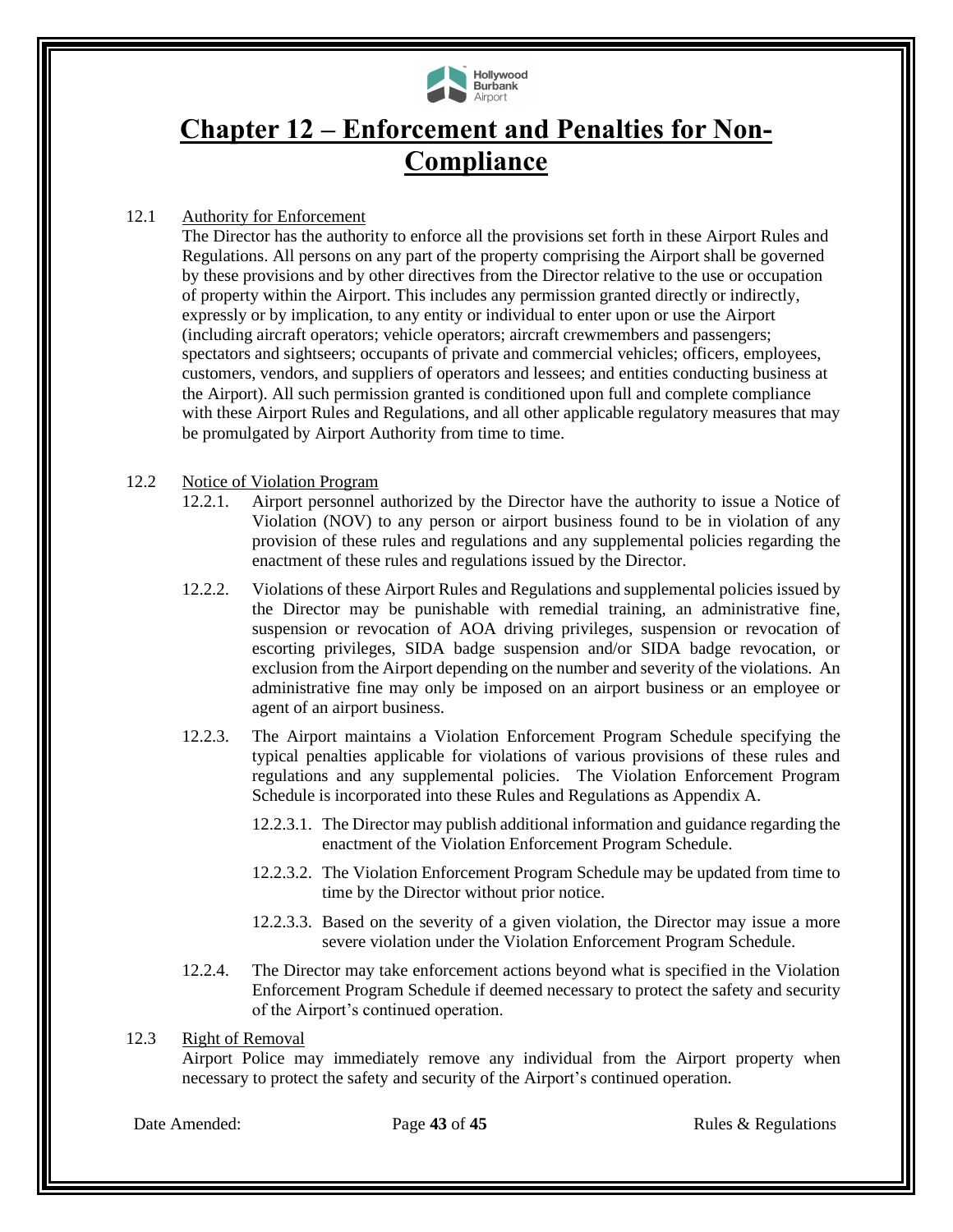

- <span id="page-43-0"></span>12.4 Appeal of a Notice of Violation (NOV)
	- 12.4.1. NOV appeals will only be heard for NOV resulting in an administrative fine of more than \$100 or if the NOV results the individual's SIDA badge being deactivated for 5 days or more.
	- 12.4.2. Any person desiring to appeal an NOV shall submit the appeal in writing to the Director no more than 10 days after the issuance of the NOV. The appeal shall provide a detailed explanation of why the NOV is unfounded and should be overturned.
	- 12.4.3. The Director has 10 days to review the written appeal an appeal review meeting with the person who received the NOV to discuss and review the appeal.
	- 12.4.4. After conducting the appeal meeting, the Director has 10 days to make a decision whether to uphold the appeal and rescind the NOV or not. The Director's decision regarding the appeal shall be provided to the individual in writing. The decision of the Director shall be final.

#### <span id="page-43-1"></span>12.5 Administrative Fine Payment Deadline.

- 12.5.1. An administrative fine imposed by a non-appealable NOV shall be paid within 48 hours of NOV issuance.
- 12.5.2. An administrative fine imposed by an appealable NOV shall be paid within 10 days after NOV issuance unless a timely appeal is filed. If a timely appeal is filed and is denied by the Director, then the administrative fine imposed by that NOV shall be paid within 48 hours of the Director's decision.

#### <span id="page-43-2"></span>12.6 Civil Penalties Charged to the Airport

Any monetary civil penalty or fee charged to the Airport as the result of any action or inaction by any person or entity that violates a federal, state, or local law, or regulation shall, at the discretion of the Director, be paid by the person or entity responsible for the violation.